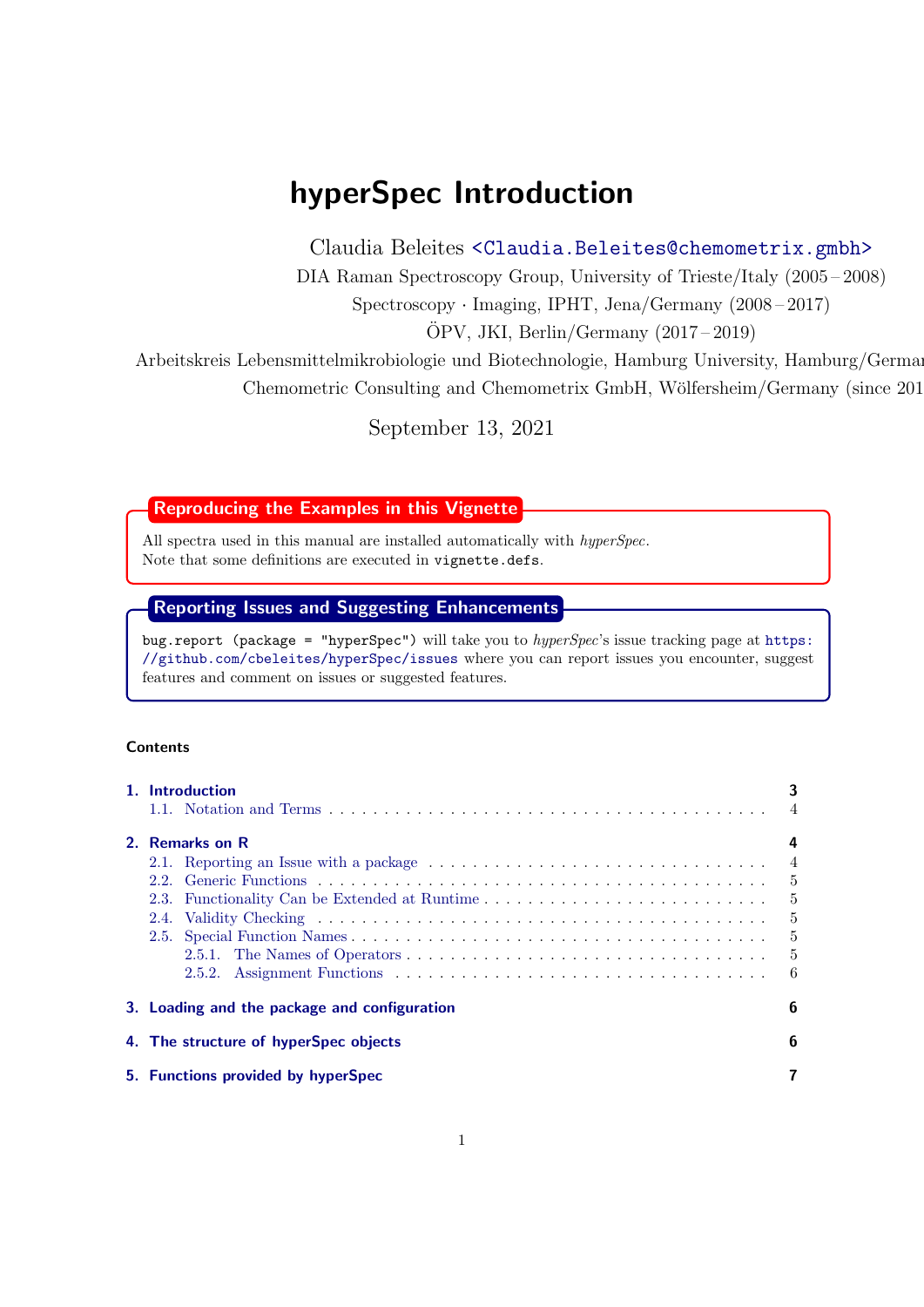| 6. Obtaining Basic Information about hyperSpec Objects                                                                                      | 7        |
|---------------------------------------------------------------------------------------------------------------------------------------------|----------|
| 7. Creating a hyperSpec Object, Data Import and Export<br>7.1. Creating a <i>hyperSpec</i> Object from Spectra Matrix and Wavelength Vector | 8<br>9   |
|                                                                                                                                             | 9        |
| 8. Access to the data                                                                                                                       | 10       |
| 8.1. Access Functions and Abbreviations for Parts of the <i>hyperSpec</i> Object's Data                                                     | 10       |
|                                                                                                                                             | 10       |
|                                                                                                                                             | 11       |
| 8.2.2.                                                                                                                                      | 11<br>12 |
| 8.4. More on the [[]] and [[]] <- Operators: Accessing Single Elements of the Spectra                                                       |          |
|                                                                                                                                             | 13<br>13 |
| 8.5.1. Converting Wavelengths to Indices and vice versa                                                                                     | 13       |
| 8.5.2.                                                                                                                                      | 14       |
| 8.5.3.                                                                                                                                      | 15       |
|                                                                                                                                             | 15       |
|                                                                                                                                             | 16       |
|                                                                                                                                             | 17       |
|                                                                                                                                             | 18       |
| 9. Combining and Decomposing hyperSpec Objects                                                                                              | 19       |
|                                                                                                                                             | 19       |
| 9.2. Binding Objects that do not Share the Same Extra Data and/or Wavelength Axis                                                           | 19       |
|                                                                                                                                             | 20       |
| 9.4. Merging extra data to objects that do not (necessarily) share the same spectra $\dots$ .                                               | 22<br>24 |
|                                                                                                                                             | 24       |
|                                                                                                                                             |          |
| 10. Plotting                                                                                                                                | 24       |
| 11. Spectral (Pre)processing                                                                                                                | 25       |
|                                                                                                                                             | 25       |
|                                                                                                                                             | 25       |
| 11.2.1. Calculating the Shift $\ldots \ldots \ldots \ldots \ldots \ldots \ldots \ldots \ldots \ldots \ldots \ldots$                         | 26<br>27 |
|                                                                                                                                             | $27\,$   |
|                                                                                                                                             | 27       |
|                                                                                                                                             | 28       |
|                                                                                                                                             | 29       |
|                                                                                                                                             | 29       |
|                                                                                                                                             | 30       |
|                                                                                                                                             | 30       |
|                                                                                                                                             | $30\,$   |
|                                                                                                                                             | 30<br>30 |
|                                                                                                                                             | 31       |
|                                                                                                                                             | 31       |
|                                                                                                                                             | 31       |
| 11.10Centering and Variance Scaling the Spectra                                                                                             | 32       |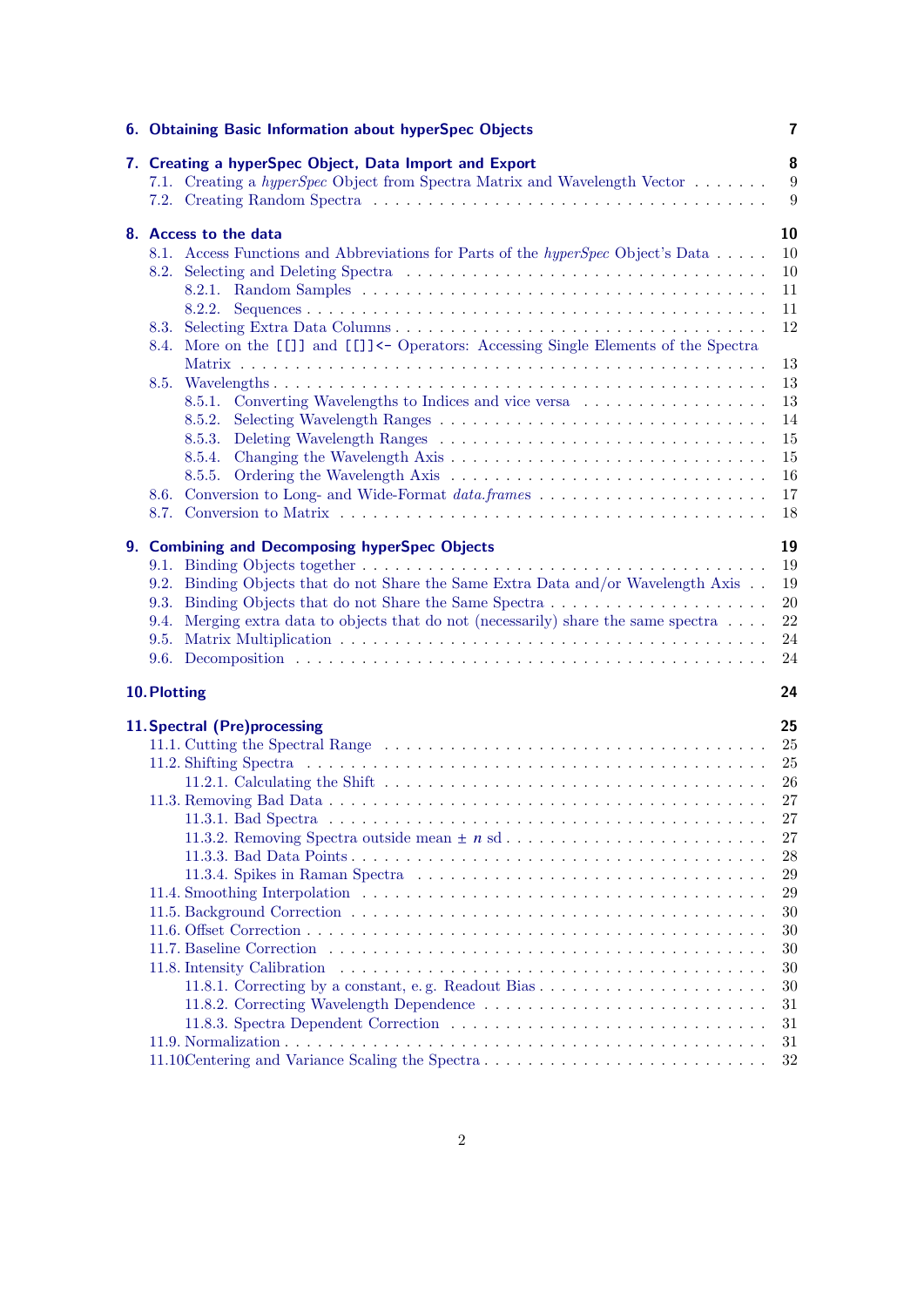<span id="page-2-1"></span>

| 11.11Multiplicative Scatter Correction (MSC)                                                                                                                                                                                                              | -33<br>33             |
|-----------------------------------------------------------------------------------------------------------------------------------------------------------------------------------------------------------------------------------------------------------|-----------------------|
| 12. Data Analysis<br>12.1. Data Analysis Methods using a <i>data.frame</i>                                                                                                                                                                                | 33                    |
| 12.2. Data Analysis using long-format <i>data.frame</i>                                                                                                                                                                                                   | 33<br>34              |
| 12.3. Data Analysis Methods using a matrix                                                                                                                                                                                                                | -35                   |
| 12.4. Calculating group-wise Sum Characteristics, e. g. Cluster Mean Spectra<br>12.5. Factor columns in <i>hyperSpec</i> Objects: dropping factor levels that are not needed<br>12.6. Splitting an Object, and Binding a List of <i>hyperSpec</i> Objects | -36<br>36<br>37<br>37 |
| 13. Speed and Memory Considerations                                                                                                                                                                                                                       | 38                    |
| A. Overview of the functions provided by hyperSpec<br><b>Suggested Packages</b>                                                                                                                                                                           | 41                    |
| To build this vignette, some packages are suggested but not strictly needed:                                                                                                                                                                              |                       |

| pls:             | available |  |
|------------------|-----------|--|
| baseline:        | available |  |
| $qqplot2$ :      | available |  |
| <i>compiler:</i> | available |  |
| inline:          | available |  |

# <span id="page-2-0"></span>1. Introduction

*hyperSpec* is a R package that allows convenient handling of hyperspectral data sets, i. e. data sets combining spectra with further data on a per-spectrum basis. The spectra can be anything that is recorded over a common discretized axis.

This vignette gives an introduction on basic working techniques using the R package *hyperSpec*. This is done mostly from a spectroscopic point of view: rather than going through the functions provided by *hyperSpec*, it is organized in spectroscopic tasks. However, the functions discussed are printed on the margin for a quick overview.

*hyperSpec* comes with five data sets,

chondro a Raman map of chondrocytes in cartilage,

flu a set of fluorescence spectra of a calibration series, and

laser a time series of an unstable laser emission

paracetamol a Raman spectrum of paracetamol (acetaminophene) ranging from 100 to 3200 cm−<sup>1</sup> with overlapping wavelength ranges.

barbiturates GC-MS spectra with differing wavelength axes as a list of 286 *hyperSpec* objects.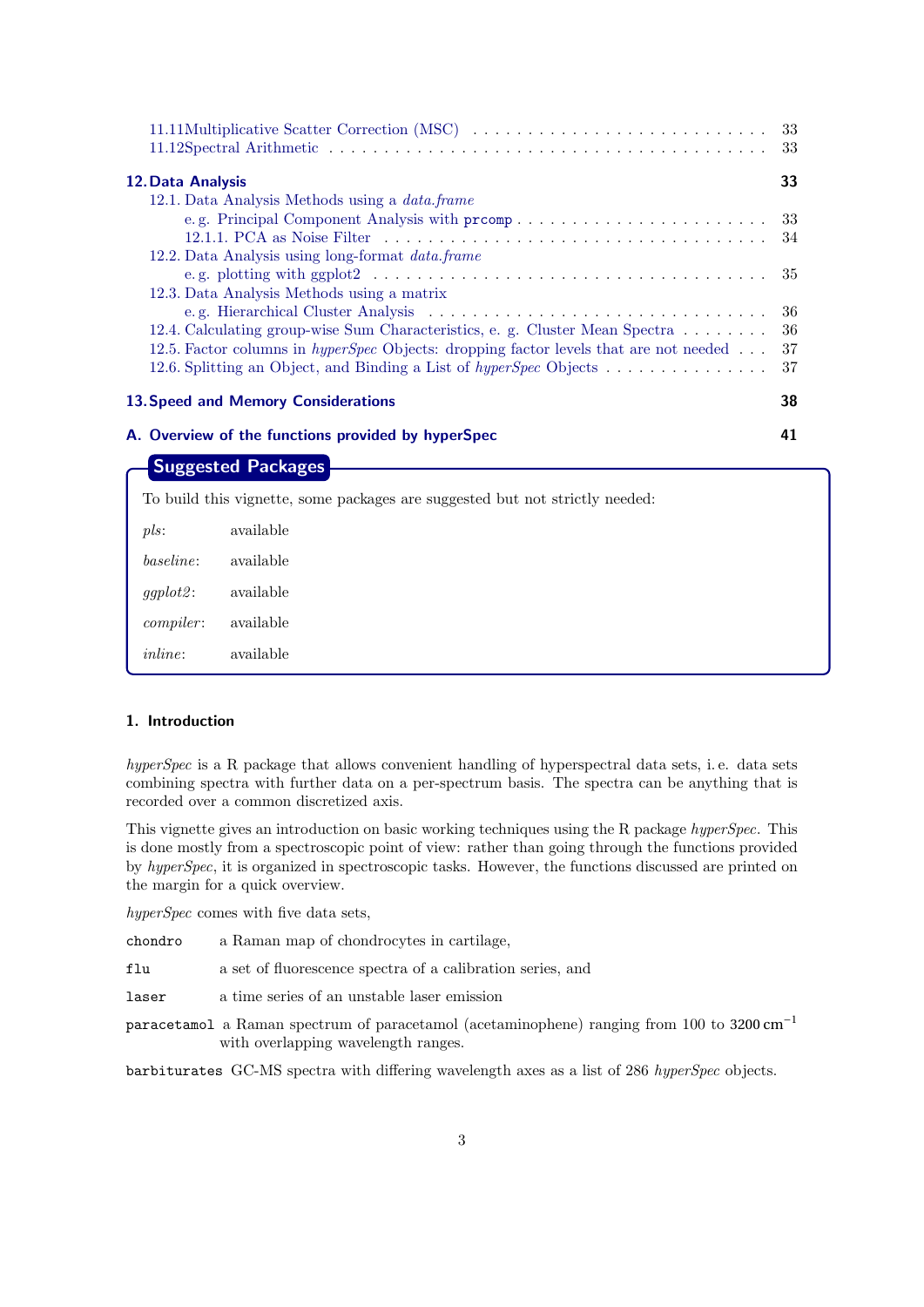<span id="page-3-3"></span>In this vignette, the data sets are used to illustrate appropriate procedures for different tasks and different spectra. In addition, the first three data sets are accompanied by their own vignettes showing exemplary work flows for the respective data type.

This document describes how to accomplish typical tasks in the analysis of spectra. It does not give a complete reference on particular functions. It is therefore recommended to look up the methods in R's help system using ? command.

A complete list of the functions available in *hyperSpec* is given in appendix [A](#page-40-0) (p. [41\)](#page-40-0).

#### <span id="page-3-0"></span>1.1. Notation and Terms

Throughout the documentation of the package, the following terms are used:

|             | wavelength: spectral abscissa<br>frequency, wavenumbers, chemical shift, Raman shift, $\frac{m}{7}$ , etc.                                                                                                                                                                                                         |
|-------------|--------------------------------------------------------------------------------------------------------------------------------------------------------------------------------------------------------------------------------------------------------------------------------------------------------------------|
| intensity:  | spectral ordinate<br>transmission, absorbance, $\frac{e^{-}}{s}$ , intensity,                                                                                                                                                                                                                                      |
| extra data: | further information/data belonging to each spectrum<br>spatial information (spectral images, maps, or profiles), temporal information (kinetics,<br>time series), concentrations (calibration series), class membership information, etc.<br>hyperSpec object may contain arbitrary numbers of extra data columns. |

In R, slots of a S4 class are accessed by the  $\circ$  operator. In this vignette, the notation  $\circ xxx$  will thus mean *"slot xxx of an object"*. Likewise, named elements of a *list* and columns of a *data.frame* are accessed by the \$ operator, and \$xxx will be used for *"column xxx"*, and as an abbreviation for *"column xxx of the data.frame in slot data of the object"* (the structure of *hyperSpec* objects is discussed in section [4,](#page-5-2) p. [6\)](#page-5-2).

#### <span id="page-3-1"></span>2. Remarks on R

#### <span id="page-3-2"></span>2.1. Reporting an Issue with a package

R packages include contact information of the package maintainer, which you can access e. g. by:

```
> maintainer ("hyperSpec")
```

```
[1] "Claudia Beleites <Claudia.Beleites@chemometrix.gmbh>"
```
In case you want to report an issue, R provides a function to do so. bug.report will either open an email to the package maintainer or the issue tracker URL given in the package DESCRIPTION.

> bug.report (package = "hyperSpec")

will take you to *hyperSpec*'s issue tracking page at [https://github.com/cbeleites/hyperSpec/](https://github.com/cbeleites/hyperSpec/issues) [issues](https://github.com/cbeleites/hyperSpec/issues). It also displays essential information about your installation which can help in tracking down the bug.

We're always happy about contributions and tag issues that may be tackled immediately by "help" wanted". Please note that I (Claudia, the official maintainer) may be rather slow in answering pull requests: at the moment I'm travelig a lot professionally so it may take several weeks until I can find some calm chunk of time to do more for hyperSpec than emergency fixes. However, this does not mean that I won't do so: I can tell quickly if a pull request won't fit at all into *hyperSpec*.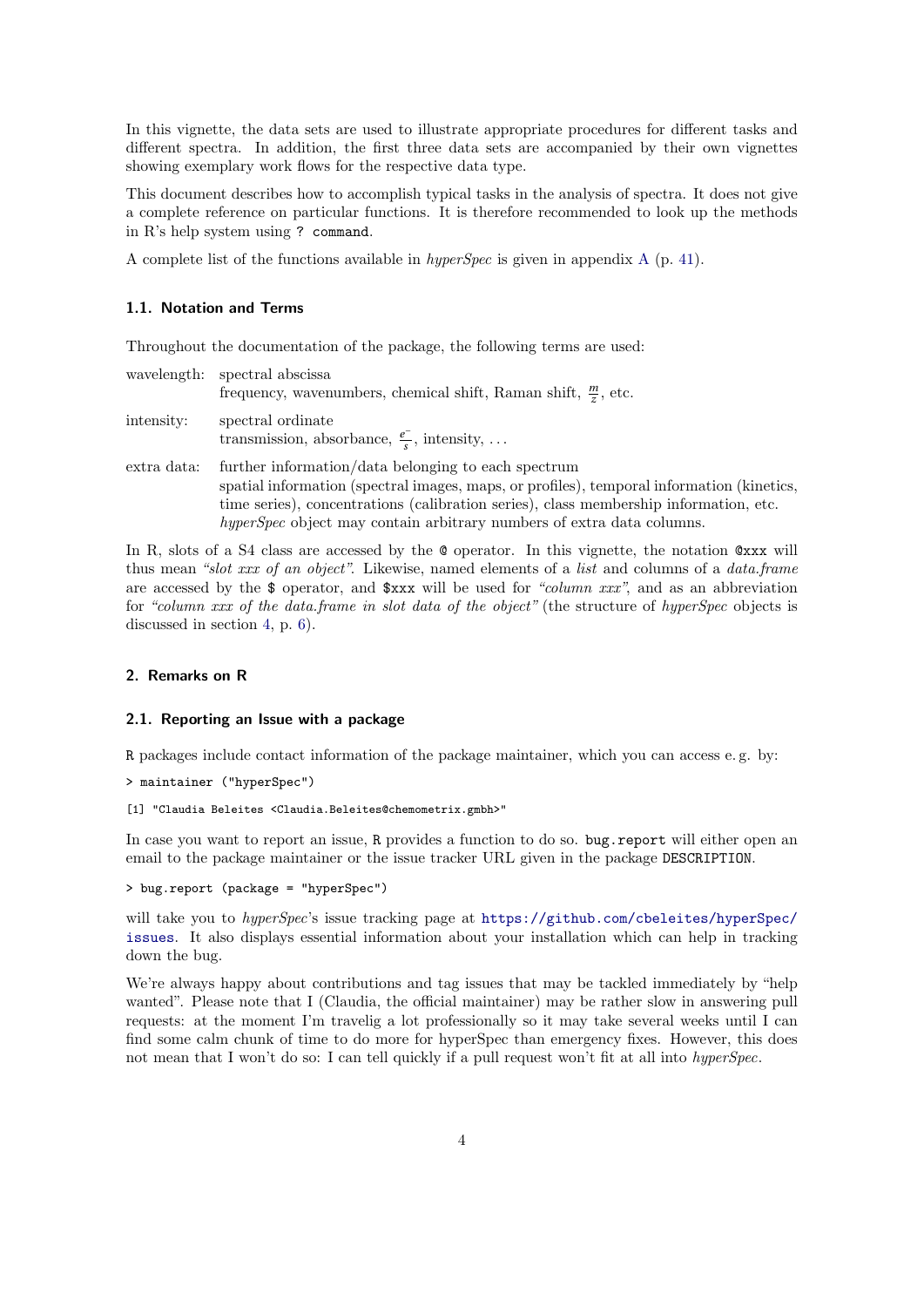# <span id="page-4-5"></span><span id="page-4-0"></span>2.2. Generic Functions

*Generic Functions* are functions that apply to a wide range of data types or classes, e. g.*plot*, *print*, mathematical operators, etc. These functions can be implemented in a specialized way by each class. *hyperSpec* implements with a variety of such functions, see appendix [A](#page-40-0) (p. [41\)](#page-40-0).

# <span id="page-4-1"></span>2.3. Functionality Can be Extended at Runtime

R's concept of functions offers much flexibility. Functions may be added or changed by the user in his *workspace* at any time. This is also true for methods belonging to a certain class. Neither restart of R nor reloading of the package or anything the like is needed. If the original function resides in a namespace (as it is the case for all functions in *hyperSpec*), the original function is not deleted. It is just masked by the user's new function but stays accessible via the :: operator.

The same is true for "normal" variables: You may create changed copies of the example data sets, work with these and then "reset" to *hyperSpec*'s version of the data set by removing the object in your workspace.

This offers the opportunity of easily writing specialized functions that are adapted to specific tasks. *hyperSpec*'s vignettes use this to set up special versions of the lattice graphics functions that are already wrapped in print (see also [R FAQ: Why do lattice/trellis graphics not work?\)](http://cran.r-project.org/doc/FAQ/R-FAQ.html#Why-do-lattice_002ftrellis-graphics-not-work_003f) and allow the code in the code chunks of the vignettes to be exactly what one would type during an interactive R session. For the code, check the vignettes.defs file accompanying all *hyperSpec* vignettes.

# <span id="page-4-2"></span>2.4. Validity Checking

S4 classes have a mechanism to define and enforce that the data actually stored in the object is appropriate for this class. In other words, there is a mechanism of *validity checking*.

The functions provided by *hyperSpec* check the validity of *hyperSpec* objects at the beginning, and – if the validity could be broken by inappropriate arguments – also before leaving the function. valid object,

It is highly recommended to use validity checking also for user-defined functions. In addition, nongeneric functions should first ensure that the argument actually is a *hyperSpec* object. The two tasks are accomplished by:

> chk.hy (object) > validObject (object)

The first line checks whether object is a *hyperSpec* object, the second checks its validity. Both functions return TRUE if the checks succeed, otherwise they raise an error and stop.

# <span id="page-4-3"></span>2.5. Special Function Names

# <span id="page-4-4"></span>2.5.1. The Names of Operators

Operators such as  $+$ ,  $-$ , $*$ ,  $\frac{8}{6}$ , etc. are in fact functions in R. Thus they can be handed over as arguments to other functions (particularly to the vectorization functions \*apply, sweep, etc.). In this case the name of the function must be quoted:  $\sim$  is the recommended style (although  $-$ " will often work as well), e. g.:

> sweep (flu, 2, mean, `-`)

These functions can also be called in a more function-like style (prefix notation):

 $>$  `+`  $(3, 5)$ 

[1] 8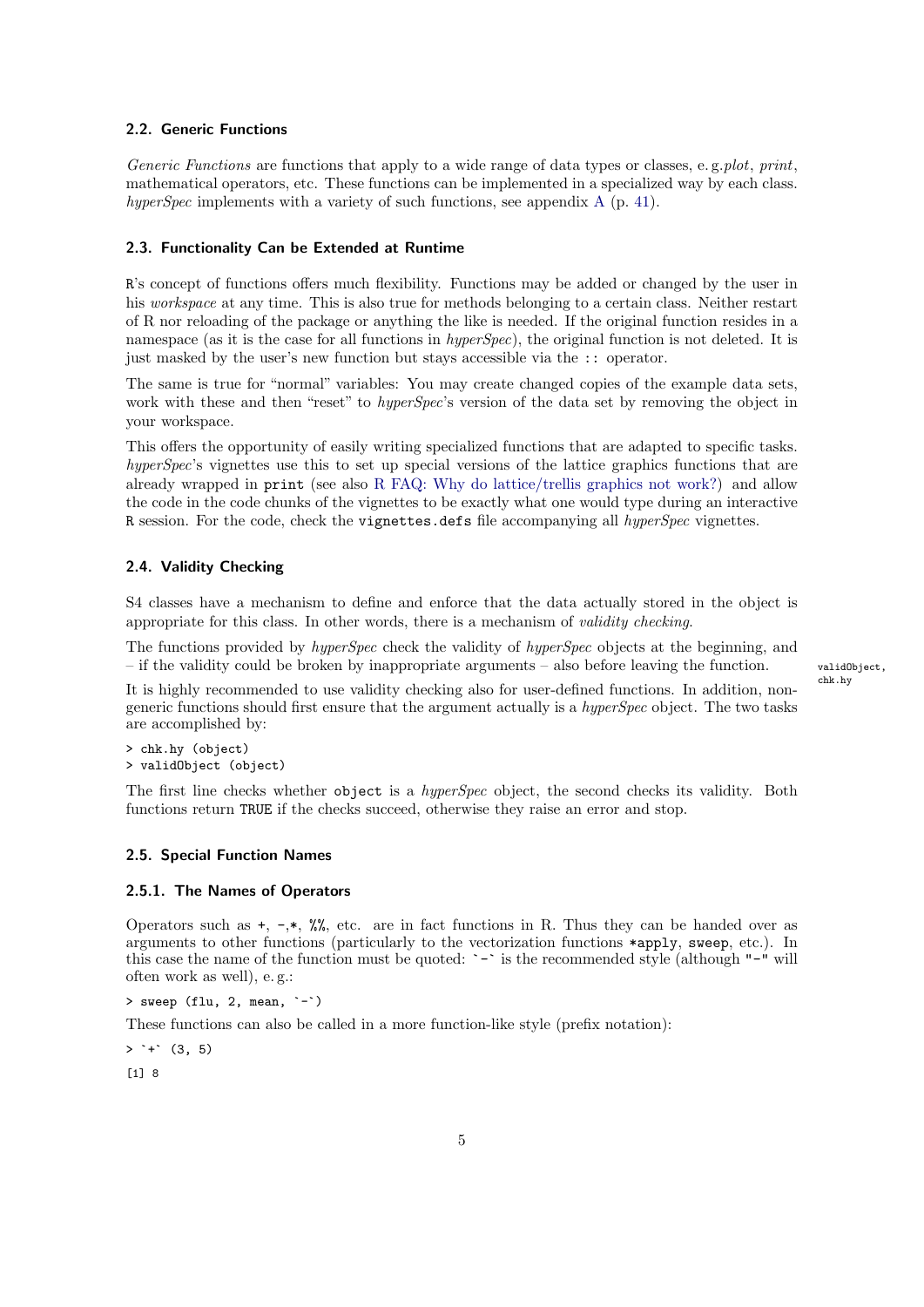<span id="page-5-4"></span><span id="page-5-3"></span>

| name                                   | default<br>(range) | value | description                                                                                      | used by                                                                               |
|----------------------------------------|--------------------|-------|--------------------------------------------------------------------------------------------------|---------------------------------------------------------------------------------------|
| debuglevel                             | 0(1L 2L)           |       | amount of debugging information produced                                                         | spc.identify,<br>map.identify,<br>spc.rubberband,<br>various file import<br>functions |
| $\rm{gc}$                              | <b>FALSE</b>       |       | triggers frequent calling of gc ()                                                               | read.ENVI,<br>new ("hyperSpec")                                                       |
| tolerance                              |                    |       | $\sqrt{\cdot}$ . Machine\$. doublet below the form understand comparisons                        | file<br>import<br>func-<br>(removing)<br>tions<br>spectra),<br>empty<br>normalize01   |
|                                        |                    |       | wl.tolerance $\sqrt{\cdot}$ . Machine\$. doubles lepsonce for comparisons of the wavelength axis | rbind,<br>rbind2,<br>bind $("r", \ldots),$<br>all.equal, collapse                     |
| file.remove.empRofice                  |                    |       | automatic removing of empty spectra                                                              | import<br>func-<br>file<br>tions, see vignette<br>("fileio")                          |
| $file\mathsf{.}keep\mathsf{.}nameTRUE$ |                    |       | automatic recording of file name in column<br>\$filename                                         | file<br>import<br>func-<br>tions, see vignette<br>("fileio")                          |
| plot.spc.nmax25<br>ggplot.spc.nmax     |                    |       | number of spectra to be plotted by default                                                       | plotspc<br>qplotspc                                                                   |

Table 1 hyperSpec options. Please refer to the documentation of the respective functions for details about the effect of the options.

# <span id="page-5-0"></span>2.5.2. Assignment Functions

R allows the definition of functions that do an assignment (set some part of the object), such as:

```
> wl (flu) <- new.wavelength.values
```
an assignment to variable  $wl: "wl<-".$ 

# <span id="page-5-1"></span>3. Loading and the package and configuration

To load *hyperSpec*, use

```
> library ("hyperSpec")
```
The global behaviour of *hyperSpec* can be configured via options. The values of the options are retrieved with hy.getOptions and hy.getOption, and changed with hy.setOptions. Table [1](#page-5-3) gives an overview.

# <span id="page-5-2"></span>4. The structure of hyperSpec objects

*hyperSpec* is a S4 (or new-style) class. Four slots contain the parts of the object:

@wavelength containing a numeric vector with the wavelength axis of the spectra.

@data a *data.frame* with the spectra and all further information belonging to the spectra

@label a list with appropriate labels (particularly for axis annotations)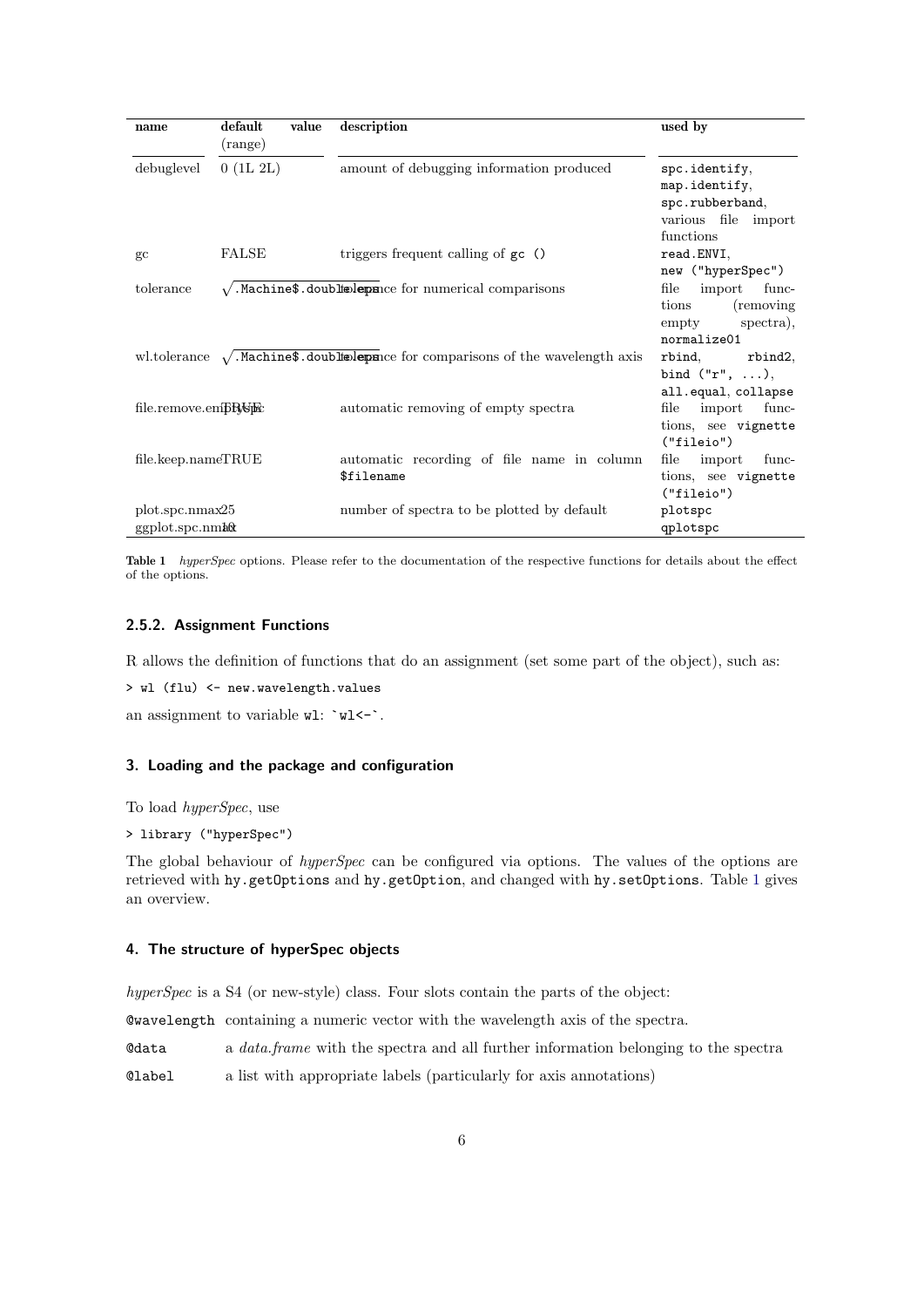<span id="page-6-3"></span><span id="page-6-2"></span>

| slot               | get                                                                                        | set                                                                                                                                                                                                                                                                                                                                                                                                                                                                                                                                                                                                                                                             |
|--------------------|--------------------------------------------------------------------------------------------|-----------------------------------------------------------------------------------------------------------------------------------------------------------------------------------------------------------------------------------------------------------------------------------------------------------------------------------------------------------------------------------------------------------------------------------------------------------------------------------------------------------------------------------------------------------------------------------------------------------------------------------------------------------------|
| <b>@wavelength</b> | wl                                                                                         | $w$ $\lt$ –                                                                                                                                                                                                                                                                                                                                                                                                                                                                                                                                                                                                                                                     |
| @data              | $\left[ \cdot, \cdot \right]$ , $\left[ \cdot, \cdot \right]$ , as.data.frame, as.long.df, | $[\left\langle -\right\rangle, \left[ \left\langle -\right\rangle, \left\langle -\right\rangle, \left\langle -\right\rangle, \left\langle -\right\rangle, \left\langle -\right\rangle, \left\langle -\right\rangle, \left\langle -\right\rangle, \left\langle -\right\rangle, \left\langle -\right\rangle, \left\langle -\right\rangle, \left\langle -\right\rangle, \left\langle -\right\rangle, \left\langle -\right\rangle, \left\langle -\right\rangle, \left\langle -\right\rangle, \left\langle -\right\rangle, \left\langle -\right\rangle, \left\langle -\right\rangle, \left\langle -\right\rangle, \left\langle -\right\rangle, \left\langle -\right$ |
| @label             | labels                                                                                     | labels<-                                                                                                                                                                                                                                                                                                                                                                                                                                                                                                                                                                                                                                                        |

Table 2 Get and set functions for the slots of *hyperSpec* objects



Figure 1 The structure of the data in a *hyperSpec* object.

While the parts of the *hyperSpec* object can be accessed directly, it is good practice to use the functions provided by *hyperSpec* to handle the objects rather than accessing the slots directly (tab. [2\)](#page-6-2). This also ensures that proper (*valid*) objects are returned. In some cases, however, direct access to the slots can considerably speed up calculations, see section [13](#page-37-0) (p. [38\)](#page-37-0).

Most of the data is stored in @data. This *data.frame* has one special column, \$spc. It is the column that actually contains the spectra. The spectra are stored in a matrix inside this column, as illustrated in figure [1.](#page-6-3) Even if there are no spectra, \$spc must still be present. It is then a matrix with zero columns.

Slot @label contains an element for each of the columns in @data plus one holding the label for the wavelength axis, .wavelength. They are accessed by their names which must be the same for columns of @data and the list elements. The elements of the list may be anything suitable for axis annotations, i. e. they should be either character strings or expressions for "pretty" axis annotations (see e. g. figure [7](#page-28-2) on page [29\)](#page-28-2). To get familiar with expressions for axis annotation, see ? plotmath and demo (plotmath).

#### <span id="page-6-0"></span>5. Functions provided by hyperSpec

Table [A](#page-40-0) (p. [41\)](#page-40-0) in the appendix gives an overview of the functions implemented by *hyperSpec*.

# <span id="page-6-1"></span>6. Obtaining Basic Information about hyperSpec Objects

As usual, the *print* and *show* methods display information about the object, and *summary* yields print, show, some additional details about the data handling done so far:  $\frac{\text{summax}}{n}$ 

> chondro

hyperSpec object 875 spectra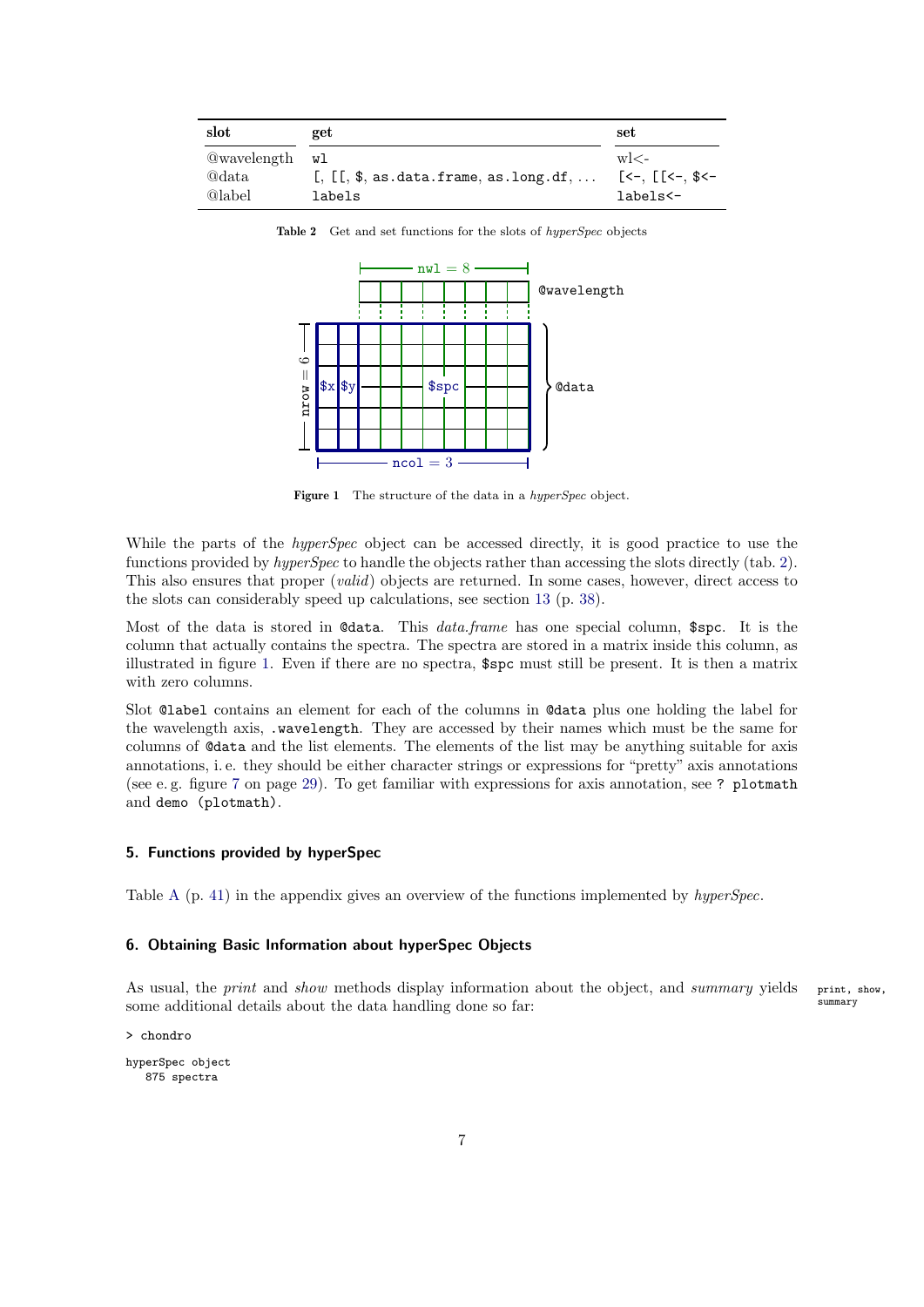```
5 data columns
   300 data points / spectrum
wavelength: Delta * tilde(nu)/cm^-1 [numeric] 602 606 ... 1798
data: (875 rows x 5 columns)
   1. y: y [numeric] -4.77 -4.77 ... 19.23
   2. x: x [numeric] -11.55 -10.55 ... 22.45
   3. filename: filename [character] rawdata/chondro.txt rawdata/chondro.txt ... rawdata/chondro.txt
   4. clusters: clusters [factor] matrix matrix ... lacuna + NA
   5. spc: I / a.u. [matrix, array300] 501.82 500.46 ... 169.29
> summary (chondro)
hyperSpec object
   875 spectra
   5 data columns
   300 data points / spectrum
wavelength: Delta * tilde(nu)/cm^-1 [numeric] 602 606 ... 1798
data: (875 rows x 5 columns)
   1. y: y [numeric] -4.77 -4.77 ... 19.23
   2. x: x [numeric] -11.55 -10.55 ... 22.45
   3. filename: filename [character] rawdata/chondro.txt rawdata/chondro.txt ... rawdata/chondro.txt
   4. clusters: clusters [factor] matrix matrix ... lacuna + NA
   5. spc: I / a.u. [matrix, array300] 501.82 500.46 ... 169.29
```
The data set chondro consists of 875 spectra with 300 data points each, and 5 data columns: two for nrow, ncol, the gradial information and factor with the results of a cluster anglue for a These information.  $\mathbb{R}^d$ , d the spatial information, one factor with the results of a cluster analysis plus \$spc. These information can be directly obtained by

> nrow (chondro)

[1] 875

> nwl (chondro)

[1] 300

> ncol (chondro)

[1] 5

> dim (chondro)

nrow ncol nwl 875 5 300

The names of the columns in **@data** are accessed by colnames,

 $>$  colnames (chondro)

[1] "y" "x" "filename" "clusters" "spc"

Likewise, *rownames* returns the names assigned to the spectra, and *dimnames* yields a list of these three vectors (including also the column names of \$spc). The column names of the spectra matrix contain the wavelengths as character, while wl (see section [8.5.4,](#page-14-1) p. [15\)](#page-14-1) yields the numeric vector of wavelengths.

Extra data column names and rownames of the object may be set by colnames<- and rownames<-, colnames<-, rownames<-, rownames<-, rownames<-, rownames<-, rownames respectively. colnames <- renames the labels as well.

# <span id="page-7-0"></span>7. Creating a hyperSpec Object, Data Import and Export

*hyperSpec* comes with filters for a variety of file formats. These are discussed in detail in a separate vignette accessible via vignette ("fileio").

rownames,<br>dimnames, wl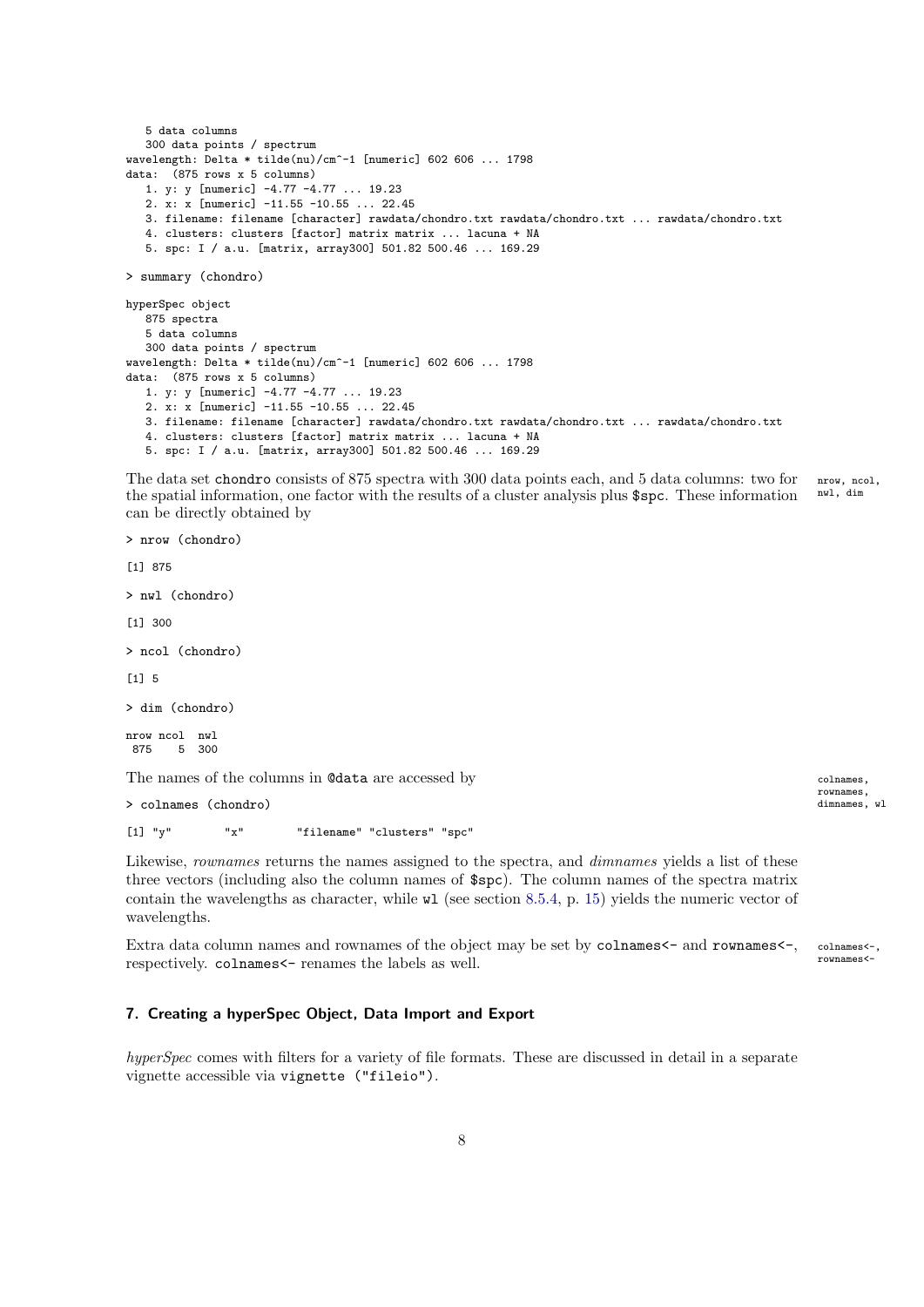<span id="page-8-2"></span>

<span id="page-8-3"></span>Figure 2 Multivariate normally distributed random spectra.

#### <span id="page-8-0"></span>7.1. Creating a hyperSpec Object from Spectra Matrix and Wavelength Vector

If the data is in R's workspace, a *hyperSpec* object is created by:

> spc <- new ("hyperSpec", spc = spectra.matrix, wavelength = wavelength.vector, data = extra.data) The most frequently needed arguments are:

spc the spectra matrix

wavelength the wavelength axis vector

data the extra data (can already contain the spectra matrix in column \$spc)

label a list with the proper labels. Do not forget the wavelength axis label in \$.wavelength and the spectral intensity axis label in \$spc.

More information about converting existing data into *hyperSpec* objects can be found in vignette ("fileio").

# <span id="page-8-1"></span>7.2. Creating Random Spectra

If *mvtnorm* is available, multivariate normally distributed spectra can be generated from mean and covariance matrix using rmmvnorm (fig. [2a\)](#page-8-2). Note that the *hyperSpec* function's name has an rmmvnorm additional "m": it already takes care of multiple groups. Mean spectra and pooled covariance matrix can be calculated using pooled.cov: pooled.cov

```
> pcov <- pooled.cov (chondro, chondro$clusters)
> rnd <- rmmvnorm (rep (10, 3), mean = pcov$mean, sigma = pcov$COV)
> cluster.cols <- c ("dark blue", "orange", "#C02020")
> plot (rnd, col = cluster.cols [rnd$.group])
```
fig. [2b](#page-8-3) shows the linear discriminant analysis (LDA) scores of such simulated specta in comparison to the real spectra in the chondro object:

```
> require ("MASS")
> rnd <- rmmvnorm (rep (200, 3), mean = pcov$mean, sigma = pcov$COV)
> lda <- lda (clusters ~ spc, rnd)
> pred.chondro <- predict (lda, chondro)
> pred.sim <- predict (lda)
```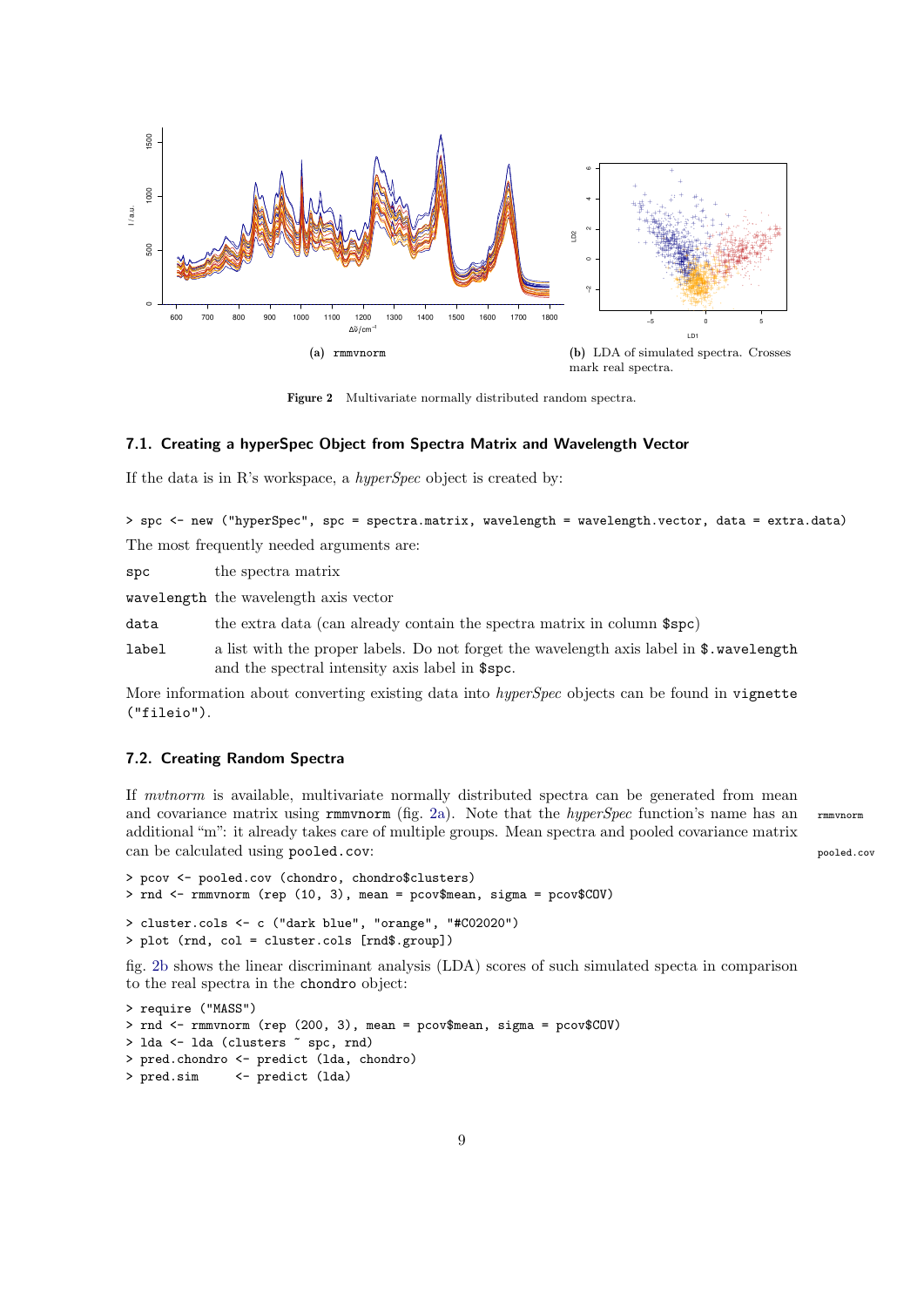```
> colors <- c("#00008040", "#FFA50040", "#C0202040")
> plot (pred.chondro$x, col = colors [chondro$clusters], pch = 3)
> points (pred.sim$x, col = colors [rnd$clusters], pch = 20, cex = 0.5)
```
If individual covariance matrices should be used for each group, *sigma* should be an array with the 3rd dimension corresponding to the group.

#### <span id="page-9-0"></span>8. Access to the data

The main functions to retrieve the data of a *hyperSpec* object are [] and [[]]. [], [[]]

The difference between these functions is that [] returns a *hyperSpec* object, whereas the result of [[]] is a *data.frame* if extra data columns were selected or otherwise the spectra matrix. Single extra data columns may be retrieved by  $\$ .  $\ast$ 

In order to change data, use  $[] \leftarrow$ ,  $[] \leftarrow$ , and  $\ast$  (see [8.4](#page-12-0) and [8.3\)](#page-11-0). [[]  $\leftarrow$ , [[]  $\leftarrow$ , [[]  $\leftarrow$ ,

# <span id="page-9-1"></span>8.1. Access Functions and Abbreviations for Parts of the hyperSpec Object's Data

*hyperSpec* comes with three abbreviation functions for easy access to the data:  $\begin{array}{c} \text{${\ast$}}\,. \end{array}$ 

| $x$ [[]]            | returns the spectra matrix (x\\$spc).                                                                                                        |
|---------------------|----------------------------------------------------------------------------------------------------------------------------------------------|
| x[[i, , l]]         | the cut spectra matrix is returned if wavelengths are specified in $l$ .                                                                     |
| x [[i, j, l]]       | If data columns are selected (second index), the result is a <i>data frame</i> .                                                             |
|                     | $x \in [i, k]$ <- Also, parts of the spectra matrix can be set (only indices for spectra and wave-<br>length are allowed for this function). |
| $x[i, j]$ <-        | sets parts of x@data.                                                                                                                        |
| x \$.               | returns the complete <i>data.frame</i> x@data, with the spectra in column \$spc.                                                             |
| x \$                | returns the extra data (x@data without x\$spc).                                                                                              |
| $x$ \$ $\leftarrow$ | sets the extra data (x@data without x\$spc). The columns must match exactly<br>in this case.                                                 |

# <span id="page-9-2"></span>8.2. Selecting and Deleting Spectra

The extraction function [] takes the spectra as first argument (For detailed help: see ? `[`). It may be a vector giving the indices of the spectra to extract (select), a vector with negative indices indicating which spectra should be deleted, or a logical. Note that a matrix given to [] will be treated as a vector.



 $s$  < –

 $[ ] [[] ]$  \$.<br>\$..  $[ ] < -$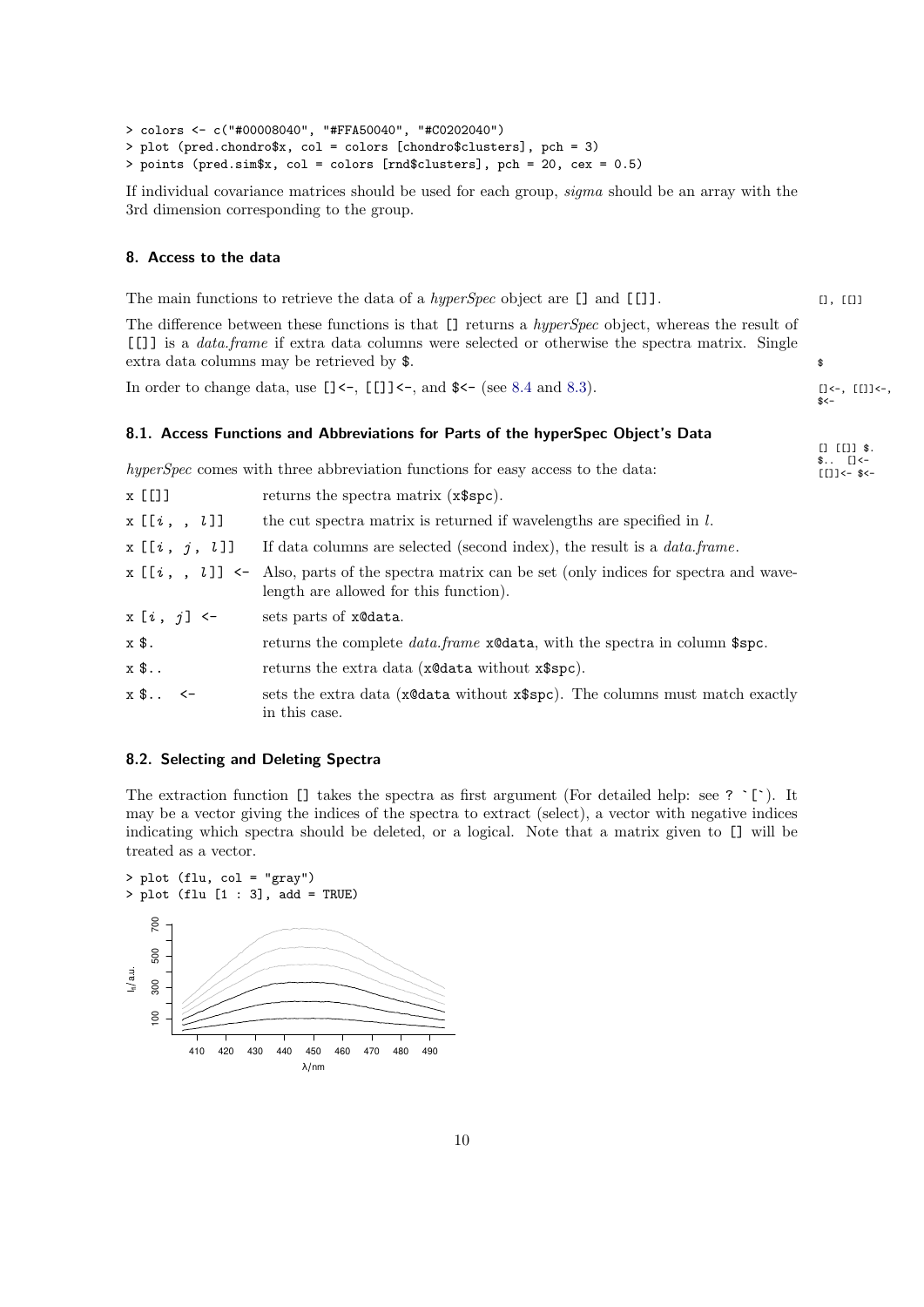

#### <span id="page-10-0"></span>8.2.1. Random Samples

A random subset of spectra is conveniently selected by sample : sample : sample

```
> sample (chondro, 3)
hyperSpec object
   3 spectra
   5 data columns
   300 data points / spectrum
wavelength: Delta * tilde(nu)/cm^-1 [numeric] 602 606 ... 1798
data: (3 rows x 5 columns)
   1. y: y [numeric] -0.77 0.23 4.23
   2. x: x [numeric] -0.55 4.45 2.45
   3. filename: filename [character] rawdata/chondro.txt rawdata/chondro.txt rawdata/chondro.txt
   4. clusters: clusters [factor] matrix lacuna lacuna
   5. spc: I / a.u. [matrix, array300] 309.1 281.7 ... 107.92
```
If appropriate indices into the spectra are needed instead, use isample: isample

> isample (chondro, 3)

[1] 184 786 716

# <span id="page-10-1"></span>8.2.2. Sequences

Sequences of every  $n<sup>th</sup>$  spectrum or the like can be retrieved with seq: seq

```
> seq (chondro, length.out = 3, index = TRUE)
```
[1] 1 438 875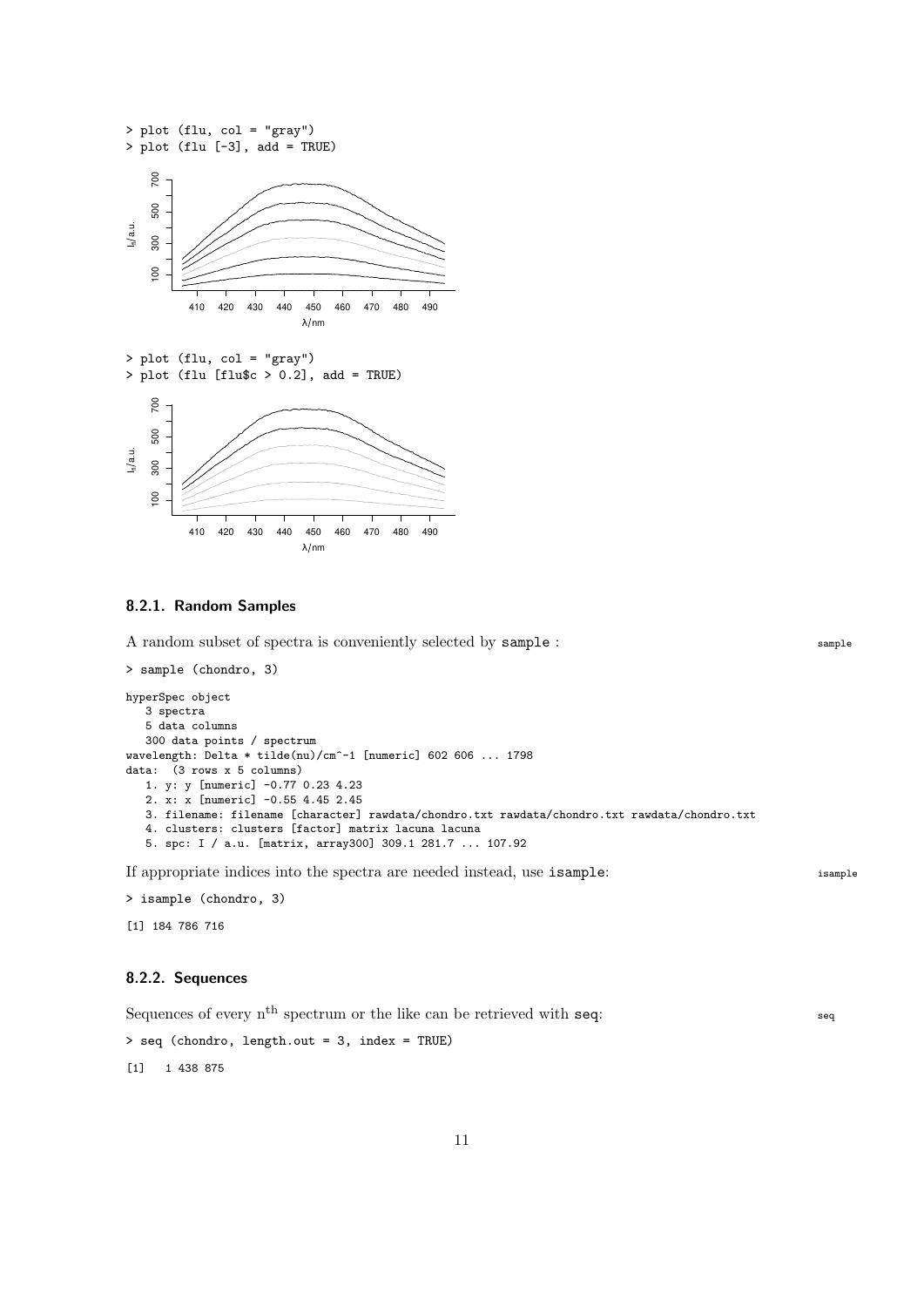```
> seq (chondro, by = 100)
hyperSpec object
   9 spectra
   5 data columns
   300 data points / spectrum
wavelength: Delta * tilde(nu)/cm^-1 [numeric] 602 606 ... 1798
data: (9 rows x 5 columns)
   1. y: y [numeric] -4.77 -2.77 ... 17.23
   2. x: x [numeric] -11.55 18.45 ... 18.45
   3. filename: filename [character] rawdata/chondro.txt rawdata/chondro.txt ... rawdata/chondro.txt
   4. clusters: clusters [factor] matrix matrix ... lacuna
   5. spc: I / a.u. [matrix, array300] 501.82 400.94 ... 124.64
```
Here, indices may be requested using index = TRUE.

#### <span id="page-11-0"></span>8.3. Selecting Extra Data Columns

The second argument of the extraction functions [] and [[]] specifies the (extra) data columns. They can be given like any column specification for a *data.frame*, i. e. numeric, logical, or by a vector of the column names:

```
> colnames (chondro)
[1] "y" "x" "filename" "clusters" "spc"
> chondro [[1 : 3, 1]]
     y
1 - 4.772 - 4.773 -4.77
> chondro [[1 : 3, -5]]
     y x filename clusters
1 -4.77 -11.55 rawdata/chondro.txt matrix
2 -4.77 -10.55 rawdata/chondro.txt matrix
3 -4.77 -9.55 rawdata/chondro.txt matrix
> chondro [[1 : 3, "x"]]
      x
1 - 11.552 - 10.553 -9.55
> chondro [[1 : 3, c (FALSE, TRUE)]] # note the recycling!
     x clusters
1 -11.55 matrix
2 -10.55 matrix
3 -9.55 matrix
To select one column, the $ operator is more convenient: \ast> flu$c
[1] 0.05 0.10 0.15 0.20 0.25 0.30
```
*hyperSpec* supports command line completion for the \$ operator.

The extra data may also be set this way:  $\frac{1}{2}$ 

 $>$  flu\$n  $\le$ - list (1 : 6, label = "sample no.")

This function will append new columns, if necessary.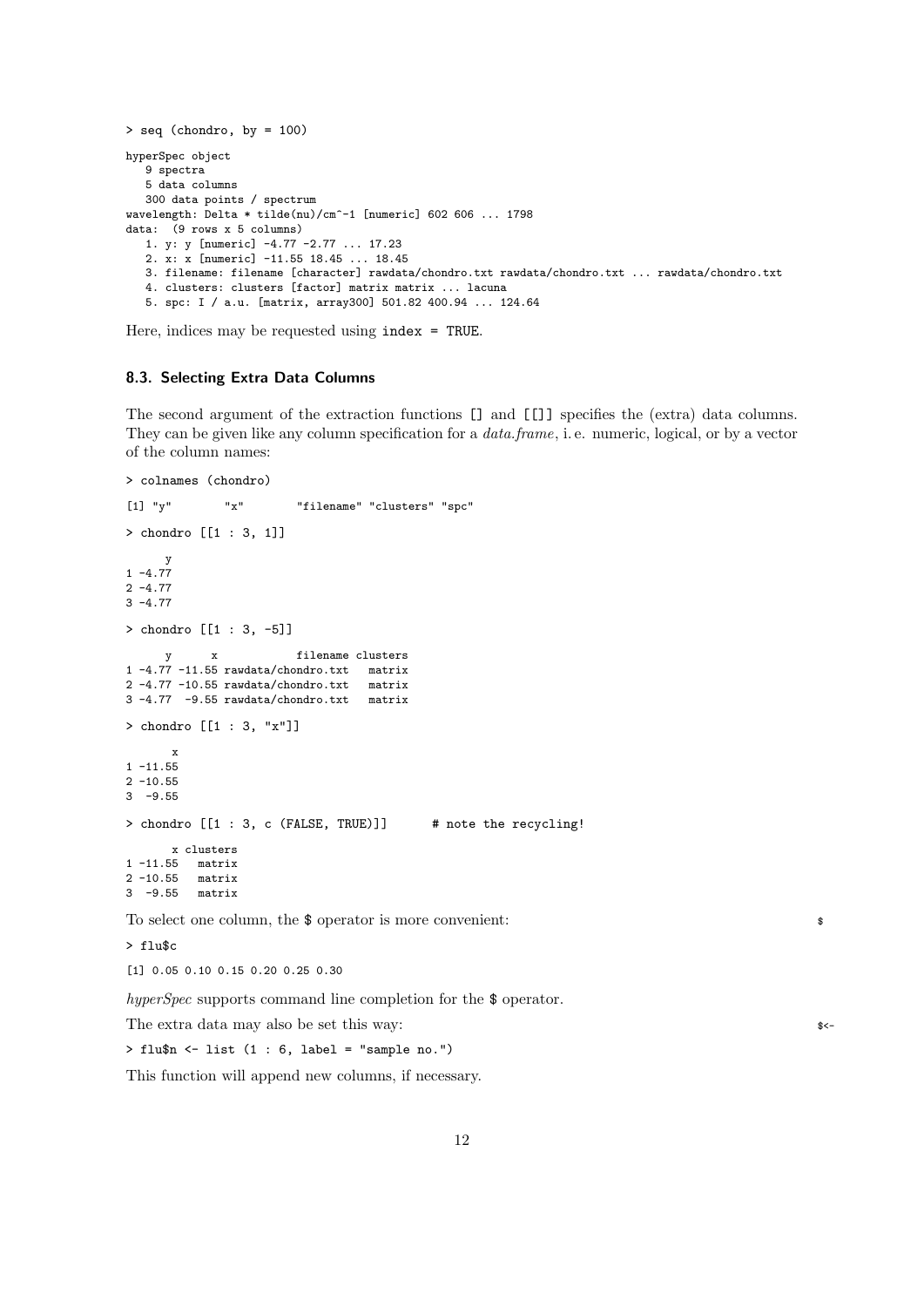# <span id="page-12-3"></span><span id="page-12-0"></span>8.4. More on the [[]] and [[]]<- Operators: Accessing Single Elements of the Spectra **Matrix**

[[]] works mostly analogous to []. In addition, however, these two functions also accept index matrices of size  $n \times 2$ . In this case, a vector of values from the spectra matrix is returned.

```
> indexmatrix \leftarrow matrix (c (1 : 3, 1 : 3), ncol = 2)
> indexmatrix
      [,1] [,2]
\begin{bmatrix} 1, \\ 1, \\ 2, \\ 2 \end{bmatrix} 1 1<br>\begin{bmatrix} 1 & 1 \\ 2 & 2 \end{bmatrix}\begin{bmatrix} 2, \\ 3, \\ 3 \end{bmatrix} 2
[3,] 3 3
> chondro [[indexmatrix, wl.index = TRUE]]
[1] 501.82 507.81 456.03
> diag (chondro [[1 : 3, , min \tilde{m} min + 2i]])
[1] 501.82 507.81 456.03
[[]]<- also accepts index matrices of size n ×2.
> indexmatrix <- matrix (c (1 : 3, 1 : 3), ncol = 2)
> indexmatrix
      [,1] [,2]
[1, 1 \ 1 \ 1]\begin{bmatrix} 2, & 2 & 2 \\ 3, & 3 & 3 \end{bmatrix}[3,]> chondro [[indexmatrix, wl.index = TRUE]]
[1] 501.82 507.81 456.03
> diag (chondro [[1 : 3, , min ~ min + 2i]])
[1] 501.82 507.81 456.03
```
#### <span id="page-12-1"></span>8.5. Wavelengths

#### <span id="page-12-2"></span>8.5.1. Converting Wavelengths to Indices and vice versa

Spectra in *hyperSpec* have always discretized wavelength axes, they are stored in a matrix with each will value column corresponding to one wavelength. *hyperSpec* provides two functions to convert the respective column indices into wavelengths and vice versa: i2wl and wl2i.

If the wavelengths are given as a numeric vector, they are each converted to the corresponding wavelength. In addition there is a more sophisticated possibility of specifying wavelength ranges using a *formula*. The basic syntax is *start* ∼ *end.* This yields a vector *index of start* : *index of end.*

The result of the formula conversion differs from the numeric vector conversion in three ways:

- The colon operator for constructing vectors accepts only integer numbers, the tilde (for formulas) does not have this restriction.
- If the vector does not take into account the spectral resolution, one may get only every  $n^{\text{th}}$ point or repetitions of the same index:

> wl2i (flu, 405 : 410)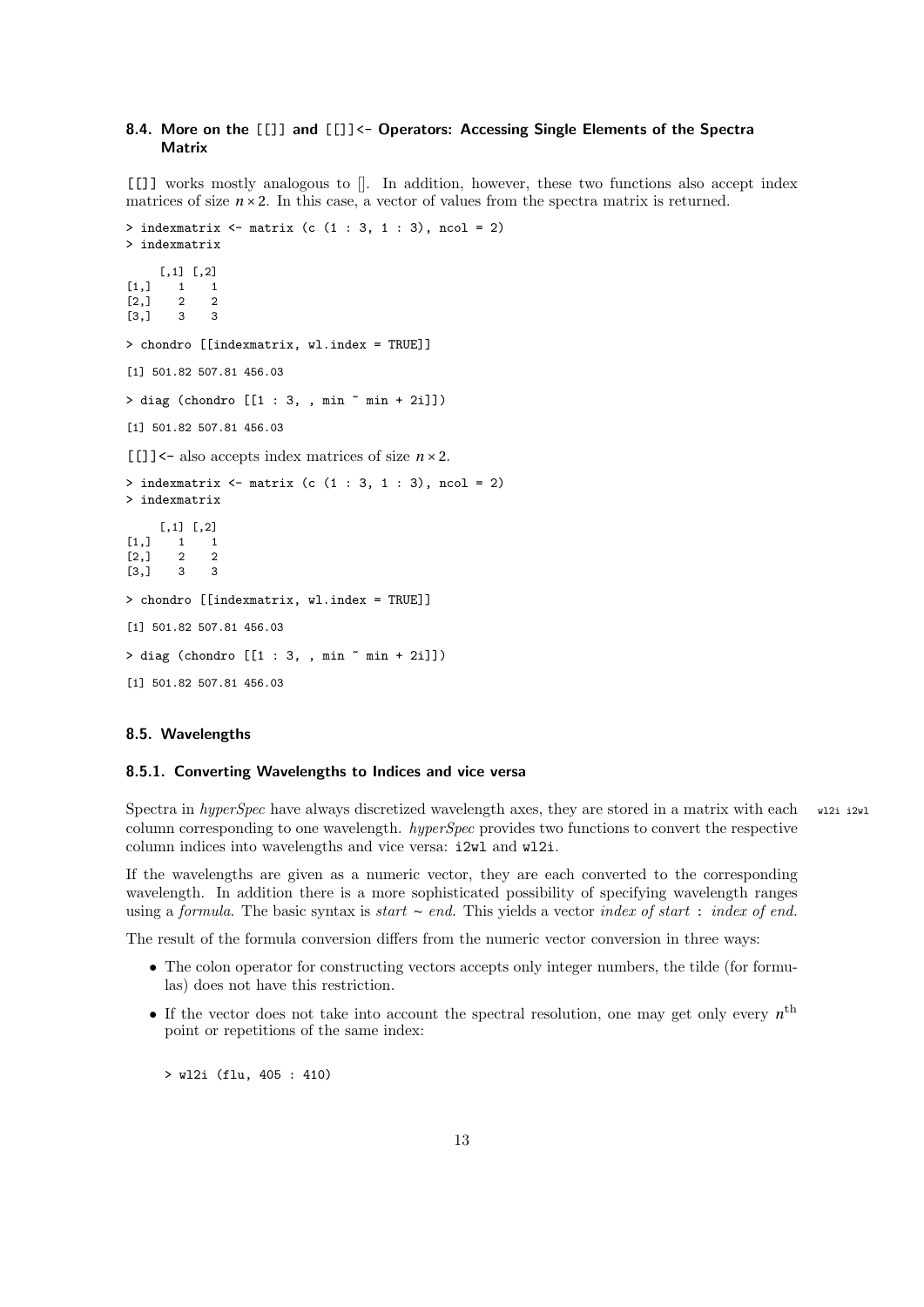[1] 1 3 5 7 9 11 > wl2i (flu, 405 ~ 410) [1] 1 2 3 4 5 6 7 8 9 10 11 > wl2i (chondro, 1000 : 1010) [1] 100 101 101 101 101 102 102 102 102 103 103 > wl2i (chondro, 1000 ~ 1010) [1] 100 101 102 103

• If the object's wavelength axis is not ordered, the formula approach will give weird results. In that (probably rare) case, use orderwl first to obtain an object with ordered wavelength axis.

*start* and *end* may contain the special variables min and max that correspond to the lowest and highest wavelengths of the object:

> wl2i (flu, min ~ 410) [1] 1 2 3 4 5 6 7 8 9 10 11

Often, specifications like *wavelength*  $\pm n$  *data points* are needed. They can be given using complex numbers in the formula. The imaginary part is added to the index calculated from the wavelength in the real part:

> wl2i (flu, 450 - 2i ~ 450 + 2i) [1] 89 90 91 92 93  $>$  wl2i (flu, max - 2i  $\tilde{m}$  max) [1] 179 180 181

To specify several wavelength ranges, use a list containing the formulas and vectors<sup>[1](#page-13-1)</sup>:

> wl2i (flu, c (min ~ 406.5, max - 2i ~ max))

[1] 1 2 3 4 179 180 181

This mechanism also works for the wavelength arguments of [], [[]], and plotspc.

# <span id="page-13-0"></span>8.5.2. Selecting Wavelength Ranges

Wavelength ranges can easily be selected using []'s third argument:



2800 2850 2900 2950 3000 3050 3100 3150 3200

 $\Delta \tilde{v}$  / cm<sup>-1</sup>

By default, the values given are treated as wavelengths. If they are indices into the columns of the spectra matrix, use  $w1.index = TRUE$ :

<span id="page-13-1"></span><sup>1</sup>Formulas are combined to a list by <sup>c</sup>.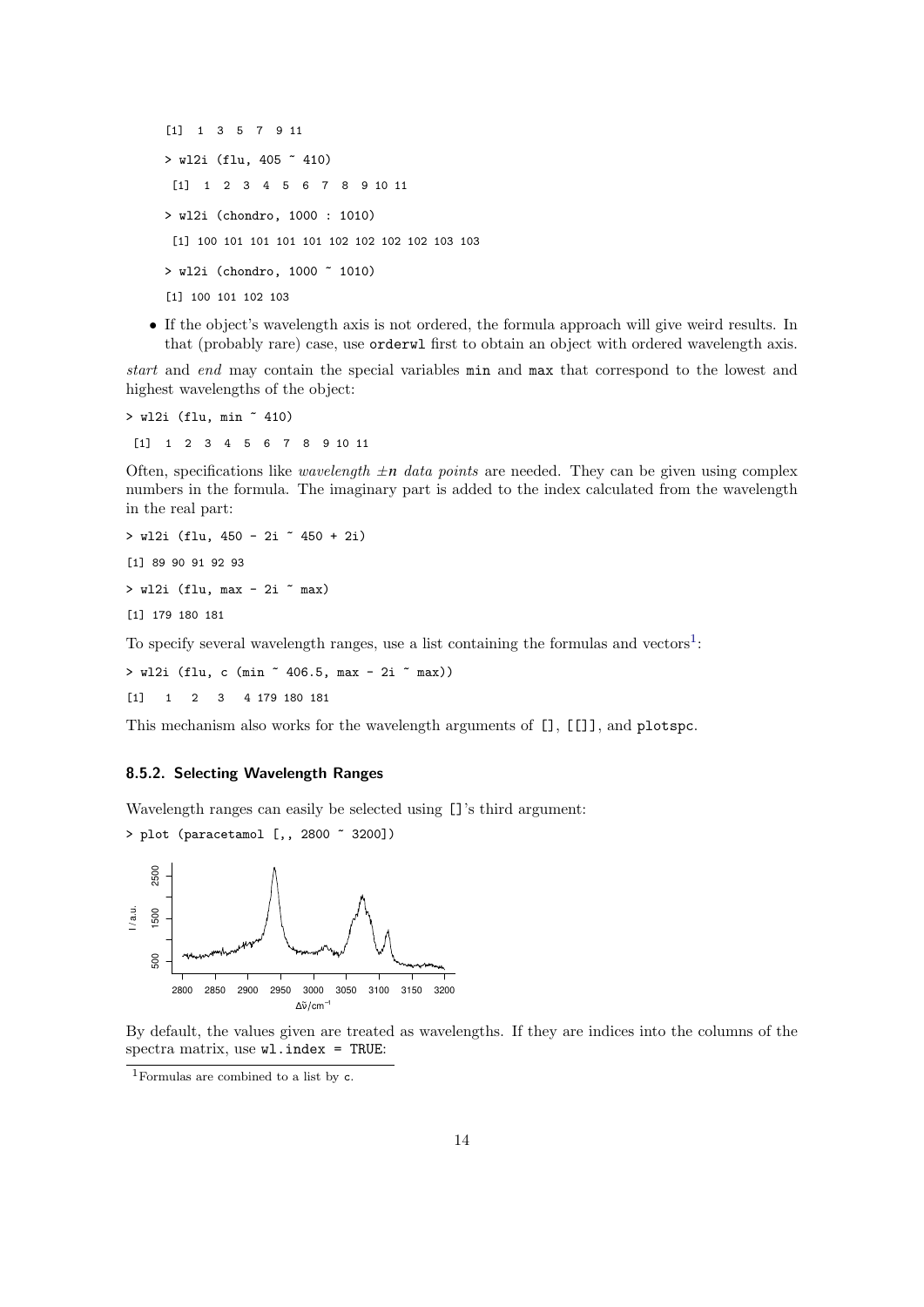<span id="page-14-2"></span>



Section [8.5.1](#page-12-2) (p. [13\)](#page-12-2) details into the different possibilities of specifying wavelengths.

#### <span id="page-14-0"></span>8.5.3. Deleting Wavelength Ranges

Deleting wavelength ranges may be accomplished using negative index vectors together with wl.index = TRUE.

> plot (paracetamol [,, -(500 : 1000), wl.index = TRUE])



However, this mechanism works only if the proper indices are known.

If the range to be cut out is rather known in the units of the wavelength axis, it is easier to select the remainder of the spectrum instead. To delete the spectral range from 1750 to 2800 cm-1 of the paracetamol spectrum one can thus use:

> plot (paracetamol [,, c (min ~ 1750, 2800 ~ max)])



(It is possible to produce a plot of this data where the cut range is actually omitted and the wavelength axis is optionally cut in order to save space. For details see the "plotting" vignette).

# <span id="page-14-1"></span>8.5.4. Changing the Wavelength Axis

Sometimes wavelength axes need to be transformed, e. g. converting from wavelengths to frequencies. In this case, retrieve the wavelength axis vector with  $\nu$ 1, convert each value of the resulting vector  $\nu$ 1,  $\nu$ 1<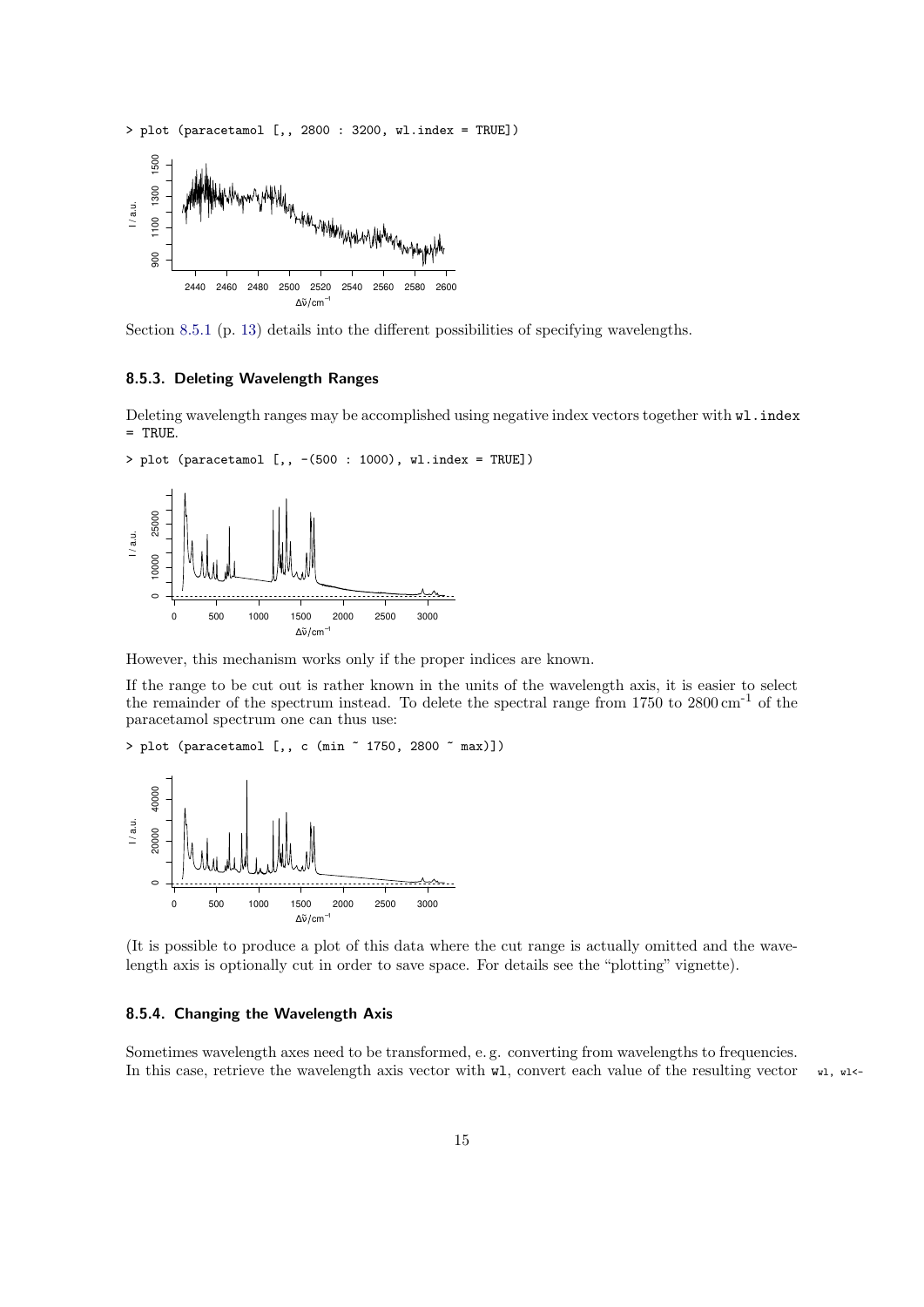and assign the result with  $w1<\sim$ . Also the label of the wavelength axis may need to be adjusted.

As an example, convert the wavelength axis of laser to frequencies. As the wavelengths are in nanometers, and the frequencies are easiest expressed in terahertz, an additional conversion factor of 1000 is needed:

> laser

```
hyperSpec object
   84 spectra
   3 data columns
   36 data points / spectrum
wavelength: lambda/nm [numeric] 404.58 404.62 ... 405.82
data: (84 rows x 3 columns)
   1. t: t / s [numeric] 0 2 ... 5722
   2. spc: I / a.u. [matrix, array36] 164.65 179.72 ... 112.09
   3. filename: filename [character] rawdata/laser.txt.gz rawdata/laser.txt.gz ... rawdata/laser.txt.gz
> wavelengths <- wl (laser)
> frequencies <- 2.998e8 / wavelengths / 1000
> wl (laser) <- frequencies
> labels (laser, ".wavelength") <- "f / THz"
> laser
hyperSpec object
   84 spectra
   3 data columns
   36 data points / spectrum
wavelength: f / THz [numeric] 741.01 740.95 ... 738.76
data: (84 rows x 3 columns)
   1. t: t / s [numeric] 0 2 ... 5722
   2. spc: I / a.u. [matrix, array36] 164.65 179.72 ... 112.09
   3. filename: filename [character] rawdata/laser.txt.gz rawdata/laser.txt.gz ... rawdata/laser.txt.gz
> rm (laser)
There are other possibilities of invoking w1 - including the new label, e.g.
> wl (laser, "f / THz") <- frequencies
```
and

> wl (laser) <- list (wl = frequencies, label = "f / THz")

see ?`wl <-` for more information.

#### <span id="page-15-0"></span>8.5.5. Ordering the Wavelength Axis

> barb <- collapse (barbiturates [1 : 3])

If the wavelength axis of an object needs reordering (e. g. after collapse), orderwl can be used: orderwl

```
> wl (barb)
 [1] 27.05 27.15 28.05 28.15 29.05 30.05 30.15 31.15 32.15 39.00 40.00 40.10 41.10
[14] 43.05 43.85 43.95 44.05 55.00 55.10 56.00 56.10 57.10 68.90 69.00 69.10 70.00
[27] 71.10 71.90 72.00 77.00 82.95 83.05 84.15 85.05 91.00 96.95 98.95 105.10 105.90
[40] 106.00 112.90 113.00 116.95 117.95 118.05 119.05 119.15 119.95 120.05 130.90 131.00 132.95
[53] 133.05 140.90 147.00 158.85 160.90
> barb <- orderwl (barb)
> wl (barb)
[1] 27.05 27.15 28.05 28.15 29.05 30.05 30.15 31.15 32.15 39.00 40.00 40.10 41.10
[14] 43.05 43.85 43.95 44.05 55.00 55.10 56.00 56.10 57.10 68.90 69.00 69.10 70.00
[27] 71.10 71.90 72.00 77.00 82.95 83.05 84.15 85.05 91.00 96.95 98.95 105.10 105.90
[40] 106.00 112.90 113.00 116.95 117.95 118.05 119.05 119.15 119.95 120.05 130.90 131.00 132.95
[53] 133.05 140.90 147.00 158.85 160.90
```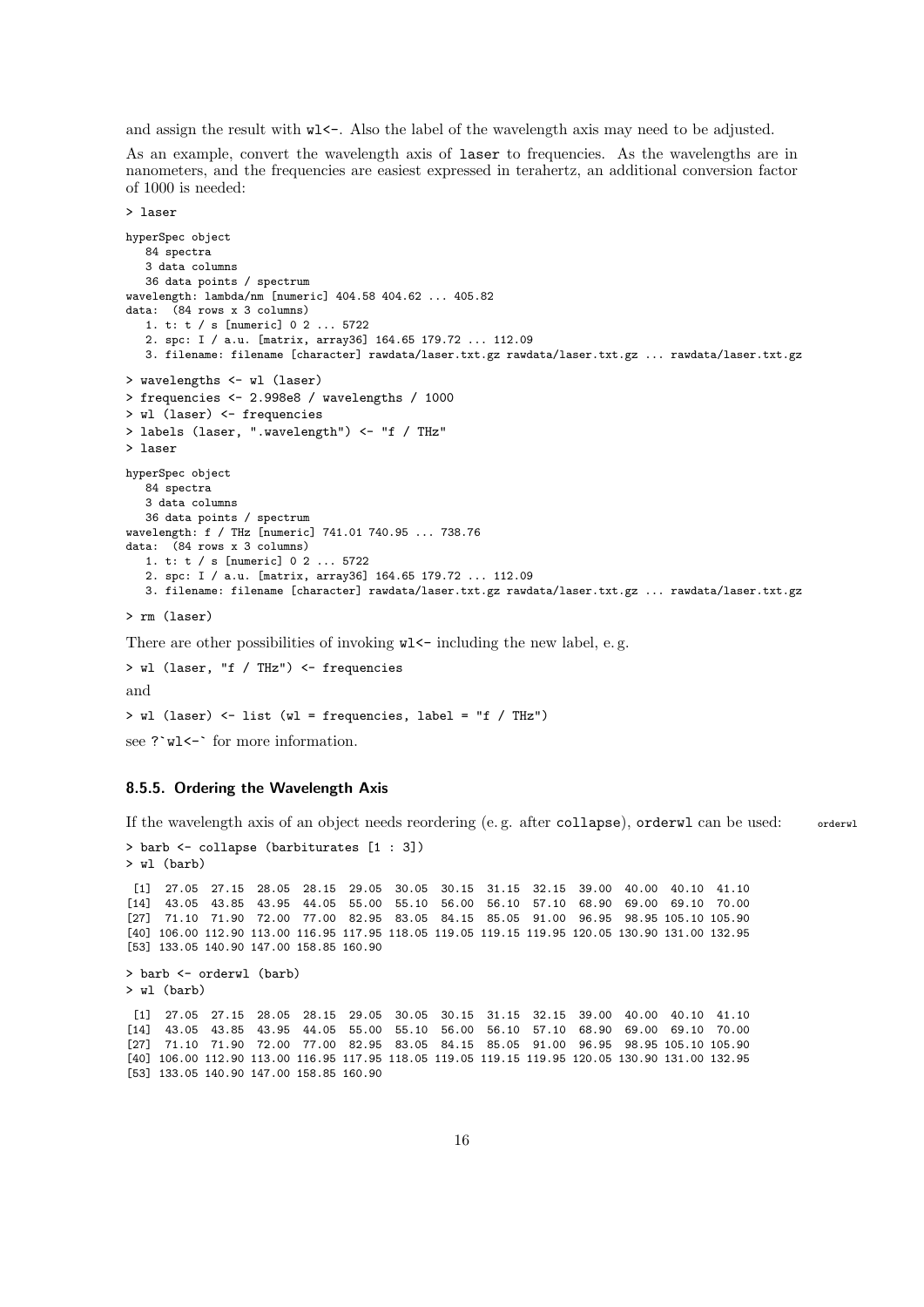#### <span id="page-16-0"></span>8.6. Conversion to Long- and Wide-Format data.frames

as.data.frame extracts the @data slot as a *data.frame*:

> flu <- flu [,,400  $\degree$  407] # make a small and handy version of the flu data set > as.data.frame (flu)

spc.405 spc.405.5 spc.406 spc.406.5 spc.407 filename c n .row 1 27.150 32.345 33.379 34.419 36.531 rawdata/flu1.txt 0.05 1 1 2 66.801 63.715 66.712 69.582 72.530 rawdata/flu2.txt 0.10 2 2 3 93.144 103.068 106.194 110.186 113.249 rawdata/flu3.txt 0.15 3 3 4 130.664 139.998 143.798 148.420 152.133 rawdata/flu4.txt 0.20 4 4 184.625 189.752 rawdata/flu5.txt 0.25 5 5 6 198.430 209.458 215.785 224.587 232.528 rawdata/flu6.txt 0.30 6 6 > colnames (as.data.frame (flu))  $[1]$  "spc" "filename" "c" "n" ".row" > as.data.frame (flu) \$ spc 405 405.5 406 406.5 407 [1,] 27.150 32.345 33.379 34.419 36.531 [2,] 66.801 63.715 66.712 69.582 72.530 [3,] 93.144 103.068 106.194 110.186 113.249 [4,] 130.664 139.998 143.798 148.420 152.133

Note that the spectra matrix is still a matrix inside column \$spc.

[5,] 167.267 171.898 177.471 184.625 189.752 [6,] 198.430 209.458 215.785 224.587 232.528

as.data.frame and the abbreviations \$. and \$.. retrieve the usual wide format *data.frames*:  $\bullet$ .,  $\bullet$ ..

> flu\$.

|           | spc.405 spc.405.5 spc.406 spc.406.5 spc.407 |                 |  | filename                                | c n |  |
|-----------|---------------------------------------------|-----------------|--|-----------------------------------------|-----|--|
| 1 27.150  |                                             | 32.345 33.379   |  | 34.419 36.531 rawdata/flu1.txt 0.05 1   |     |  |
| 2 66.801  |                                             | 63.715 66.712   |  | 69.582 72.530 rawdata/flu2.txt 0.10 2   |     |  |
| 3 93.144  |                                             | 103.068 106.194 |  | 110.186 113.249 rawdata/flu3.txt 0.15 3 |     |  |
| 4 130.664 |                                             | 139.998 143.798 |  | 148.420 152.133 rawdata/flu4.txt 0.20 4 |     |  |
| 5 167.267 | 171.898 177.471                             |                 |  | 184.625 189.752 rawdata/flu5.txt 0.25 5 |     |  |
| 6 198.430 |                                             | 209.458 215.785 |  | 224.587 232.528 rawdata/flu6.txt 0.30 6 |     |  |

> flu\$..

filename c n 1 rawdata/flu1.txt 0.05 1 2 rawdata/flu2.txt 0.10 2 3 rawdata/flu3.txt 0.15 3 4 rawdata/flu4.txt 0.20 4 5 rawdata/flu5.txt 0.25 5 6 rawdata/flu6.txt 0.30 6

If another subset of colums needs to be extracted, use [[]]: [[]]

> flu [[, c ("c", "spc")]]

c spc.405 spc.405.5 spc.406 spc.406.5 spc.407<br>1 0.05 27.150 32.345 33.379 34.419 36.531  $1 \t0.05 \t27.150 \t32.345 \t33.379$ <br>2 0.10 66.801 63.715 66.712 2 0.10 66.712<br>2 0.582 72.530<br>2 103.068 106.194 110.186 113.249 3 0.15 93.144 103.068 106.194<br>4 0.20 130.664 139.998 143.798 148.420 152.133<br>184.625 189.752 5 0.25 167.267 171.898 177.471 6 0.30 198.430 209.458 215.785 224.587 232.528 as.data.frame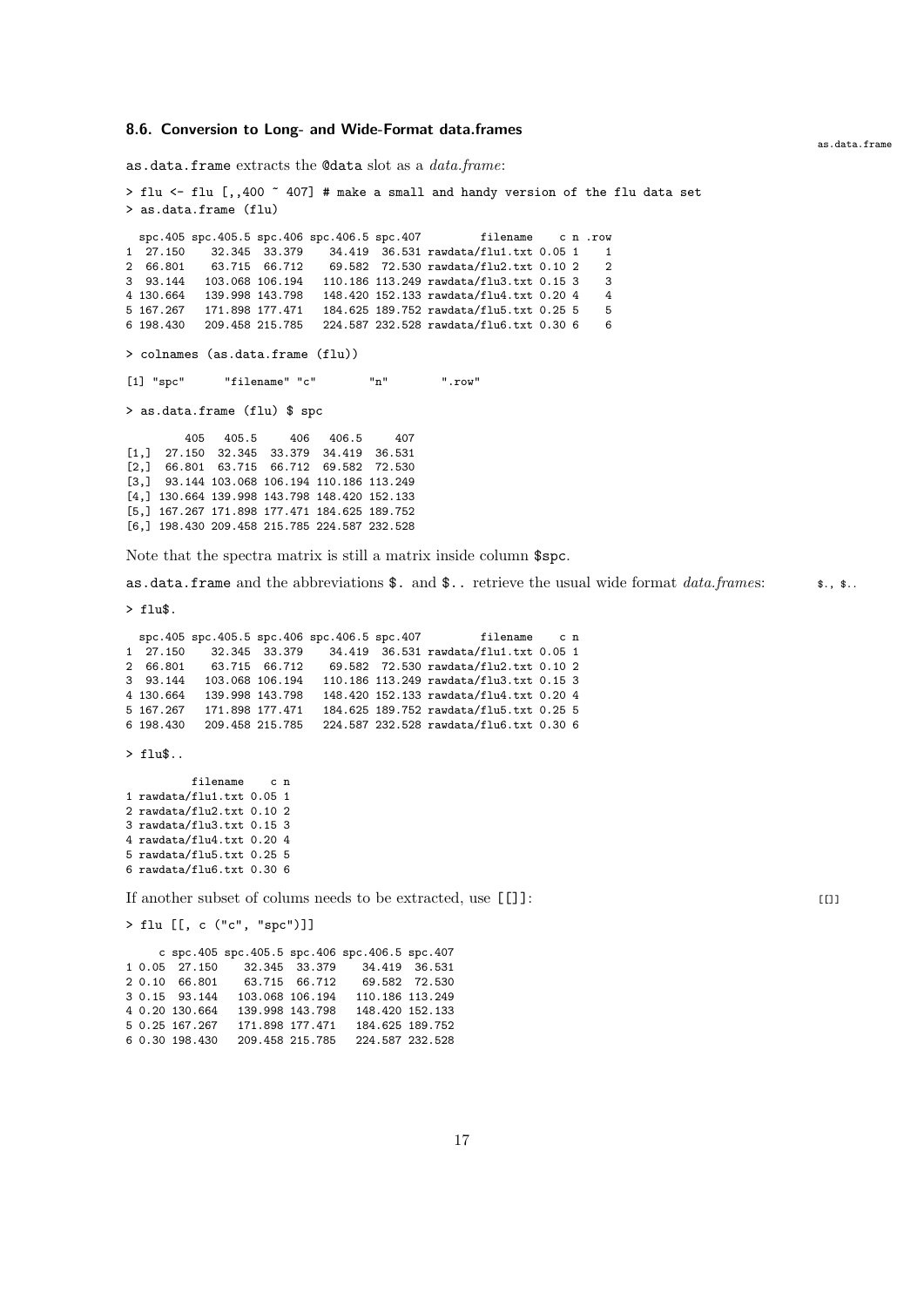This can be combined with extracting certain spectra and wavelengths, see below in subsection ["Conversion to Matrix"](#page-17-0) on page [18.](#page-17-0)

The transpose of a wide format *data.frame* can be obtained by as.t.df. For further examples, see as.t.df the discussion of *ggplot2* in vignette ("plotting").

> as.t.df (apply (flu, 2, mean\_pm\_sd))

|           |       | .wavelength mean.minus.sd mean mean.plus.sd |        |
|-----------|-------|---------------------------------------------|--------|
| src.405   | 405.0 | 49.958 113.91                               | 177.86 |
| spc.405.5 | 405.5 | 53.396 120.08                               | 186.77 |
| spc.406   | 406.0 | 55.352 123.89                               | 192.43 |
| spc.406.5 | 406.5 | 57.310 128.64                               | 199.96 |
| src.407   | 407.0 | 59.513 132.79                               | 206.06 |

Some functions need the data being an *unstacked* or *long-format data.frame*. as.long.df is the as.long.df appropriate conversion function.

> as.matrix,  $[[]]$

> head (as.long.df (flu), 20)

|     | .wavelength | $_{\rm{spc}}$ | filename                              | c n |  |
|-----|-------------|---------------|---------------------------------------|-----|--|
| 1   |             |               | 405.0 27.150 rawdata/flu1.txt 0.05 1  |     |  |
| 2   | 405.0       |               | 66.801 rawdata/flu2.txt 0.10 2        |     |  |
| 3   | 405.0       |               | 93.144 rawdata/flu3.txt  0.15  3      |     |  |
| 4   | 405.0       |               | 130.664 rawdata/flu4.txt 0.20 4       |     |  |
| 5   | 405.0       |               | 167.267 rawdata/flu5.txt 0.25 5       |     |  |
| 6   |             |               | 405.0 198.430 rawdata/flu6.txt 0.30 6 |     |  |
| 1.1 |             |               | 405.5 32.345 rawdata/flu1.txt 0.05 1  |     |  |
| 2.1 |             |               | 405.5 63.715 rawdata/flu2.txt 0.10 2  |     |  |
| 3.1 |             |               | 405.5 103.068 rawdata/flu3.txt 0.15 3 |     |  |
| 4.1 |             |               | 405.5 139.998 rawdata/flu4.txt 0.20 4 |     |  |
| 5.1 |             |               | 405.5 171.898 rawdata/flu5.txt 0.25 5 |     |  |
| 6.1 |             |               | 405.5 209.458 rawdata/flu6.txt 0.30 6 |     |  |
| 1.2 |             |               | 406.0 33.379 rawdata/flu1.txt 0.05 1  |     |  |
| 2.2 |             |               | 406.0 66.712 rawdata/flu2.txt 0.10 2  |     |  |
| 3.2 |             |               | 406.0 106.194 rawdata/flu3.txt 0.15 3 |     |  |
| 4.2 |             |               | 406.0 143.798 rawdata/flu4.txt 0.20 4 |     |  |
| 5.2 | 406.0       |               | 177.471 rawdata/flu5.txt 0.25 5       |     |  |
| 6.2 |             |               | 406.0 215.785 rawdata/flu6.txt 0.30 6 |     |  |
| 1.3 |             |               | 406.5 34.419 rawdata/flu1.txt 0.05 1  |     |  |
| 2.3 |             |               | 406.5 69.582 rawdata/flu2.txt 0.10 2  |     |  |

# <span id="page-17-0"></span>8.7. Conversion to Matrix

The spectra matrix is extracted by as.matrix, the convenient abbreviation is [[]]:

> flu [[]]

405 405.5 406 406.5 407 [1,] 27.150 32.345 33.379 34.419 36.531 [2,] 66.801 63.715 66.712 69.582 72.530 [3,] 93.144 103.068 106.194 110.186 113.249 [4,] 130.664 139.998 143.798 148.420 152.133 [5,] 167.267 171.898 177.471 184.625 189.752 [6,] 198.430 209.458 215.785 224.587 232.528

> class (flu [[]])

[1] "matrix" "array"

[[]] takes the same arguments as [], and can be used to extract a matrix containing parts of the spectra matrix:

> flu [[1:3,, 406 ~ 407]]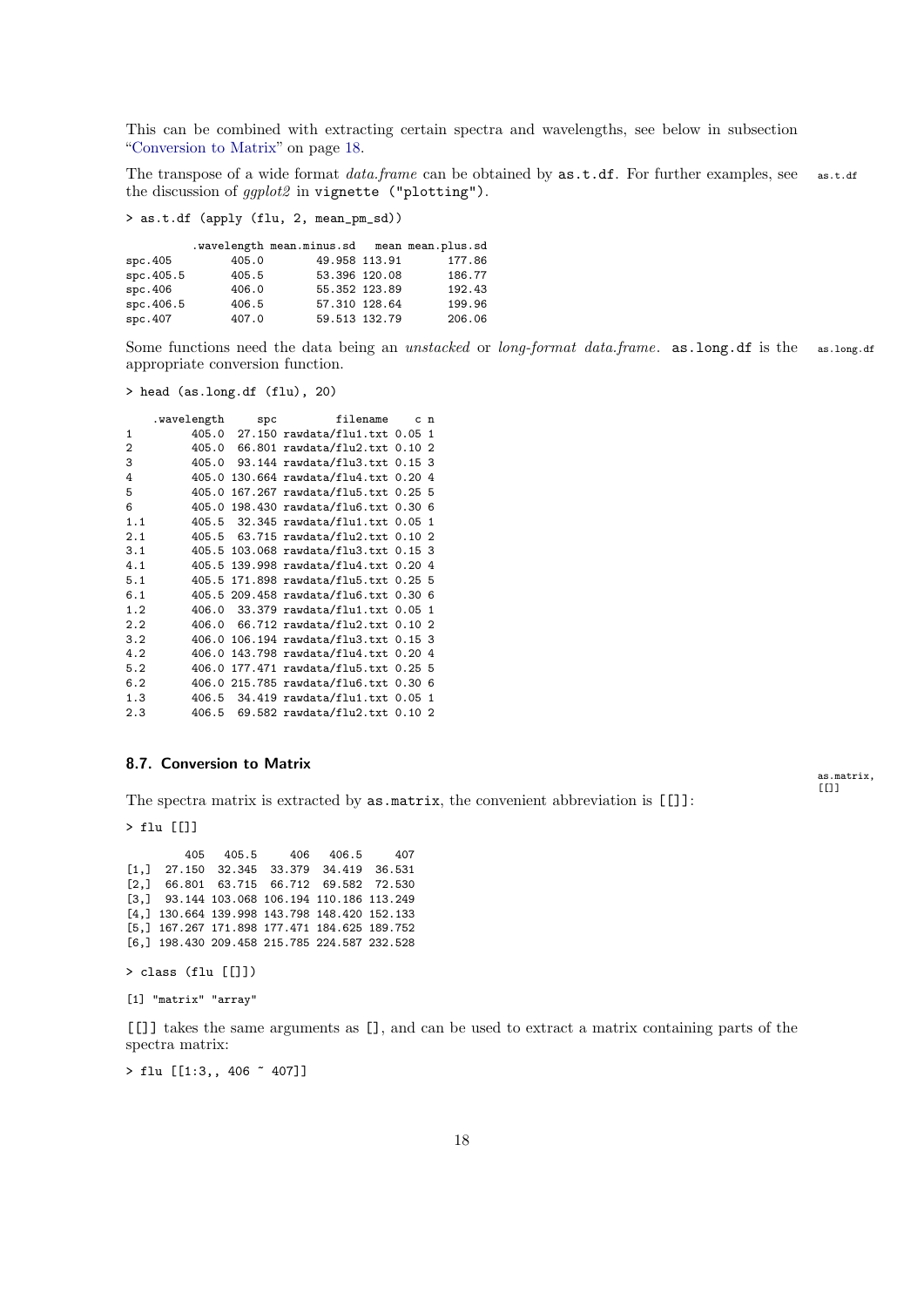406 406.5 407 [1,] 33.379 34.419 36.531 [2,] 66.712 69.582 72.530 [3,] 106.194 110.186 113.249

If indices for the columns to extract are given, a *data.frame* is returned instead of a matrix:

```
> flu [[1:3, c ("filename", "spc"), 406 ~ 407]]
```
filename spc.406 spc.406.5 spc.407<br>flu1.txt 33.379 34.419 36.531 1 rawdata/flu1.txt 33.379 34.419 36.531 2 rawdata/flu2.txt  $66.712$ 3 rawdata/flu3.txt 106.194 110.186 113.249

> rm (flu)

# <span id="page-18-0"></span>9. Combining and Decomposing hyperSpec Objects

#### <span id="page-18-1"></span>9.1. Binding Objects together

*hyperspec* Objects can be bound together, either by columns (cbind) to append a new spectral range chind rbind or by row (rbind) to append new spectra:

```
> dim (flu)
nrow ncol nwl
  6 3 181
> dim (cbind (flu, flu))
nrow ncol nwl
  6 3 362
> dim (rbind (flu, flu))
nrow ncol nwl
 12 3 181
```
There is also a more general function, bind, taking the direction  $(\mathbf{r} \mathbf{r} \cdot \mathbf{r} \cdot \mathbf{r})$  as first argument followed by the objects to bind either in separate arguments or in a list.

As usual for rbind and cbind, the objects that should be bound together must have the same rows and columns, respectively.

For binding row-wise (rbind), collapse is more flexible but also faster. collapse

# <span id="page-18-2"></span>9.2. Binding Objects that do not Share the Same Extra Data and/or Wavelength Axis

collapse combines objects that should be bound together by row, but they do not share the columns collapse and/or spectral range. The resulting object has all columns from all input objects, and all wavelengths from the input objects. If an input object does not have a particular column or wavelength, its value in the resulting object is NA.

The barbiturates data is a list of 286 *hyperSpec* objects, each containing one mass spectrum. The spectra have between 4 and 101 data points each.

> barb <- collapse (barbiturates) > wl (barb) [1 : 25] [1] 25.95 26.05 26.15 26.95 27.05 27.15 28.05 28.15 29.05 29.15 29.95 30.05 30.15 30.25 31.05 31.15 [17] 32.05 32.15 36.90 37.00 38.00 38.10 38.90 39.00 39.10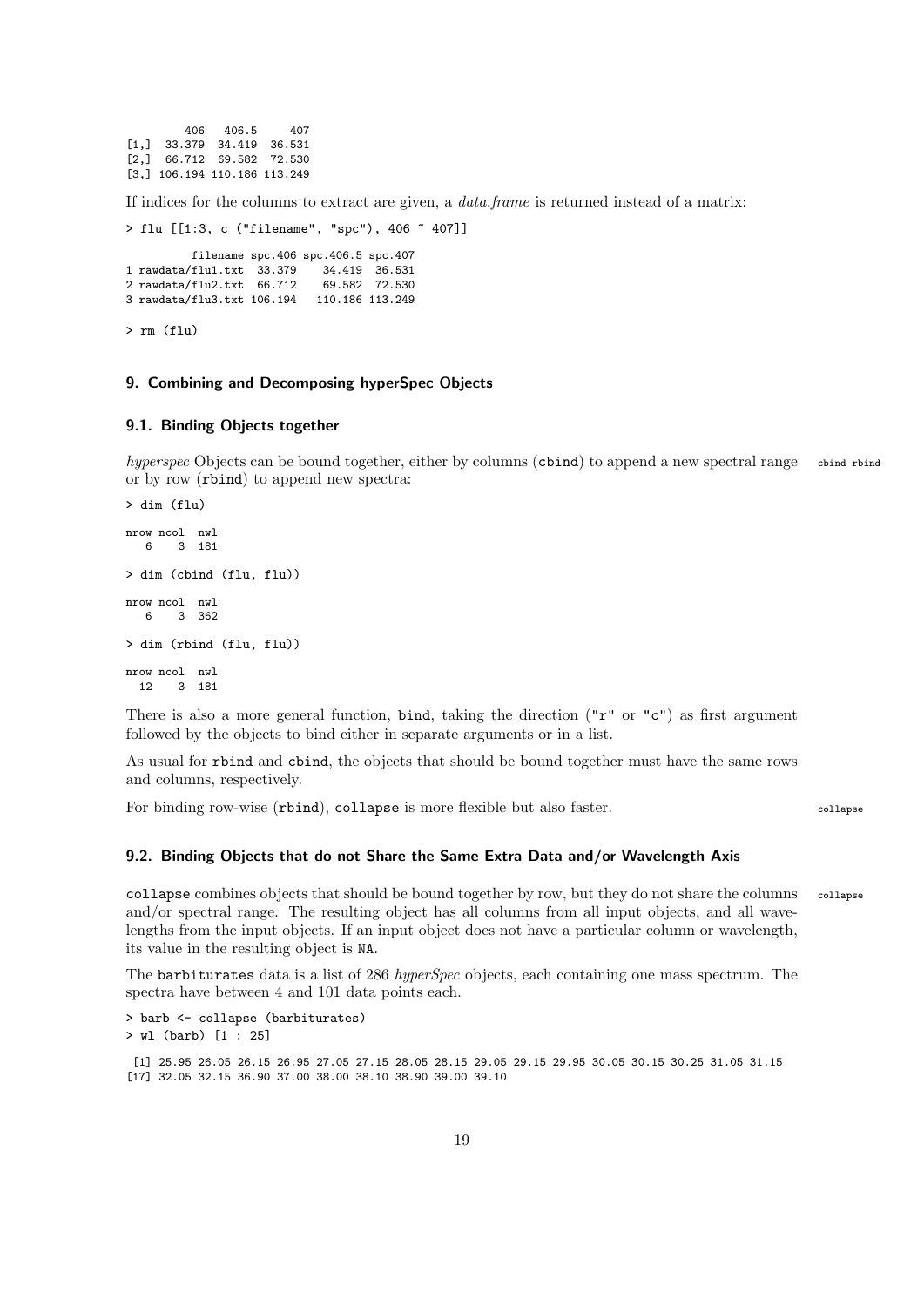The resulting object does not have an ordered wavelength axis. This can be obtained in a second step:

```
> barb <- orderwl (barb)
> barb [[1:3, , min ~ min + 10i]]
   25.95 26.05 26.15 26.95 27.05 27.15 28.05 28.15 29.05 29.15 29.95
[1,] NA NA NA NA 562 NA NA 11511 6146 NA NA
[2,] NA NA NA NA NA 618 10151 NA 5040 NA NA
      NA NA NA NA 638 NA NA 10722 5253 NA NA
```
#### <span id="page-19-0"></span>9.3. Binding Objects that do not Share the Same Spectra

merge adds a new spectral range (like cbind), but works also if spectra are missing in one of the merge objects. The arguments *by*, *by.x* , and *by.y* specify which columns should be used to decide which spectra are the same. The arguments *all*, *all.x* , and *all.y* determine whether spectra should be kept for the result set if they appear in only one of the objects. For details, see also the help on the base function *merge*.

As an example, let's construct a version of the chondro data like being taken as two maps with different spectral ranges. In each data set, some spectra are missing.

```
> chondro.low <- sample (chondro [,, 600 ~ 1200], 700)
> nrow (chondro.low)
[1] 700
> chondro.high <- sample (chondro [,, 1400 ~ 1800], 700)
> nrow (chondro.high)
[1] 700
```
As all extra data columns are the same, no special declarations are needed for merging the data:

```
> chondro.merged <- merge (chondro.low, chondro.high)
> nrow (chondro.merged)
```
[1] 561

By default, the result consists of only those spectra, where *both* spectral ranges were available. To keep all spectra replacing missing parts by NA (see fig. [3\)](#page-20-0):

```
> chondro.merged <- merge (chondro.low, chondro.high, all = TRUE)
> nrow (chondro.merged)
```
[1] 839

```
> merged <- merge (chondro [1:7,, 610 - 620], chondro [5:10,, 615 - 625], all = TRUE)
> merged$.
```

|       | x |                                        | filename clusters .nx .ny spc.1 spc.2 spc.3 |                |    |    |                                             | $\texttt{spc.4}$        | $\texttt{spc.5}$ | $_{\rm spc.6}$ |
|-------|---|----------------------------------------|---------------------------------------------|----------------|----|----|---------------------------------------------|-------------------------|------------------|----------------|
|       |   | $1 -4.77 -11.55$ rawdata/chondro.txt   | matrix                                      | $\mathbf{1}$   |    |    | NA 488.63 466.18 492.00                     | NA                      | NA               | NA             |
|       |   | 2 $-4.77$ -10.55 rawdata/chondro.txt   | matrix                                      | 2              |    |    | NA 489.48 465.05 490.53                     | NA                      | NA               | NA             |
|       |   | $3 -4.77 -9.55$ rawdata/chondro.txt    | matrix                                      |                |    |    | 3 NA 456.03 436.62 458.06                   | NA                      | NA               | NA             |
|       |   | $4 -4.77 -8.55$ rawdata/chondro.txt    | matrix                                      | $\overline{4}$ |    |    | NA 464.82 444.85 470.02                     | NA                      | NA               | NA             |
|       |   | $5 -4.77 -7.55$ rawdata/chondro.txt    | matrix                                      | 5.             |    |    | 1 428.66 410.80 433.12 410.80 433.12 461.19 |                         |                  |                |
|       |   | $6 -4.77 -6.55$ rawdata/chondro.txt    | matrix                                      | 6              |    |    | 2 426.07 407.86 431.21 407.86 431.21 458.15 |                         |                  |                |
|       |   | $7 -4.77 -5.55$ rawdata/chondro.txt    | lacuna                                      | 7              |    |    | 3 412.37 396.50 421.27 396.50 421.27 445.54 |                         |                  |                |
|       |   | $8 - 4.77 - 4.55$ rawdata/chondro.txt  | lacuna                                      | NA             | 4  | NA | NA                                          | NA 381.95 406.25 429.67 |                  |                |
|       |   | $9 -4.77 -3.55$ rawdata/chondro.txt    | lacuna                                      | NA             | -5 | NA | NA                                          | NA 397.51 423.30 446.15 |                  |                |
|       |   | 10 $-4.77$ $-2.55$ rawdata/chondro.txt | lacuna                                      | NA             | 6  | NA | NA                                          | NA 377.39 402.23 424.19 |                  |                |
| spc.7 |   |                                        |                                             |                |    |    |                                             |                         |                  |                |
| NA    |   |                                        |                                             |                |    |    |                                             |                         |                  |                |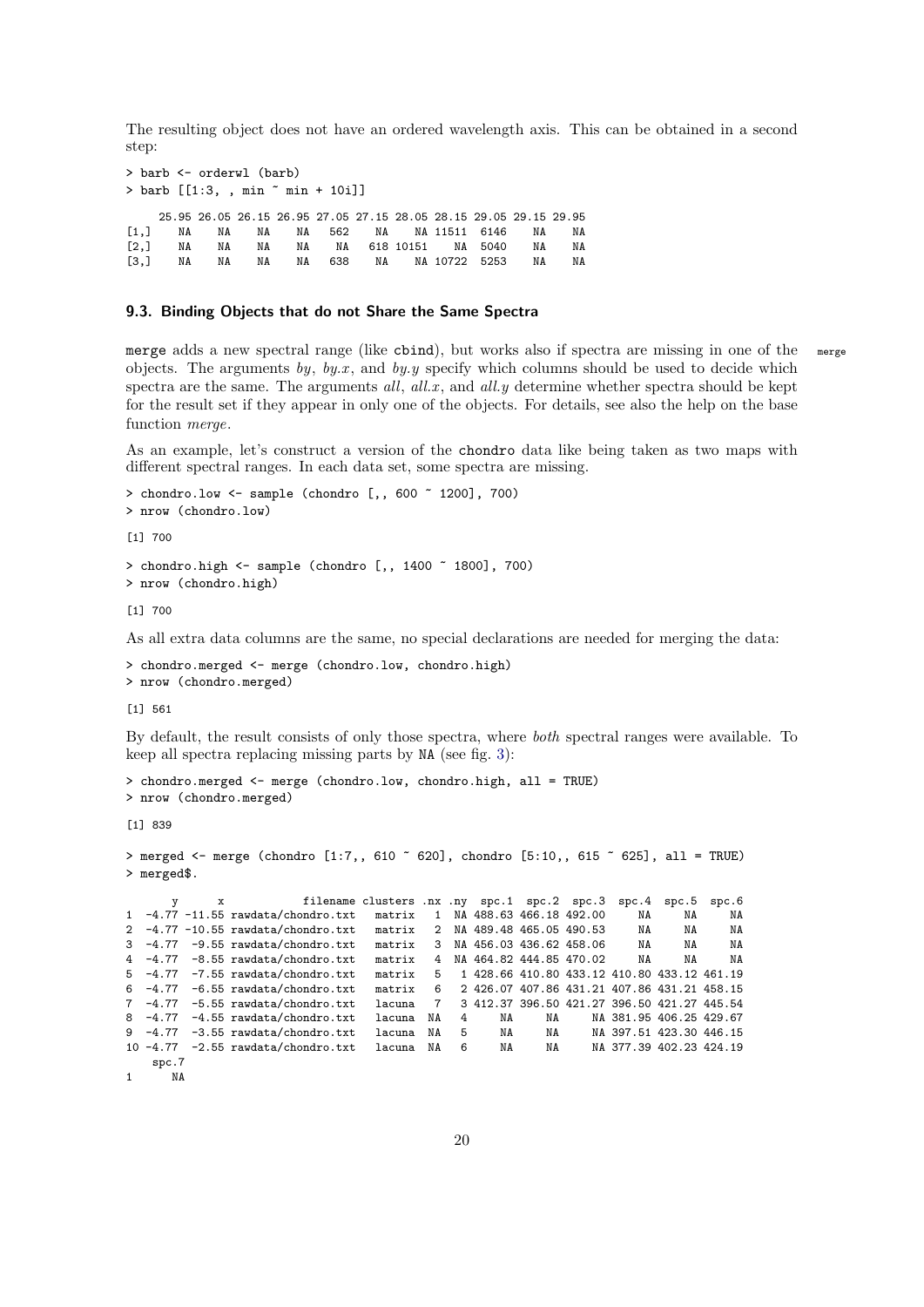<span id="page-20-1"></span><span id="page-20-0"></span>

<span id="page-20-2"></span>Figure 3 [\(a\)](#page-20-1) For both spectral ranges some spectra are missing. [\(b\)](#page-20-2) The missing parts of the spectra are filled with NA.

2 NA 3 NA 4 NA 5 397.38 6 394.18 7 382.72 8 368.46 9 381.87 10 362.43

If the spectra overlap, the result will have both data points. In the example here one could easily delete duplicate wavelengths. For real data, however, the duplicated wavelength will hardly ever contain the same values. The appropriate method to deal with this situation depends on the data at hand, but it will usually be some kind of spectral interpolation.

One possibility is removing duplicated wavelengths by using the mean intensity. This can conveniently be done by using approx using method = "constant". For duplicated wavelengths, the intensities will be combined by the tie function. This already defaults to the mean, but we need  $na.rm = TRUE$ .

Thus, the function to calculate the new spectral intensities is

```
> approxfun <- function (y, wl, new.wl){
    approx (wl, y, new.wl, method = "constant",
            ties = function (x) mean (x, na.rm = TRUE))\frac{1}{2}y
+ }
which can be applied to the spectra:
> merged <- apply (merged, 1, approxfun,
+ wl = wl (merged), new.wl = unique (wl (merged)),
+ new.wavelength = "new.wl")
> merged$.
                         filename clusters .nx .ny spc.1 spc.2 spc.3 spc.4 spc.5<br>bndro.txt matrix 1 NA 488.63 466.18 492.00 NA NA
1 -4.77 -11.55 rawdata/chondro.txt matrix 1 NA 488.63 466.18 492.00 NA NA
2 -4.77 -10.55 rawdata/chondro.txt matrix 2 NA 489.48 465.05 490.53 NA NA
3 -4.77 -9.55 rawdata/chondro.txt matrix 3 NA 456.03 436.62 458.06 NA NA
         -8.55 rawdata/chondro.txt matrix
5 -4.77 -7.55 rawdata/chondro.txt matrix 5 1 428.66 410.80 433.12 461.19 397.38
6 -4.77 -6.55 rawdata/chondro.txt matrix 6 2 426.07 407.86 431.21 458.15 394.18
  -4.77 -5.55 rawdata/chondro.txt lacuna 7
```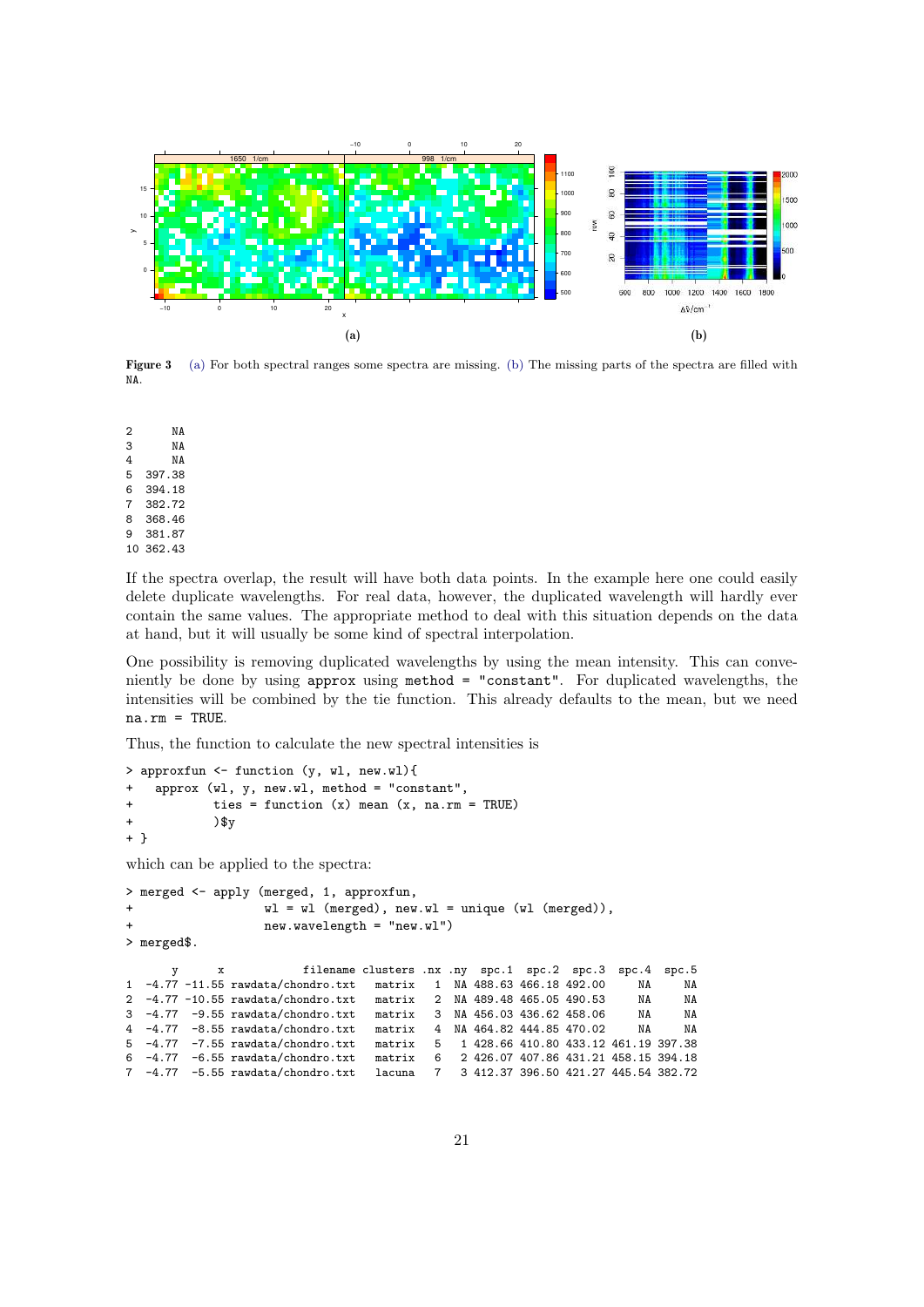8 -4.77 -4.55 rawdata/chondro.txt lacuna NA 4 NA 381.95 406.25 429.67 368.46 9  $-4.77$   $-3.55$  rawdata/chondro.txt lacuna NA 5 10 -4.77 -2.55 rawdata/chondro.txt lacuna NA 6 NA 377.39 402.23 424.19 362.43

#### <span id="page-21-0"></span>9.4. Merging extra data to objects that do not (necessarily) share the same spectra

Assume we obtained duplicate reference measurements for some of the concentrations in flu:

```
> flu.ref \le data.frame (filename = rep (flu$filename[1:2], each = 2), cref = rep (flu$c [1:2], each = 2) + rn
> flu.ref
```
filename cref 1 rawdata/flu1.txt 0.056870 2 rawdata/flu1.txt 0.038592 3 rawdata/flu2.txt 0.071762 4 rawdata/flu2.txt 0.087012

This information can be merged into the extra data of  $\texttt{flu}$  by:

```
> flu.merged <- merge (flu, flu.ref)
> flu.merged$..
         filename c cref
1 rawdata/flu1.txt 0.05 0.056870
2 rawdata/flu1.txt 0.05 0.038592
3 rawdata/flu2.txt 0.10 0.071762
4 rawdata/flu2.txt 0.10 0.087012
```
The usual rules for merge apply. E.g., if to preserver all spectra of flu, use  $all.x = TRUE$ :

```
> flu.merged <- merge (flu, flu.ref, all.x = TRUE)
> flu.merged$..
         filename c cref
1 rawdata/flu1.txt 0.05 0.056870
2 rawdata/flu1.txt 0.05 0.038592
3 rawdata/flu2.txt 0.10 0.071762
4 rawdata/flu2.txt 0.10 0.087012
5 rawdata/flu3.txt 0.15 NA
6 rawdata/flu4.txt 0.20 NA
7 rawdata/flu5.txt 0.258 rawdata/flu6.txt 0.30 NA
```
The class of the first object (x) determines the resulting class:

```
> merge (flu, flu.ref)
hyperSpec object
   4 spectra
   4 data columns
   181 data points / spectrum
wavelength: lambda/nm [numeric] 405.0 405.5 ... 495
data: (4 rows x 4 columns)
   1. filename: filename [character] rawdata/flu1.txt rawdata/flu1.txt rawdata/flu2.txt rawdata/flu2.txt
   2. spc: I[fl]/"a.u." [matrix, array181] 27.15 27.15 ... 94.61
   3. c: c / (mg / l) [numeric] 0.05 0.05 0.10 0.10
   4. cref: [numeric] 0.056870 0.038592 0.071762 0.087012
```
> merge (flu.ref, flu)

```
filename cref spc.405 spc.405.5 spc.406 spc.406.5 spc.407 spc.407.5 spc.408 spc.408.5
1 rawdata/flu1.txt 0.056870 27.150 32.345 33.379 34.419 36.531 37.648 38.137 39.177
2 rawdata/flu1.txt 0.038592 27.150 32.345 33.379 34.419 36.531 37.648 38.137 39.177
3 rawdata/flu2.txt 0.071762 66.801 63.715 66.712 69.582 72.530 74.558 77.048 80.260
```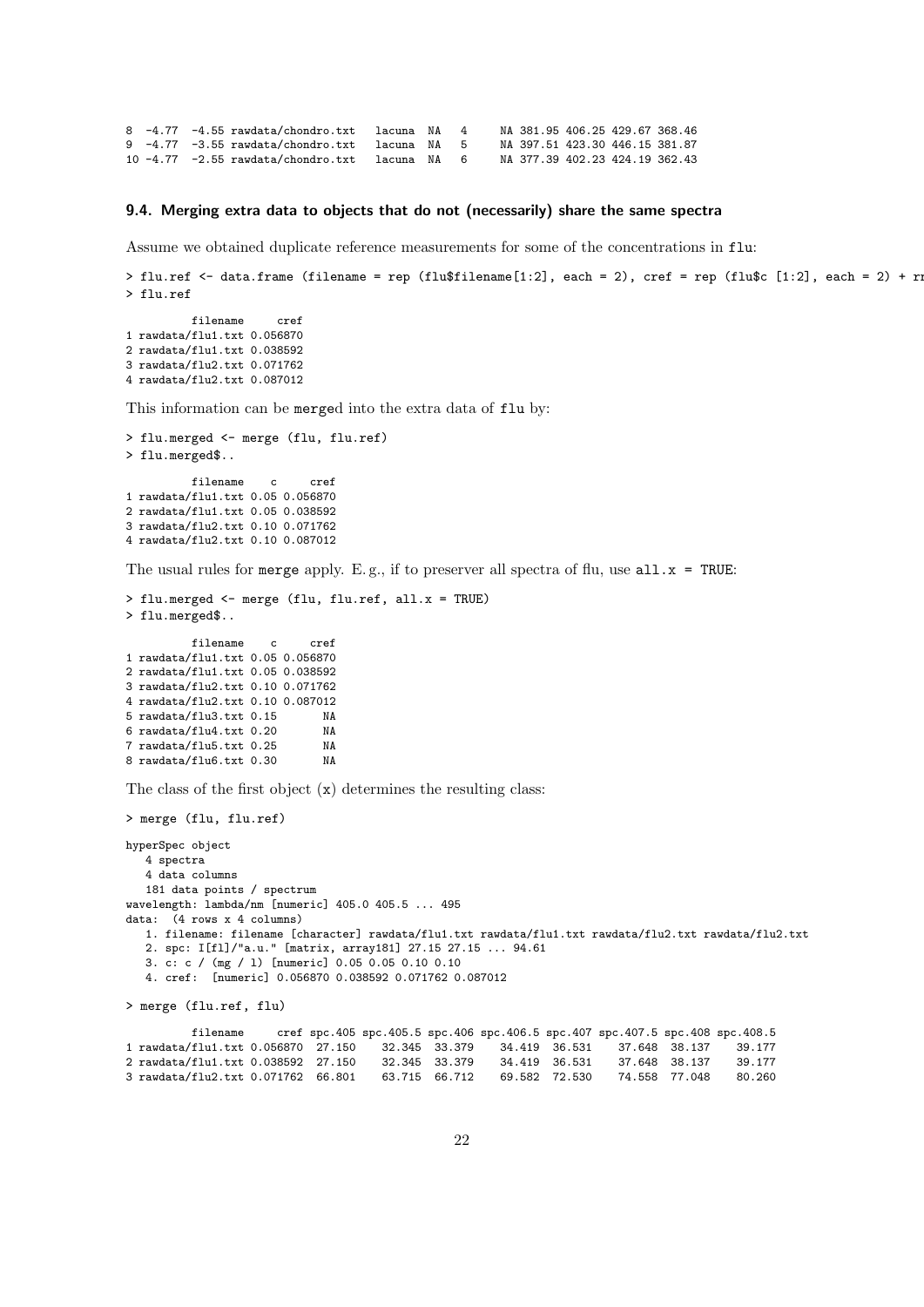|   |          |                 | 4 rawdata/flu2.txt 0.087012 66.801                                                                  |                 | 63.715 66.712 |                 | 69.582 72.530 |                 | 74.558 77.048   |                 | 80.260        |
|---|----------|-----------------|-----------------------------------------------------------------------------------------------------|-----------------|---------------|-----------------|---------------|-----------------|-----------------|-----------------|---------------|
|   |          |                 | spc.409 spc.409.5 spc.410 spc.410.5 spc.411 spc.411.5 spc.412 spc.412.5 spc.413 spc.413.5 spc.414   |                 |               |                 |               |                 |                 |                 |               |
|   | 1 40.736 |                 | 41.381 44.251                                                                                       |                 | 44.126 46.981 |                 | 49.082 50.274 |                 | 50.110 52.232   |                 | 53.040 54.519 |
|   | 2 40.736 |                 | 41.381 44.251                                                                                       | 44.126          | 46.981        |                 | 49.082 50.274 |                 | 50.110 52.232   |                 | 53.040 54.519 |
|   | 3 82.539 |                 | 84.492 88.152                                                                                       | 91.085          | 95.372        | 95.530          | 98.995        |                 | 101.034 103.558 | 107.027 109.545 |               |
|   | 4 82.539 |                 | 84.492 88.152                                                                                       | 91.085          | 95.372        | 95.530          | 98.995        |                 | 101.034 103.558 | 107.027 109.545 |               |
|   |          |                 | spc.414.5 spc.415 spc.415.5 spc.416 spc.416.5 spc.417 spc.417.5 spc.418 spc.418.5 spc.419           |                 |               |                 |               |                 |                 |                 |               |
| 1 |          | 56.220 57.719   |                                                                                                     | 59.514 58.745   |               | 60.095 61.841   |               | 62.169 66.049   |                 | 65.245 65.799   |               |
|   |          |                 |                                                                                                     |                 |               |                 |               |                 |                 |                 |               |
| 2 |          | 56.220 57.719   |                                                                                                     | 59.514 58.745   |               | 60.095 61.841   |               | 62.169 66.049   |                 | 65.245 65.799   |               |
| 3 |          |                 | 111.672 113.987 117.033 119.835                                                                     |                 |               | 123.494 123.324 |               | 127.002 130.681 |                 | 132.358 136.165 |               |
| 4 |          | 111.672 113.987 |                                                                                                     | 117.033 119.835 |               | 123.494 123.324 |               | 127.002 130.681 |                 | 132.358 136.165 |               |
|   |          |                 | spc.419.5 spc.420 spc.420.5 spc.421 spc.421.5 spc.422 spc.422.5 spc.423 spc.423.5 spc.424           |                 |               |                 |               |                 |                 |                 |               |
| 1 |          | 66.943 69.136   |                                                                                                     | 70.925 73.834   |               | 74.386 74.173   |               | 75.531 76.430   |                 | 76.132 77.891   |               |
| 2 |          | 66.943 69.136   |                                                                                                     | 70.925 73.834   |               | 74.386 74.173   |               | 75.531 76.430   |                 | 76.132 77.891   |               |
| 3 |          | 138.399 140.224 |                                                                                                     | 141.043 143.131 |               | 147.180 150.012 |               | 153.693 155.728 |                 | 158.472 159.501 |               |
| 4 |          | 138.399 140.224 |                                                                                                     | 141.043 143.131 |               | 147.180 150.012 |               | 153.693 155.728 |                 | 158.472 159.501 |               |
|   |          |                 | spc.424.5 spc.425 spc.425.5 spc.426 spc.426.5 spc.427 spc.427.5 spc.428 spc.428.5 spc.429           |                 |               |                 |               |                 |                 |                 |               |
| 1 |          | 79.369 79.427   |                                                                                                     | 82.028 83.878   |               | 83.814 85.507   |               | 86.502 88.937   |                 | 88.995 89.515   |               |
| 2 |          | 79.369 79.427   |                                                                                                     | 82.028 83.878   |               | 83.814 85.507   |               | 86.502 88.937   |                 | 88.995 89.515   |               |
| 3 |          | 160.816 163.910 | 166.255 169.592                                                                                     |                 |               | 170.828 172.088 |               | 175.211 178.471 |                 | 179.681 181.829 |               |
| 4 |          | 160.816 163.910 |                                                                                                     | 166.255 169.592 |               | 170.828 172.088 |               | 175.211 178.471 |                 | 179.681 181.829 |               |
|   |          |                 | spc. 429.5 spc. 430 spc. 430.5 spc. 431 spc. 431.5 spc. 432 spc. 432.5 spc. 433 spc. 433.5 spc. 434 |                 |               |                 |               |                 |                 |                 |               |
| 1 |          | 90.557 91.706   |                                                                                                     | 93.579 94.013   |               | 94.210 96.442   |               | 96.627 98.962   |                 | 98.848 100.568  |               |
| 2 |          | 90.557 91.706   |                                                                                                     | 93.579 94.013   |               | 94.210 96.442   |               |                 |                 |                 |               |
|   |          |                 |                                                                                                     |                 |               |                 |               | 96.627 98.962   |                 | 98.848 100.568  |               |
| 3 |          | 184.429 187.756 |                                                                                                     | 187.938 191.057 |               | 192.509 192.801 |               | 195.556 197.891 |                 | 198.782 200.995 |               |
| 4 |          | 184.429 187.756 |                                                                                                     | 187.938 191.057 |               | 192.509 192.801 |               | 195.556 197.891 |                 | 198.782 200.995 |               |
|   |          |                 | spc.434.5 spc.435 spc.435.5 spc.436 spc.436.5 spc.437 spc.437.5 spc.438 spc.438.5 spc.439           |                 |               |                 |               |                 |                 |                 |               |
| 1 |          | 100.449 99.916  |                                                                                                     | 99.719 100.886  |               | 101.445 102.643 |               | 104.230 103.111 |                 | 104.758 103.158 |               |
| 2 |          | 100.449 99.916  | 99.719 100.886                                                                                      |                 |               | 101.445 102.643 |               | 104.230 103.111 |                 | 104.758 103.158 |               |
| 3 |          | 201.522 200.206 |                                                                                                     | 204.132 204.904 |               | 203.988 205.756 |               | 204.817 206.091 |                 | 208.607 210.797 |               |
| 4 |          | 201.522 200.206 |                                                                                                     | 204.132 204.904 |               | 203.988 205.756 |               | 204.817 206.091 |                 | 208.607 210.797 |               |
|   |          |                 | spc. 439.5 spc. 440 spc. 440.5 spc. 441 spc. 441.5 spc. 442 spc. 442.5 spc. 443 spc. 443.5 spc. 444 |                 |               |                 |               |                 |                 |                 |               |
| 1 |          | 103.943 105.371 |                                                                                                     | 105.863 103.680 |               | 104.090 104.654 |               | 105.226 104.804 |                 | 105.810 104.758 |               |
| 2 |          | 103.943 105.371 |                                                                                                     | 105.863 103.680 |               | 104.090 104.654 |               | 105.226 104.804 |                 | 105.810 104.758 |               |
| 3 |          | 210.584 210.190 |                                                                                                     | 210.542 209.859 |               | 212.827 212.521 |               | 212.420 211.222 |                 | 215.564 213.425 |               |
| 4 |          | 210.584 210.190 |                                                                                                     | 210.542 209.859 |               | 212.827 212.521 |               | 212.420 211.222 |                 | 215.564 213.425 |               |
|   |          |                 | spc. 444.5 spc. 445 spc. 445.5 spc. 446 spc. 446.5 spc. 447 spc. 447.5 spc. 448 spc. 448.5 spc. 449 |                 |               |                 |               |                 |                 |                 |               |
| 1 |          | 103.883 105.362 |                                                                                                     | 105.015 105.059 |               | 105.349 103.987 |               | 105.439 104.197 |                 | 105.098 104.723 |               |
| 2 |          | 103.883 105.362 |                                                                                                     | 105.015 105.059 |               | 105.349 103.987 |               | 105.439 104.197 |                 | 105.098 104.723 |               |
| 3 |          | 211.159 212.975 |                                                                                                     | 213.989 214.172 |               | 213.476 212.489 |               | 211.741 212.705 |                 | 212.940 212.129 |               |
| 4 |          | 211.159 212.975 |                                                                                                     | 213.989 214.172 |               |                 |               |                 |                 |                 |               |
|   |          |                 |                                                                                                     |                 |               | 213.476 212.489 |               | 211.741 212.705 |                 | 212.940 212.129 |               |
|   |          |                 | spc.449.5 spc.450 spc.450.5 spc.451 spc.451.5 spc.452 spc.452.5 spc.453 spc.453.5 spc.454           |                 |               |                 |               |                 |                 |                 |               |
| 1 |          |                 | 106.667 106.950 104.755 105.083                                                                     |                 |               | 105.300 105.213 |               | 104.781 104.539 |                 | 105.133 105.170 |               |
| 2 |          | 106.667 106.950 |                                                                                                     | 104.755 105.083 |               | 105.300 105.213 |               | 104.781 104.539 |                 | 105.133 105.170 |               |
| 3 |          |                 | 213.773 213.497 213.464 213.171                                                                     |                 |               | 212.836 211.963 |               | 208.799 211.506 |                 | 209.477 211.860 |               |
| 4 |          | 213.773 213.497 |                                                                                                     | 213.464 213.171 |               | 212.836 211.963 |               | 208.799 211.506 |                 | 209.477 211.860 |               |
|   |          |                 | spc.454.5 spc.455 spc.455.5 spc.456 spc.456.5 spc.457 spc.457.5 spc.458 spc.458.5 spc.459           |                 |               |                 |               |                 |                 |                 |               |
| 1 |          | 104.057 106.385 |                                                                                                     | 104.080 104.401 |               | 102.181 103.442 |               | 101.797 102.872 |                 | 102.389 100.419 |               |
| 2 |          | 104.057 106.385 |                                                                                                     | 104.080 104.401 |               | 102.181 103.442 |               | 101.797 102.872 |                 | 102.389 100.419 |               |
| 3 |          | 213.262 212.284 |                                                                                                     | 211.773 209.391 |               | 208.856 208.340 |               | 206.506 206.777 |                 | 206.645 205.255 |               |
| 4 |          | 213.262 212.284 |                                                                                                     | 211.773 209.391 |               | 208.856 208.340 |               | 206.506 206.777 |                 | 206.645 205.255 |               |
|   |          |                 | spc.459.5 spc.460 spc.460.5 spc.461 spc.461.5 spc.462 spc.462.5 spc.463 spc.463.5 spc.464           |                 |               |                 |               |                 |                 |                 |               |
| 1 |          | 101.162 98.611  |                                                                                                     | 98.429 98.576   |               | 98.341 98.467   |               | 95.149 94.711   |                 | 95.274 94.884   |               |
| 2 |          | 101.162 98.611  |                                                                                                     | 98.429 98.576   |               | 98.341 98.467   |               | 95.149 94.711   |                 | 95.274 94.884   |               |
| 3 |          | 201.747 201.988 |                                                                                                     | 199.570 200.551 |               | 198.768 197.033 |               | 194.145 193.383 |                 | 193.665 192.513 |               |
| 4 |          | 201.747 201.988 |                                                                                                     | 199.570 200.551 |               | 198.768 197.033 |               | 194.145 193.383 |                 | 193.665 192.513 |               |
|   |          |                 | spc.464.5 spc.465 spc.465.5 spc.466 spc.466.5 spc.467 spc.467.5 spc.468 spc.468.5 spc.469           |                 |               |                 |               |                 |                 |                 |               |
| 1 |          | 93.621 92.466   |                                                                                                     | 92.115 91.309   |               | 89.539 88.281   |               | 86.136 86.162   |                 | 86.817 85.958   |               |
|   |          |                 |                                                                                                     |                 |               |                 |               |                 |                 |                 |               |
| 2 |          | 93.621 92.466   |                                                                                                     | 92.115 91.309   |               | 89.539 88.281   |               | 86.136 86.162   |                 | 86.817 85.958   |               |
| З |          | 190.633 186.456 |                                                                                                     | 186.054 182.305 |               | 182.334 180.569 |               | 180.506 180.213 |                 | 175.211 171.650 |               |
| 4 |          | 190.633 186.456 |                                                                                                     | 186.054 182.305 |               | 182.334 180.569 |               | 180.506 180.213 |                 | 175.211 171.650 |               |
|   |          |                 | spc.469.5 spc.470 spc.470.5 spc.471 spc.471.5 spc.472 spc.472.5 spc.473 spc.473.5 spc.474           |                 |               |                 |               |                 |                 |                 |               |
| 1 |          | 84.067 86.212   |                                                                                                     | 83.683 82.569   |               | 82.705 81.260   |               | 78.752 76.675   |                 | 77.953 77.507   |               |
| 2 |          | 84.067 86.212   |                                                                                                     | 83.683 82.569   |               | 82.705 81.260   |               | 78.752 76.675   |                 | 77.953 77.507   |               |
| 3 |          | 170.417 170.374 |                                                                                                     | 169.407 164.890 |               | 164.141 163.173 |               | 160.989 159.665 |                 | 157.746 155.135 |               |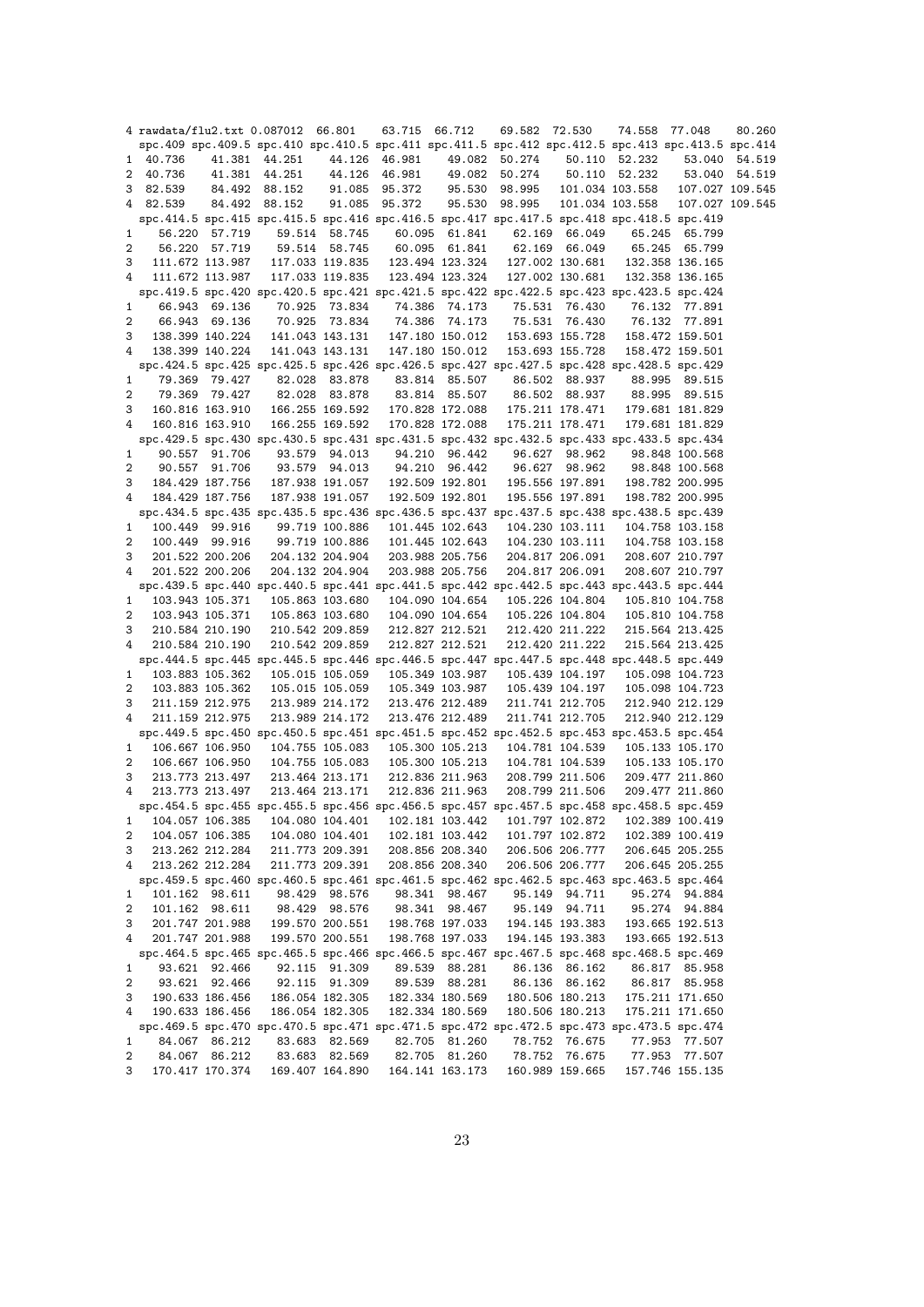| 4              |                   |                    | 170.417 170.374 169.407 164.890 |                                                   | 164.141 163.173  160.989  159.665  157.746  155.135                                                 |                              |  |
|----------------|-------------------|--------------------|---------------------------------|---------------------------------------------------|-----------------------------------------------------------------------------------------------------|------------------------------|--|
|                |                   |                    |                                 |                                                   | spc.474.5 spc.475 spc.475.5 spc.476 spc.476.5 spc.477 spc.477.5 spc.478 spc.478.5 spc.479           |                              |  |
| $\mathbf{1}$   |                   |                    |                                 |                                                   | 76.164 75.646 76.437 74.570 72.879 72.803 71.052 70.214 69.605 69.990                               |                              |  |
| 2              |                   |                    |                                 |                                                   | 76.164 75.646 76.437 74.570 72.879 72.803 71.052 70.214 69.605 69.990                               |                              |  |
| 3              |                   |                    |                                 |                                                   | 153.239 151.523 149.197 147.495 147.490 145.434 144.819 142.439 142.690 142.881                     |                              |  |
| 4              |                   |                    |                                 |                                                   | 153.239 151.523 149.197 147.495 147.490 145.434 144.819 142.439 142.690 142.881                     |                              |  |
|                |                   |                    |                                 |                                                   | spc. 479.5 spc. 480 spc. 480.5 spc. 481 spc. 481.5 spc. 482 spc. 482.5 spc. 483 spc. 483.5 spc. 484 |                              |  |
| 1              |                   | 68.780 68.342      |                                 |                                                   | 67.685 67.277 67.048 65.313 64.509 63.506 62.184 62.045                                             |                              |  |
| 2              |                   |                    |                                 |                                                   | 68.780 68.342 67.685 67.277 67.048 65.313 64.509 63.506 62.184 62.045                               |                              |  |
| 3              |                   |                    |                                 |                                                   | 139.838 135.479 135.253 135.846 133.559 133.318 132.824 128.930 125.203 124.740                     |                              |  |
| $\overline{4}$ |                   |                    |                                 |                                                   | 139.838 135.479 135.253 135.846 133.559 133.318 132.824 128.930 125.203 124.740                     |                              |  |
|                |                   |                    |                                 |                                                   | spc.484.5 spc.485 spc.485.5 spc.486 spc.486.5 spc.487 spc.487.5 spc.488 spc.488.5 spc.489           |                              |  |
| $1 \quad$      |                   |                    |                                 |                                                   | 62.027 61.799 60.528 59.342 59.125 57.748 57.447 57.743 56.275 55.492                               |                              |  |
| $\overline{2}$ |                   |                    |                                 |                                                   | 62.027 61.799   60.528   59.342   59.125   57.748   57.447   57.743   56.275   55.492               |                              |  |
| 3              |                   |                    |                                 |                                                   | 124.717 121.678 120.902 121.406 117.668 117.041 115.941 112.229 112.724 111.673                     |                              |  |
| $\overline{a}$ |                   |                    |                                 |                                                   | 124.717 121.678  120.902 121.406  117.668  117.041  115.941  112.229                                | 112.724 111.673              |  |
|                |                   |                    |                                 |                                                   | spc.489.5 spc.490 spc.490.5 spc.491 spc.491.5 spc.492 spc.492.5 spc.493 spc.493.5 spc.494           |                              |  |
| $\mathbf{1}$   |                   |                    | 54.409 53.833 53.263 52.457     |                                                   | 52.140 49.784 49.623 48.338 47.304 47.163                                                           |                              |  |
| 2              |                   |                    |                                 |                                                   | 54.409 53.833 53.263 52.457 52.140 49.784 49.623 48.338 47.304 47.163                               |                              |  |
| 3              |                   |                    |                                 | 109.698 107.641  108.051 105.220  102.953 102.758 |                                                                                                     | 100.628 97.965 97.353 96.602 |  |
| 4              |                   |                    |                                 |                                                   | 109.698 107.641  108.051 105.220  102.953 102.758  100.628  97.965  97.353  96.602                  |                              |  |
|                | spc.494.5 spc.495 |                    | $\overline{c}$                  |                                                   |                                                                                                     |                              |  |
| $\mathbf{1}$   |                   | 46.412 45.256 0.05 |                                 |                                                   |                                                                                                     |                              |  |
| $\overline{2}$ |                   | 46.412 45.256 0.05 |                                 |                                                   |                                                                                                     |                              |  |
| 3              |                   | 96.206 94.610 0.10 |                                 |                                                   |                                                                                                     |                              |  |
| 4              |                   | 96.206 94.610 0.10 |                                 |                                                   |                                                                                                     |                              |  |

# <span id="page-23-0"></span>9.5. Matrix Multiplication

Two *hyperSpec* objects can be matrix multiplied by  $\frac{1}{2}$ . For an example, see the principal component  $\frac{1}{2}$ . analysis below (section [12.1](#page-32-3) on page [33\)](#page-32-3).

# <span id="page-23-1"></span>9.6. Decomposition

Matrix decompositions are common operations during chemometric data analysis. The results, e. g. of a principal component analysis are two matrices, the so-called scores and loadings. The results can have either the same number of rows as the spectra matrix they were calculated from (scores-like), or they have as many wavelengths as the spectra (loadings-like).

Both types of result objects can be"re-imported"into *hyperSpec* objects with function decomposition. decomposition A scores-like object retains all per-spectrum information (i. e. the extra data) while the spectra matrix and wavelength vector are replaced. A loadings-like object retains the wavelength information, while extra data is deleted (set to NA) unless the value is constant for all spectra.

A demonstration can be found in the principal component analysis example (section [12.1\)](#page-32-3) on page [33.](#page-32-3)

# <span id="page-23-2"></span>10. Plotting

*hyperSpec* offers a variety of possibilities to plot spectra, spectral maps, the spectra matrix, time series, depth profiles, etc.. This all is discussed in a separate document: see vignette ("plotting").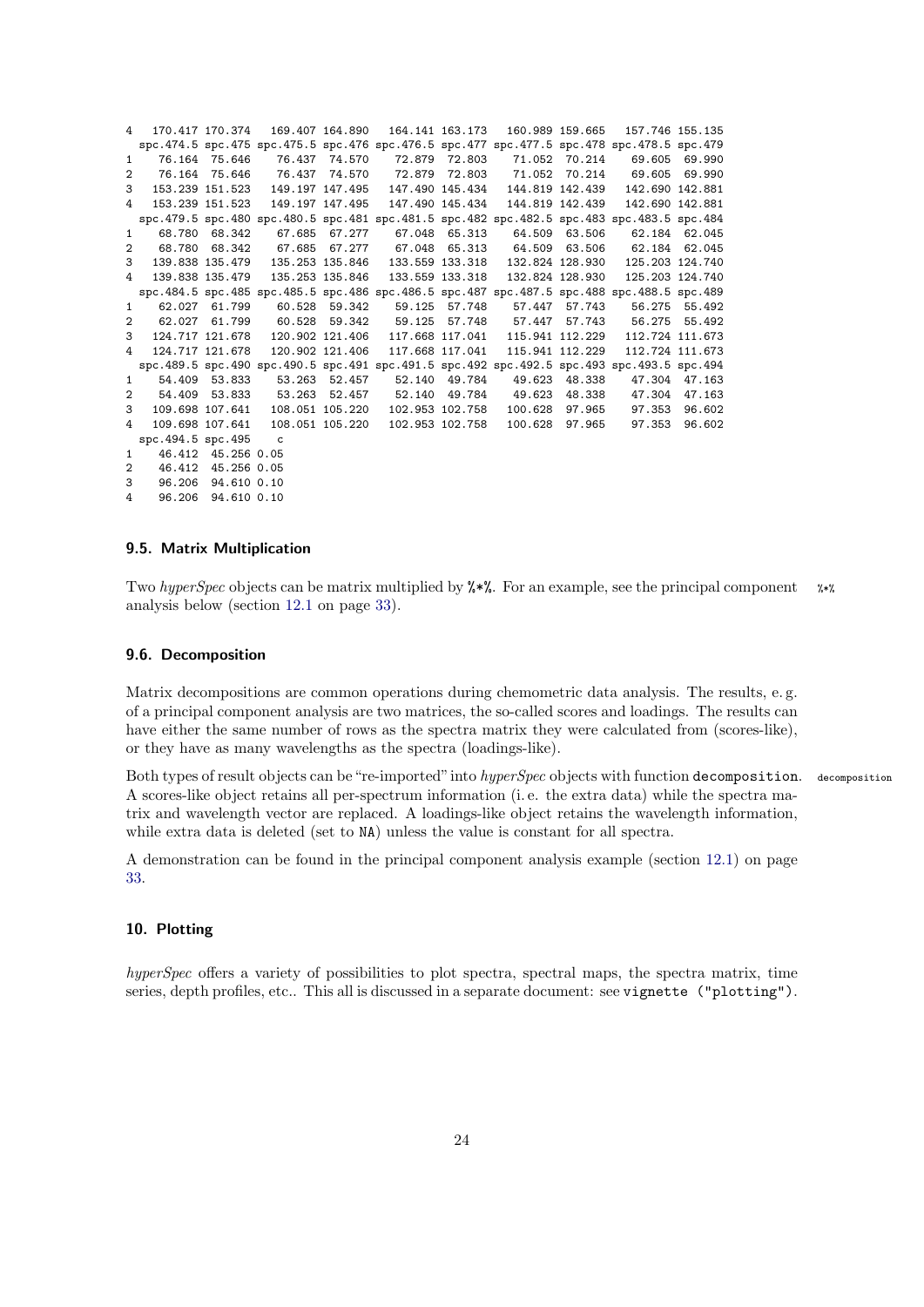# <span id="page-24-0"></span>11. Spectral (Pre)processing

#### <span id="page-24-1"></span>11.1. Cutting the Spectral Range

The extraction functions [] and [[]] can be used to cut the spectra: Their third argument takes wavelength specifications as discussed above and also logicals (i.e. vectors specifying with TRUE/FALSE for each column of \$spc whether it should be included or not.

[] returns a *hyperSpec* object, [[]] the spectra matrix \$spc (or the *data.frame* @data if in addition data columns were specified) only.

```
> flu [,, min ~ 408.5]
hyperSpec object
   6 spectra
   3 data columns
   8 data points / spectrum
wavelength: lambda/nm [numeric] 405.0 405.5 ... 408.5
data: (6 rows x 3 columns)
   1. spc: I[fl]/"a.u." [matrix, array8] 27.150 66.801 ... 256.89
   2. filename: filename [character] rawdata/flu1.txt rawdata/flu2.txt ... rawdata/flu6.txt
   3. c: c / (mg / l) [numeric] 0.05 0.10 ... 0.3
> flu [[,, c (min \tilde{m} min + 2i, max - 2i \tilde{m} max)]]
         405 405.5 406 494 494.5 495
[1,] 27.150 32.345 33.379 47.163 46.412 45.256
[2,] 66.801 63.715 66.712 96.602 96.206 94.610
[3,] 93.144 103.068 106.194 149.539 148.527 145.793
[4,] 130.664 139.998 143.798 201.484 198.867 195.867
[5,] 167.267 171.898 177.471 252.066 248.067 246.952
[6,] 198.430 209.458 215.785 307.519 302.325 294.649
```
#### <span id="page-24-2"></span>11.2. Shifting Spectra

Sometimes, spectra need to be aligned along the spectral axis.

In general, two options are available for shifting spectra along the wavelength axis.

- 1. The wavelength axis can be shifted, while the intensities stay unaffected.
- 2. the spectra are interpolated onto a new wavelength axis, while the nominal wavelengths stay.

The first method is very straightforward (see fig [4a\)](#page-25-1):

> tmp <- chondro  $>$  wl (tmp)  $\leftarrow$  wl (tmp)  $-10$ 

but it cannot be used if each spectrum (or groups of spectra) are shifted individually.

In that case, interpolation is needed. R offers many possibilities to interpolate (e.g. approx for constant / linear approximation, spline for spline interpolation, loess can be used to obtain smoothed approximations, etc.). The appropriate interpolation strategy will depend on the spectra, and *hyperSpec* therefore leaves it up to the user to select a sensible interpolation function.

As an example, we will use natural splines to do the interpolation. It is convenient to set it up as a function:

```
> interpolate <- function (spc, shift, wl){
    spline (wl + shift, spc, xout = wl, method = "natural")$y
+ }
```
This function can now be applied to a set of spectra (see fig [4b\)](#page-25-2):

 $[$   $[$   $[$   $[$   $[$   $]$   $]$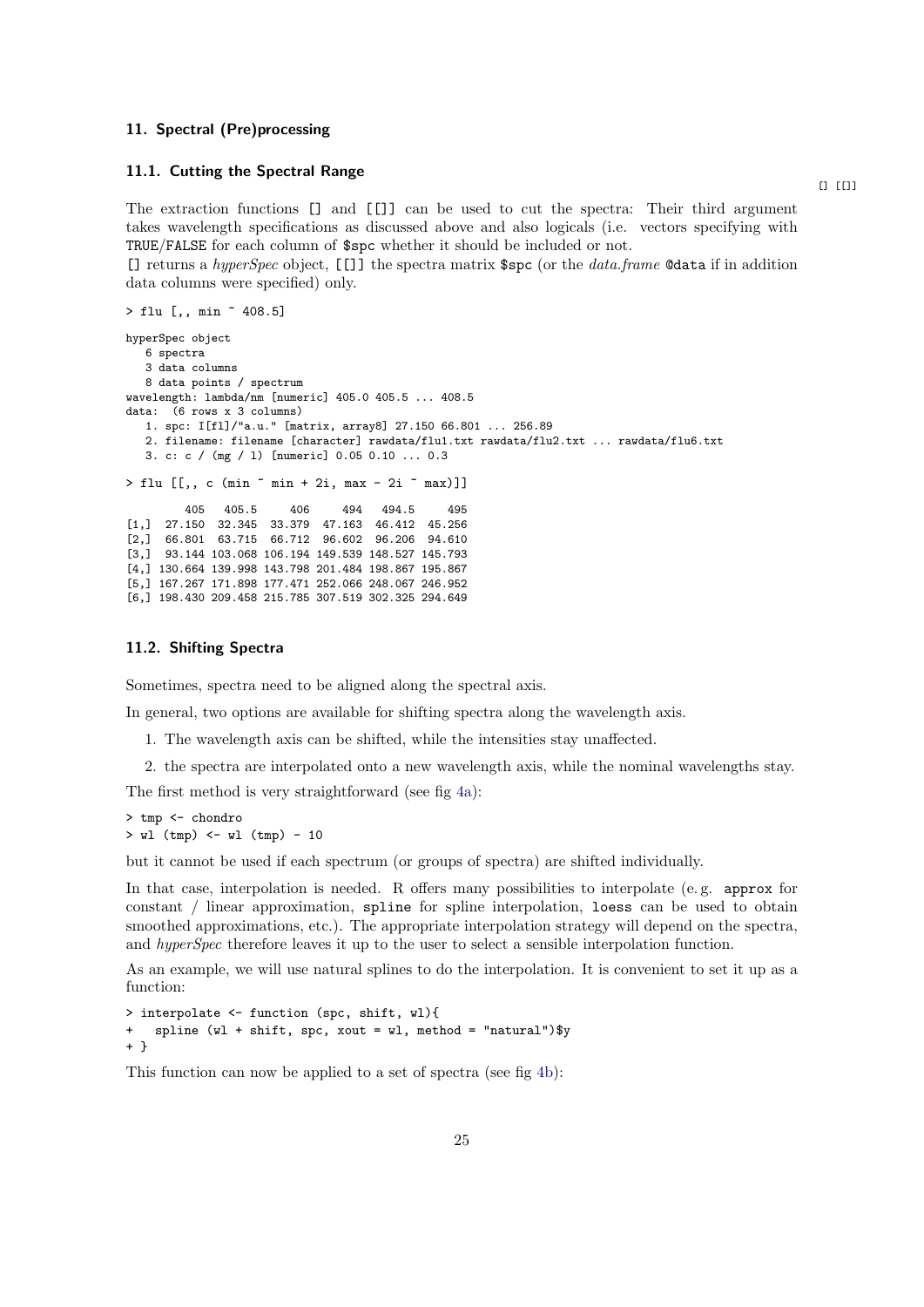<span id="page-25-1"></span>

<span id="page-25-3"></span><span id="page-25-2"></span>Figure 4 Shifting the Spectra along the Wavelength Axis. [\(a\)](#page-25-1) Changing the wavelength values. [\(b\)](#page-25-2) Interpolation. [\(c\)](#page-25-3) Detail view of the phenylalanine band: shifting by  $w1<-(red)$  does not affect the intensities, while the spectrum is slightly changed by interpolations (blue).

> tmp <- apply (chondro, 1, interpolate, shift = -10, wl = wl (chondro))

If different spectra need to be offset by different shift, use a  $loop<sup>2</sup>$  $loop<sup>2</sup>$  $loop<sup>2</sup>$ 

```
> shifts <- rnorm (nrow (chondro))
> tmp <- chondro [[]]
> for (i in seq_len (nrow (chondro)))
    tmp [i, ] \leftarrow interpolate (tmp [i, ], shifts [i], w1 = w1 (chondro))> chondro [[]] <- tmp
```
#### <span id="page-25-0"></span>11.2.1. Calculating the Shift

Often, the shift in the spectra is determined by aligning a particular signal. This strategy works best with spectrally oversampled data that allows accurate determination of the signal position.

For the chondro data, let's use the maximum of the phenylalanine band between  $990$  and  $1020 \text{ cm}^{-1}$ . As just the very maximum is too coarse, we'll use the maximum of a square polynomial fitted to the maximum and its two neighbours.

```
> find.max <- function (y, x){
    pos \le which.max (y) + (-1:1)X \leftarrow x [pos] - x [pos [2]]
    Y \leftarrow y [pos] - y [pos [2]]
+
    X \leftarrow cbind (1, X, X<sup>\sim</sup>2)
    \cot <- \arcsin x (X, Y)
+
    - coef [2] / coef [3] / 2 + x [pos [2]]
+ }
> bandpos <- apply (chondro [[,, 990 ~ 1020]], 1, find.max, wl (chondro [,, 990 ~ 1020]))
> refpos <- find.max (colMeans (chondro[[,, 990 ~ 1020]]), wl (chondro [,, 990 ~ 1020]))
> shift1 <- refpos - bandpos
```
A second possibility is to optimize the shift. For this strategy, the spectra must be sufficiently similar, while low spectral resolution is compensated by using larger spectral windows.

```
> chondro <- chondro - spc.fit.poly.below (chondro [,,min+3i ~ max - 3i], chondro)
> chondro <- sweep (chondro, 1, rowMeans (chondro [[]], na.rm = TRUE), "/")
```
<span id="page-25-4"></span><sup>2</sup>sweep cannot be used here, and while there is the possibility to use sapply or mapply, they are not faster than the for loop in this case. Make sure to work on a copy of the spectra matrix, as that is much faster than row-wise extracting and changing the spectra by [[ and [[<-.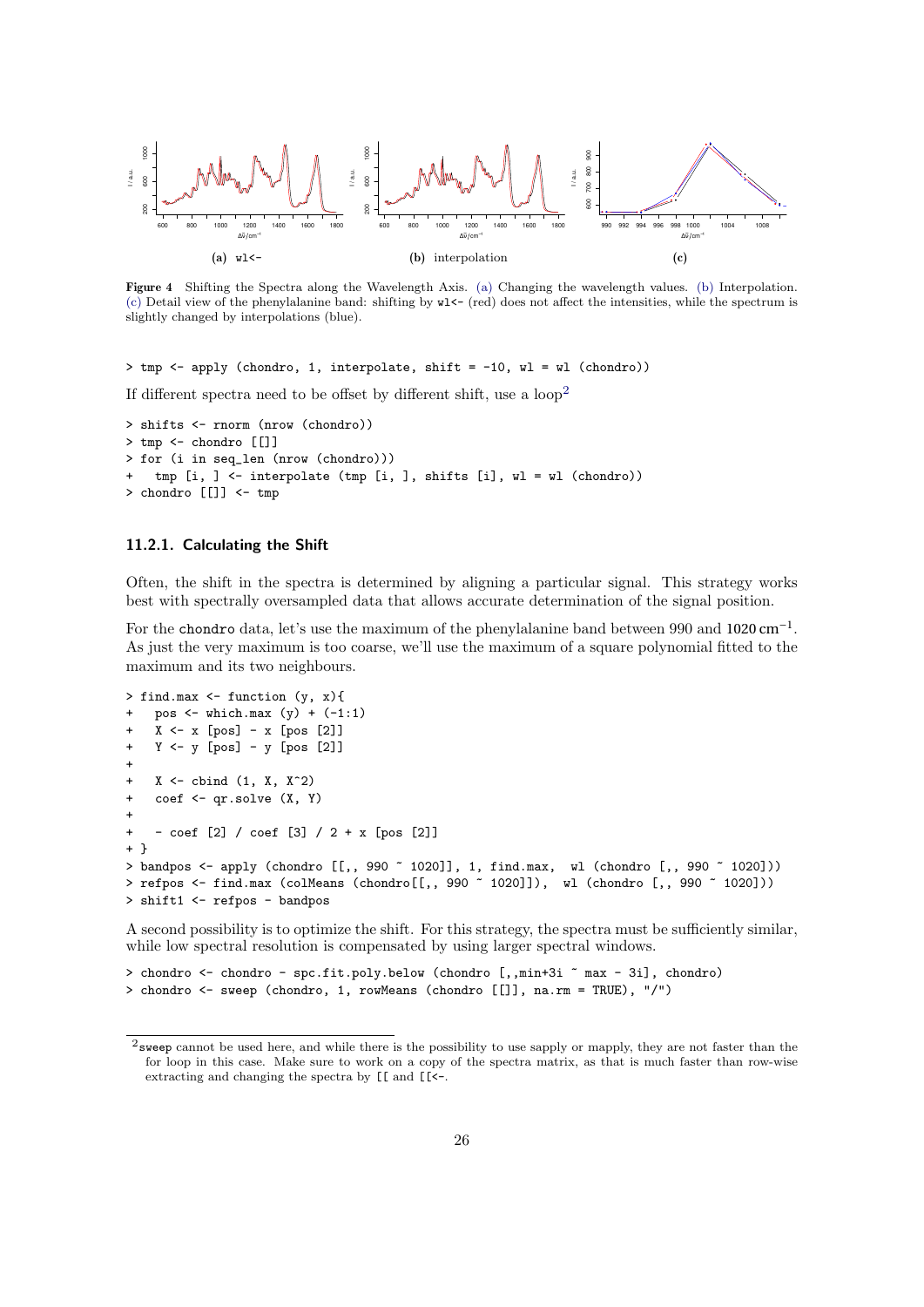<span id="page-26-3"></span>

Figure 5 The shifts used to disturb the chondrocyte data (original), and the remaining shift after correction with the two methods discussed here.

```
> targetfn <- function (shift, wl, spc, targetspc){
    error <- spline (wl + shift, spc, xout = wl)$y - targetspc
+ sum (error^2)
+ }
> shift2 <- numeric (nrow (chondro))
> tmp <- chondro [[]]
> target <- colMeans (chondro [[]])
> for (i in 1 : nrow (chondro))
    shift2 [i] \leftarrow unlist (optimize (targetfn, interval = c (-5, 5), wl = chondro@wavelength,
                                    spc = tmp[i,], targetspc = target)$minimum)
```
Figure [5](#page-26-3) shows that the second correction method works better for the chondrocyte data. This was expected, as the spectra are hardly or not oversampled, but are very similar to each other.

#### <span id="page-26-0"></span>11.3. Removing Bad Data

#### <span id="page-26-1"></span>11.3.1. Bad Spectra

Occasionally, one may want to remove spectra because of too low or too high signal.

E.g. for infrared spectra one may state that the absorbance maximum should be, say, between 0.1 and 1. *hyperSpec*'s comparison operators return a logical matrix of the size of the spectra that is suitable for later indexing:

```
> ir.spc <- chondro / 1500 ## fake IR data
> high.int <- apply (ir.spc > 1, 1, any) # any point above 1 is bad
> low.int <- apply (ir.spc, 1, max) < 0.1 # the maximum should be at least 0.1
> ir.spc <- ir.spc [! high.int & ! low.int]
```
<span id="page-26-2"></span>11.3.2. Removing Spectra outside mean ± *n* sd

```
> mean_sd_filter <- function (x, n = 5) {
    x \leftarrow x - mean (x)+ s <- n * sd (x)+ (x \le s) \& (x > -s)+ }
> OK <- apply (chondro [[]], 2, mean_sd_filter, n = 4) # logical matrix
> spc.OK <- chondro [apply (OK, 1, all)]
> plot (chondro [! apply (OK, 1, all)])
> i \leq which (! OK, arr.ind = TRUE)
> points (wl (chondro) [i [,2]], chondro[[!OK]], pch = 19, col = "red", cex = 0.5)
```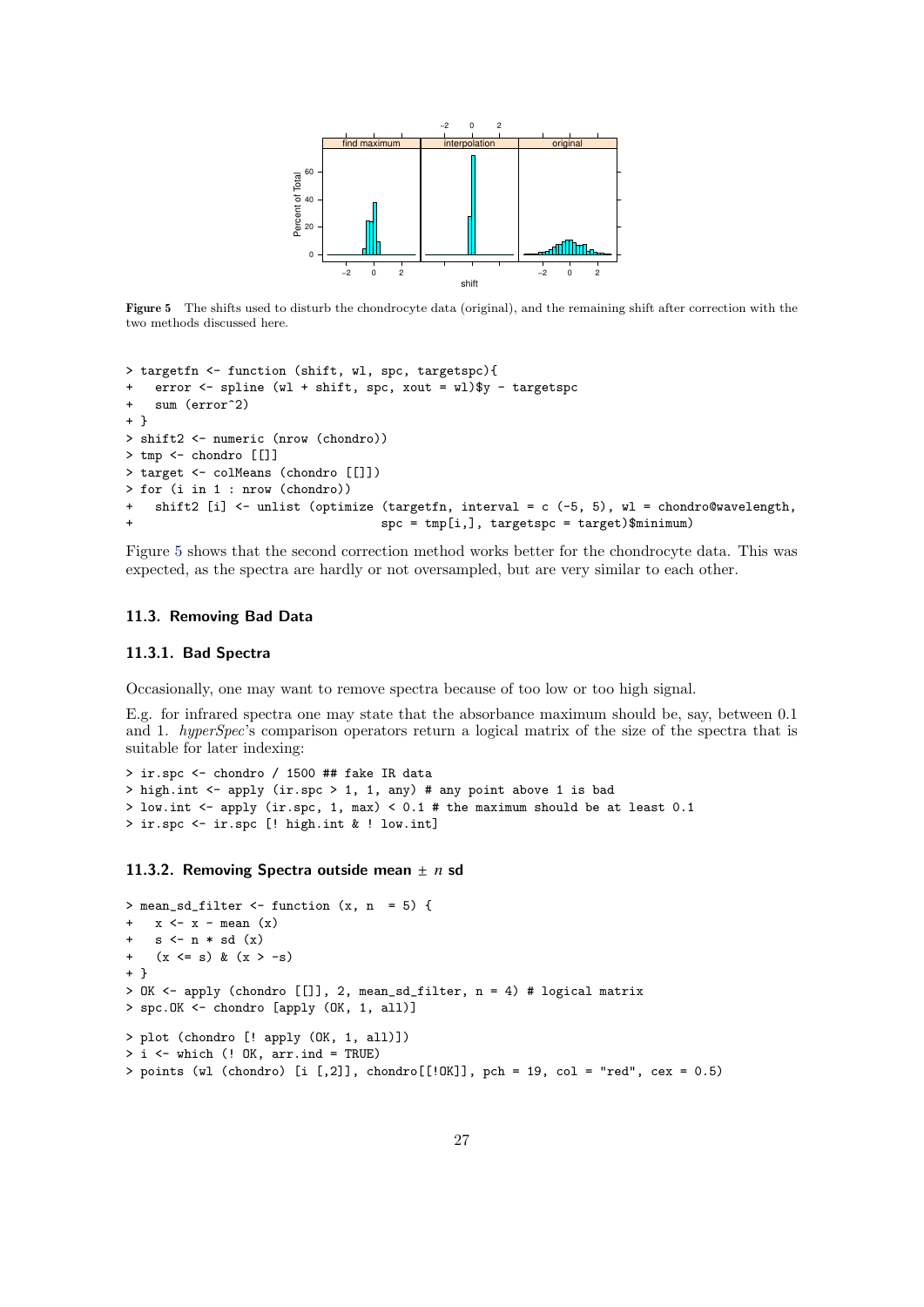

Figure 6 filtering data

#### <span id="page-27-0"></span>11.3.3. Bad Data Points

Assume the data contains once in a while a detector readout of 0:

```
> spc \le - chondro [1 : 3,, min \tilde{m} min + 15i]
> spc [[cbind (1:3, sample (nwl (spc), 3)), wl.index = TRUE]] <- 0
> spc [[]]
         602 606 610 614 618 622 626 630 634 638
[1,] 0.090953 0.10337 0.080993 0.027388 0.055640 0.00000 0.0329966 -0.051216 -0.059316 -0.045534
[2,] 0.093583 0.11062 0.076464 0.027846 0.077909 0.15340 0.0072395 -0.048685 0.000000 -0.025735
[3,] 0.094160 0.11297 0.072646 0.033798 0.085400 0.15116 0.0035066 -0.050193 -0.057225 0.000000<br>642 646 650 654 658 662
         642 646 650 654 658 662
[1,] 0.049536 0.036396 -4.9231e-03 -0.0014483 0.0028445 0.0078247
[2,] 0.068929 0.035123 -1.5151e-03 0.0054916 0.0098408 0.0178217
[3,] 0.071607 0.033700 3.4519e-05 0.0063748 0.0081104 0.0158933
We can set these points to NA, again using that the comparison returns a suitable logical matrix:
> spc [[spc < 1e-4]] <- NA
> spc [[]]
         602 606 610 614 618 622 626 630 634 638 642 646
[1,] 0.090953 0.10337 0.080993 0.027388 0.055640 NA 0.0329966 NA NA NA 0.049536 0.036396
[2,] 0.093583 0.11062 0.076464 0.027846 0.077909 0.15340 0.0072395 NA NA NA 0.068929 0.035123
[3,] 0.094160 0.11297 0.072646 0.033798 0.085400 0.15116 0.0035066 NA NA NA 0.071607 0.033700<br>650 654 658 662
    650 654 658 662
[1,] NA NA 0.0028445 0.0078247
[2,] NA 0.0054916 0.0098408 0.0178217
```
[3,] NA 0.0063748 0.0081104 0.0158933

Depending on the type of analysis, one may wants to replace the NAs by interpolating the neighbour values. So far, *hyperSpec* provides three functions that can interpolate the NAs: : spc.NA.approx, spc.NA.approx, spc.loess, and spc.bin with  $na.rm$  = TRUE (the latter two are discussed below).

```
> if (!exists("spc.NA.approx")){
   spc.NA.approx <- spc.NA.linapprox
+ }
> spc.corrected <- spc.NA.approx (spc)
> spc.corrected [[]]
         602 606 610 614 618 622 626 630 634 638
[1,] 0.090953 0.10337 0.080993 0.027388 0.055640 0.044318 0.0329966 0.037131 0.041266 0.045401
[2,] 0.093583 0.11062 0.076464 0.027846 0.077909 0.153402 0.0072395 0.022662 0.038084 0.053507
[3,] 0.094160 0.11297 0.072646 0.033798 0.085400 0.151161 0.0035066 0.020532 0.037557 0.054582
```
spc.loess,<br>spc.bin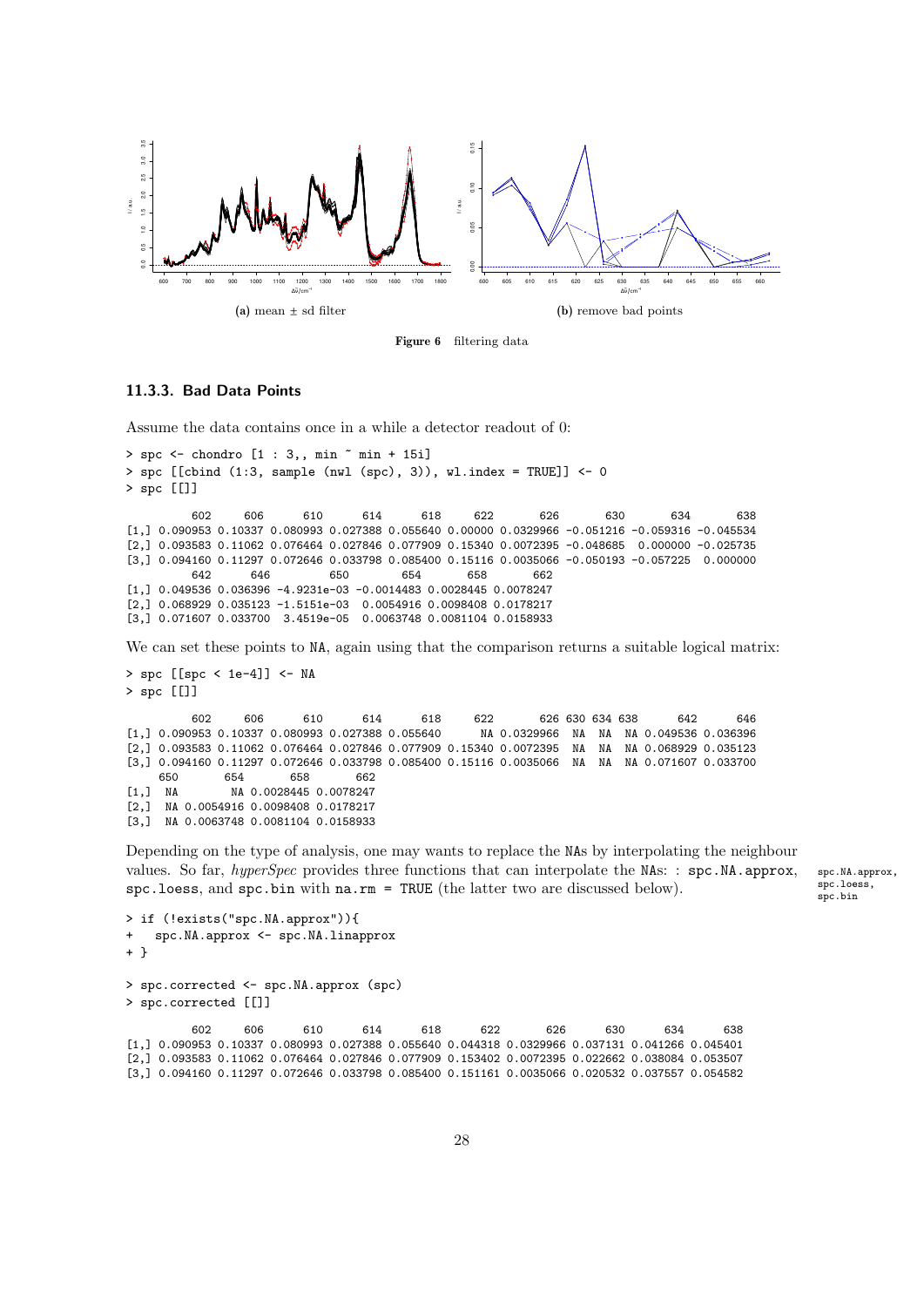<span id="page-28-2"></span>

Figure 7 Smoothing interpolation by  $spc.\n$  loess with new data point spacing of 2 cm<sup>-1</sup> (red) and  $spc.\n$ bin (blue). The magnification on the right shows how interpolation may cause a loss in signal height.

642 646 650 654 658 662 [1,] 0.049536 0.036396 0.025212 0.0140282 0.0028445 0.0078247 [2,] 0.068929 0.035123 0.020307 0.0054916 0.0098408 0.0178217 [3,] 0.071607 0.033700 0.020037 0.0063748 0.0081104 0.0158933

#### <span id="page-28-0"></span>11.3.4. Spikes in Raman Spectra

...coming soon...

#### <span id="page-28-1"></span>11.4. Smoothing Interpolation

Spectra acquired by grating instruments are frequently interpolated onto a new wavelength axis, e. g. because the unequal data point spacing should be removed. Also, the spectra can be smoothed: reducing the spectral resolution allows to increase the signal to noise ratio. For chemometric data analysis reducing the number of data points per spectrum may be crucial as it reduces the dimensionality of the data.

*hyperSpec* provides two functions to do so: spc.bin and spc.loess.

spc.bin bins the spectral axis by averaging every *by* data points.

```
> plot (paracetamol, wl.range = c (300 \degree 1800, 2800 \degree max), xoffset = 850)
> p <- spc.loess (paracetamol, c(seq (300, 1800, 2), seq (2850, 3150, 2)))
> plot (p, wl.range = c (300 ~ 1800, 2800 ~ max), xoffset = 850, col = "red", add = TRUE)
> b <- spc.bin (paracetamol, 4)
> plot (b, wl.range = c (300 \degree 1800, 2800 \degree max), xoffset = 850,
        lines.args = list (pch = 20, cex = .3, type = "p"), col = "blue", add = TRUE)
```
spc.loess applies R's loess function for spectral interpolation. Figure [7](#page-28-2) shows the result of interpolating from 300 to 1800 and 2850 to 3150  $\text{cm}^{-1}$  with 2  $\text{cm}^{-1}$  data point distance. This corresponds to a spectral resolution of about  $4 \text{ cm}^{-1}$ , and the decrease in spectral resolution can be seen at the sharp bands where the maxima are not reached (due to the fact that the interpolation wavelength axis does not necessarily hit the maxima. The original spectrum had 4064 data points with unequal data point spacing (between 0 and  $1.4 \text{ cm}^{-1}$ ). The interpolated spectrum has 902 data points.

spc.bin spc.loess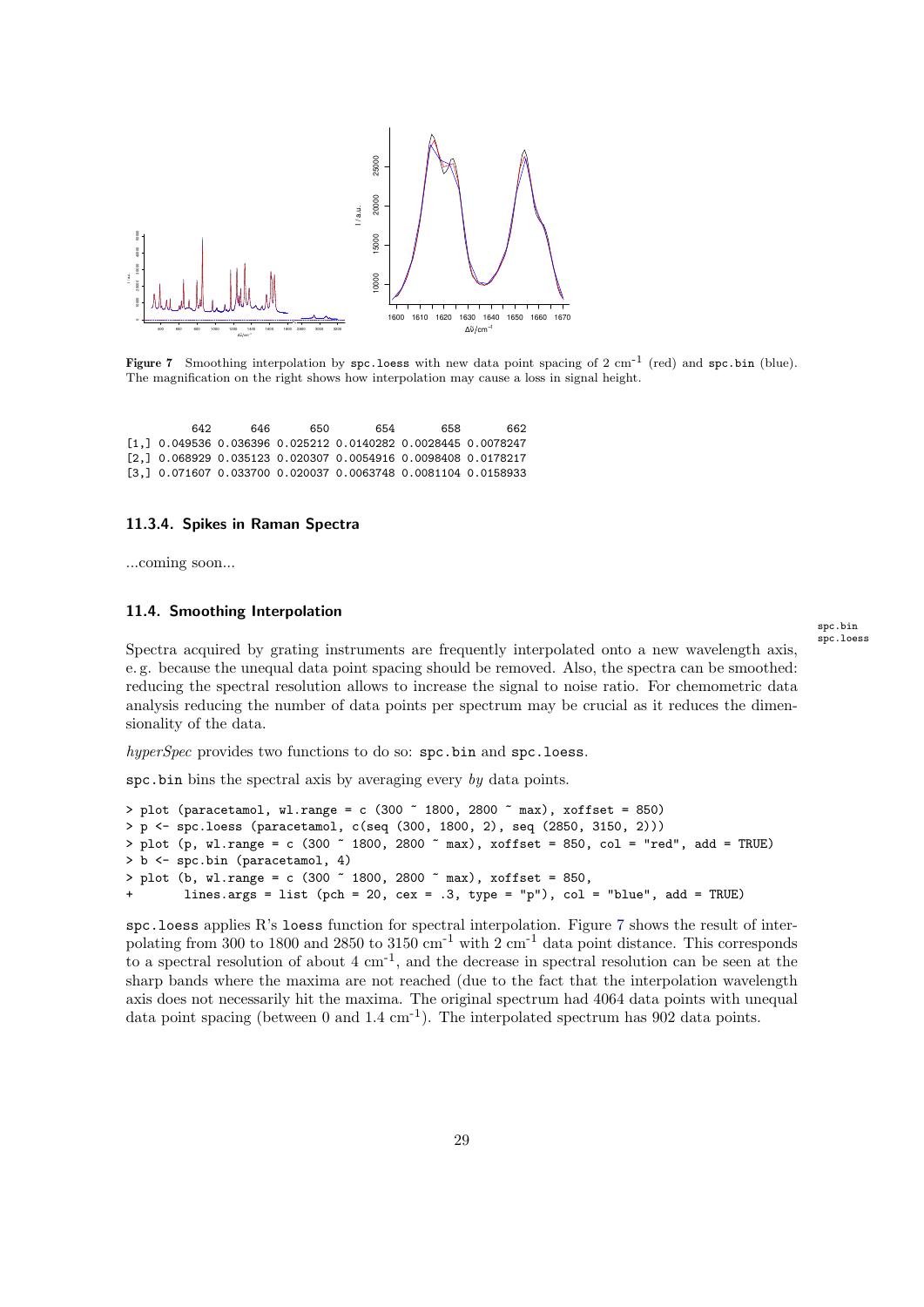#### <span id="page-29-0"></span>11.5. Background Correction

To subtract a background spectrum of each of the spectra in an object, use sweep (spectra, 2, background.spectrum, "-").

#### <span id="page-29-1"></span>11.6. Offset Correction

Calculate the offsets and sweep them off the spectra:

```
> offsets <- apply (chondro, 1, min)
> chondro.offset.corrected <- sweep (chondro, 1, offsets, "-")
```
If the offset is calculated by a function, as here with the min, *hyperSpec*'s sweep method offers a shortcut: sweep's *STATS* argument may be the function instead of a numeric vector:

> chondro.offset.corrected <- sweep (chondro, 1, min, "-")

# <span id="page-29-2"></span>11.7. Baseline Correction

*hyperSpec* comes with two functions to fit polynomial baselines. spc.fit.polynomial spc.fit.polynomial baselines.

spc.fit.poly.below

spc.fit.poly fits a polynomial baseline of the given order. A least-squares fit is done so that the function may be used on rather noisy spectra. However, the user must supply an object that is cut appropriately. Particularly, the supplied wavelength ranges are not weighted.

spc.fit.poly.below tries to find appropriate support points for the baseline iteratively.

Both functions return a *hyperSpec* object containing the fitted baselines. They need to be subtracted afterwards:

```
> bl <- spc.fit.poly.below (chondro)
> chondro <- chondro - bl
```
For details, see vignette (baselinebelow).

Package *baseline* [\[1\]](#page-40-1) offers many more functions for baseline correction. The **baseline** function works on the spectra matrix, which is extracted by [[]]. The result is a *baseline* object, but can easily be re-imported into the *hyperSpec* object:

```
> corrected <- hyperSpec::chondro [1] # start with the unchanged data set
> require ("baseline")
> bl <- baseline (corrected [[]], method = "modpolyfit", degree = 4)
> corrected [[]] <- getCorrected (bl)
```
Fig. [8](#page-30-3) shows the result for the first spectrum of chondro.

> rm (bl, chondro)

#### <span id="page-29-3"></span>11.8. Intensity Calibration

#### <span id="page-29-4"></span>11.8.1. Correcting by a constant, e. g. Readout Bias

CCD cameras often operate with a bias, causing a constant value for each pixel. Such a constant can be immediately subtracted: spectra - constant

apply sweep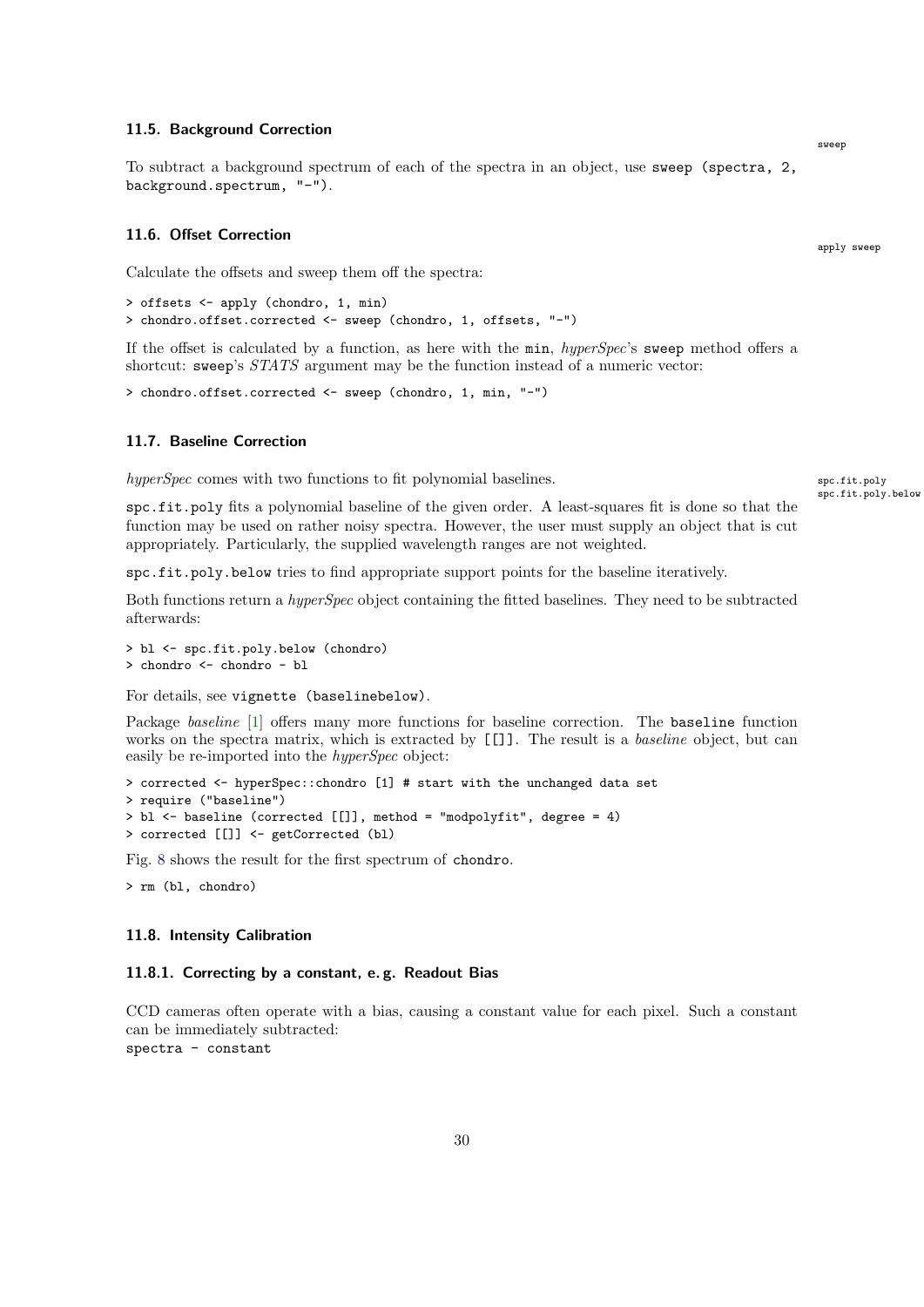<span id="page-30-3"></span>

Figure 8 Baseline correction using the baseline package: the first spectrum of chondro with baseline (left) and after baseline correction (right) with method "modpolyfit".

#### <span id="page-30-0"></span>11.8.2. Correcting Wavelength Dependence

For each of the wavelengths the same correction needs to be applied to all spectra.

- 1. There might be wavelength dependent offsets (background or dark spectra). They are subtracted: sweep (spectra, 2, offset.spectrum, "-")
- 2. A multiplicative dependency such as a CCD's photon efficiency: sweep (spectra, 2, photon.efficiency, "/")

#### <span id="page-30-1"></span>11.8.3. Spectra Dependent Correction

If the correction depends on the spectra (e. g. due to inhomogeneous illumination while collecting imaging data, differing optical path length, etc.), the *MARGIN* of the sweep function needs to be 1 or SPC:

- 1. Pixel dependent offsets are subtracted: sweep (spectra, SPC, pixel.offsets, "-")
- 2. A multiplicative dependency: sweep (spectra, SPC, illumination.factors, "\*")

#### <span id="page-30-2"></span>11.9. Normalization

Again, sweep is the function of choice. E. g. for area normalization, use:

> chondro <- sweep (chondro, 1, mean, "/")

(using the mean instead of the sum results in conveniently scaled spectra with intensities around 1.)

If the calculation of the normalization factors is more elaborate, use a two step procedure:

- 1. Calculate appropriate normalization factors You may calculate the factors using only a certain wavelength range, thereby normalizing on a particular band or peak.
- 2. Again, sweep the factor off the spectra: normalized <- sweep (spectra, 1, factors, "\*")

apply sweep

sweep

sweep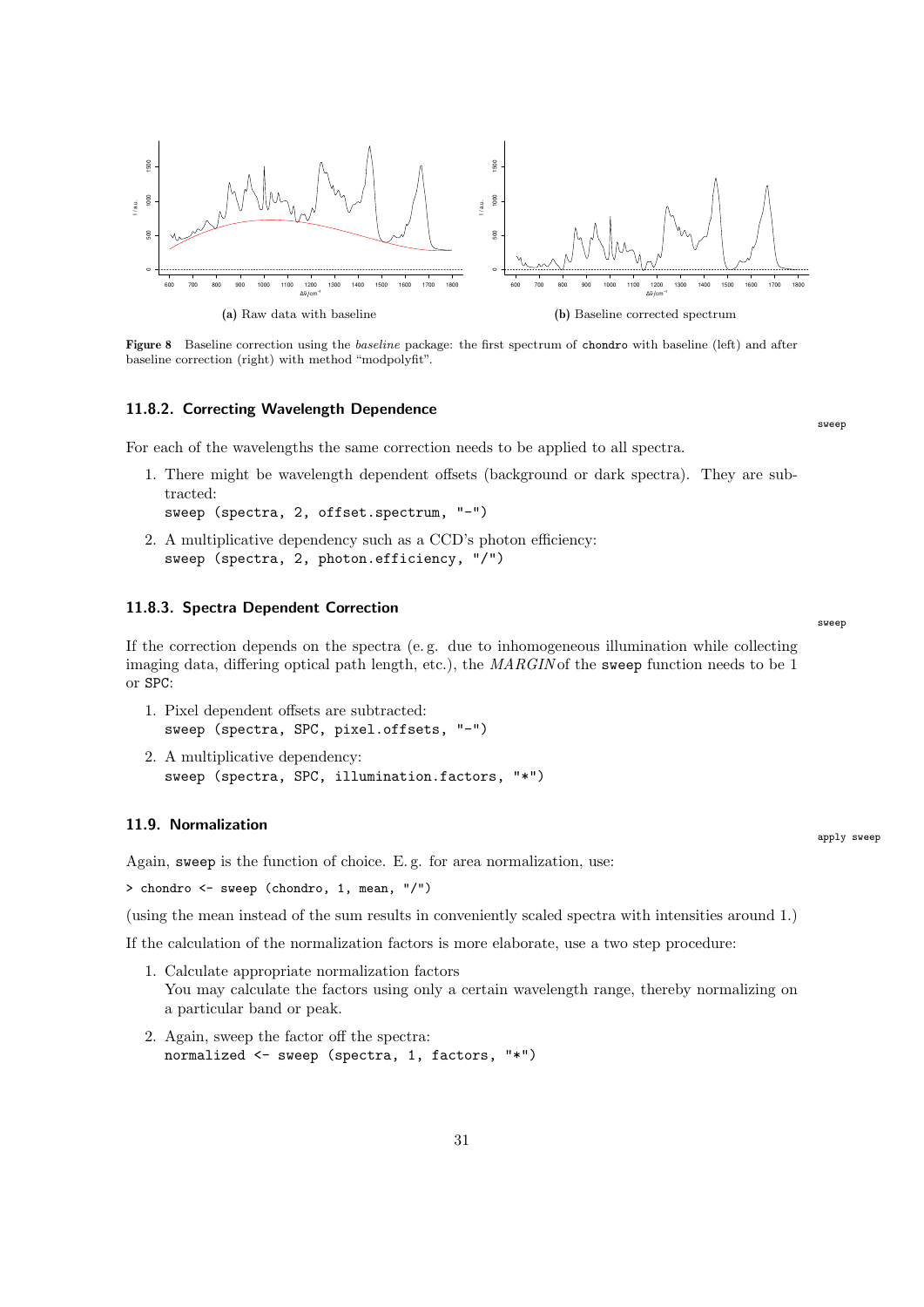```
> factors <-1 / apply (chondro [, , 1600 -1700], 1, mean)
> chondro <- sweep (chondro, 1, factors, "*")
```
For the special case of area normalization using the mean spectra, the factors can be more conveniently calculated by

> factors <- 1 / rowMeans (chondro [, , 1600 ~ 1700])

and instead of sweep the arithmetic operators (here \*) can be used directly with the normalization factor:

```
> chondro <- chondro * factors
```
Put together, this results in:

> chondro <- chondro / rowMeans (chondro [, , 1600 ~ 1700])

For minimum-maximum-normalization, first do an offset- or baseline correction, then normalize using max.

#### <span id="page-31-0"></span>11.10. Centering and Variance Scaling the Spectra

Centering means that the mean spectrum is subtracted from each of the spectra. Many data analysis techniques, like principal component analysis, partial least squares, etc., work much better on centered data. From a spectroscopic point of view it depends on the particular data set whether centering does make sense or not.

Variance scaling is often used in multivariate analysis to adjust the influence and scaling of the variates (that are typically different physical values). However, spectra already do have the same scale of the same physical value. Thus one has to trade off the the expected numeric benefit with the fact that for wavelengths with low signal the noise level will "explode" by variance scaling. Scaling usually makes sense only for centered data.

Both tasks are carried out by the same method in R, scale, which will by default both mean center and variance scale the spectra matrix.

To center the flu data set, use:



On the other hand, the chondro data set consists of Raman spectra, so the spectroscopic interpretation of centering is getting rid of the the average chemical composition of the sample. But: what is the meaning of the "average spectrum" of an inhomogeneous sample? In this case it may be better to subtract the minimum spectrum (which will hopefully have almost the same benefit on the data analysis) as it is the spectrum of that chemical composition that is underlying the whole sample.

One more point to consider is that the actual minimum spectrum will pick up (negative) noise. In order to avoid that, using e.g. the  $5<sup>th</sup>$  percentile spectrum is more suitable:

scale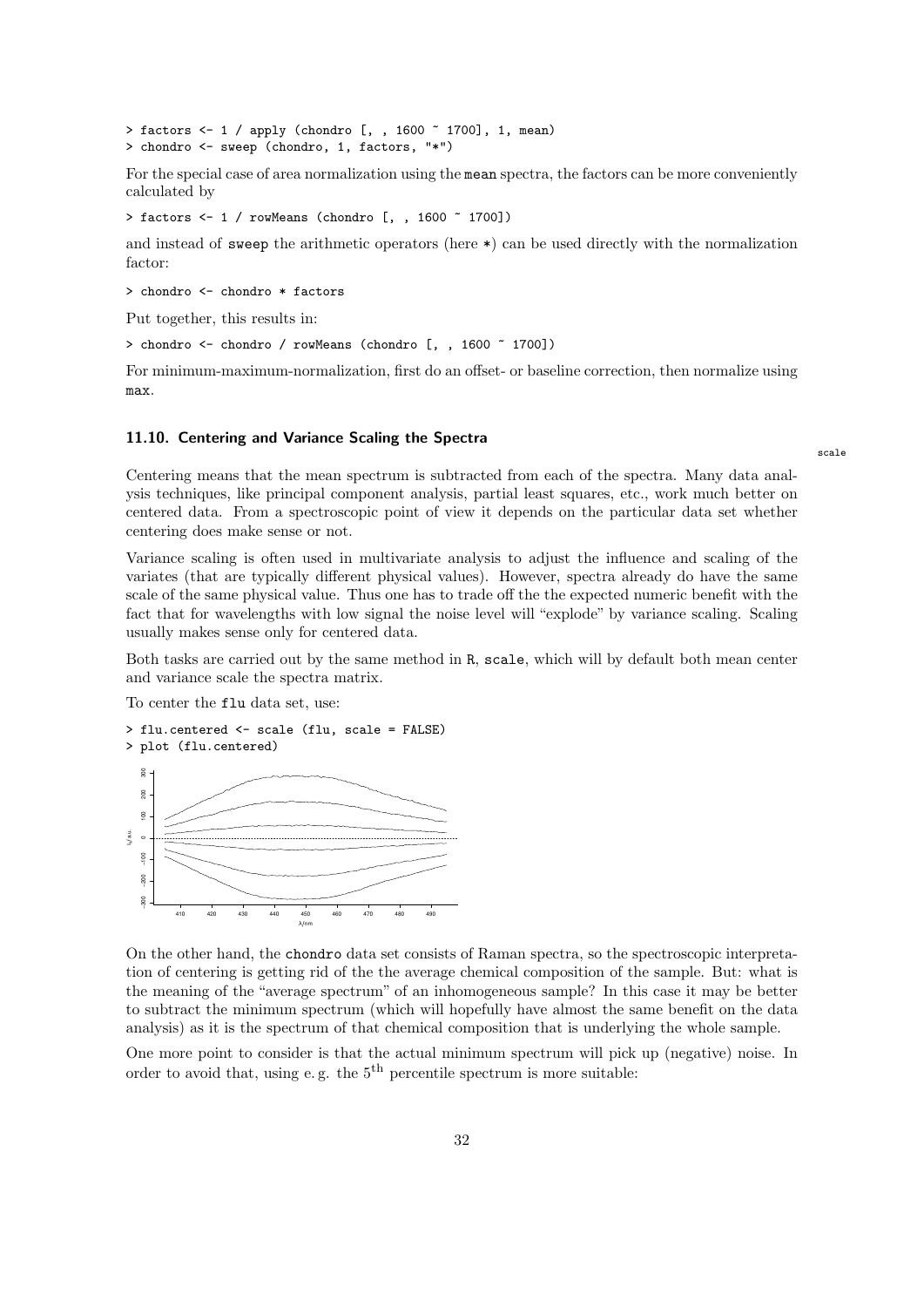<span id="page-32-0"></span>

# <span id="page-32-3"></span><span id="page-32-2"></span><span id="page-32-1"></span>12.1. Data Analysis Methods using a data.frame e. g. Principal Component Analysis with prcomp

The \$. notation is handy, if a data analysis function expects a *data.frame*. The column names can then be used in the formula:

\$.

> pca <- prcomp (~ spc, data = chondro\$., center = FALSE)

Many modeling functions call as.data.frame on their *data* argument. In that case, the conversion is done automatically:

> pca <- prcomp (~ spc, data = chondro, center = FALSE)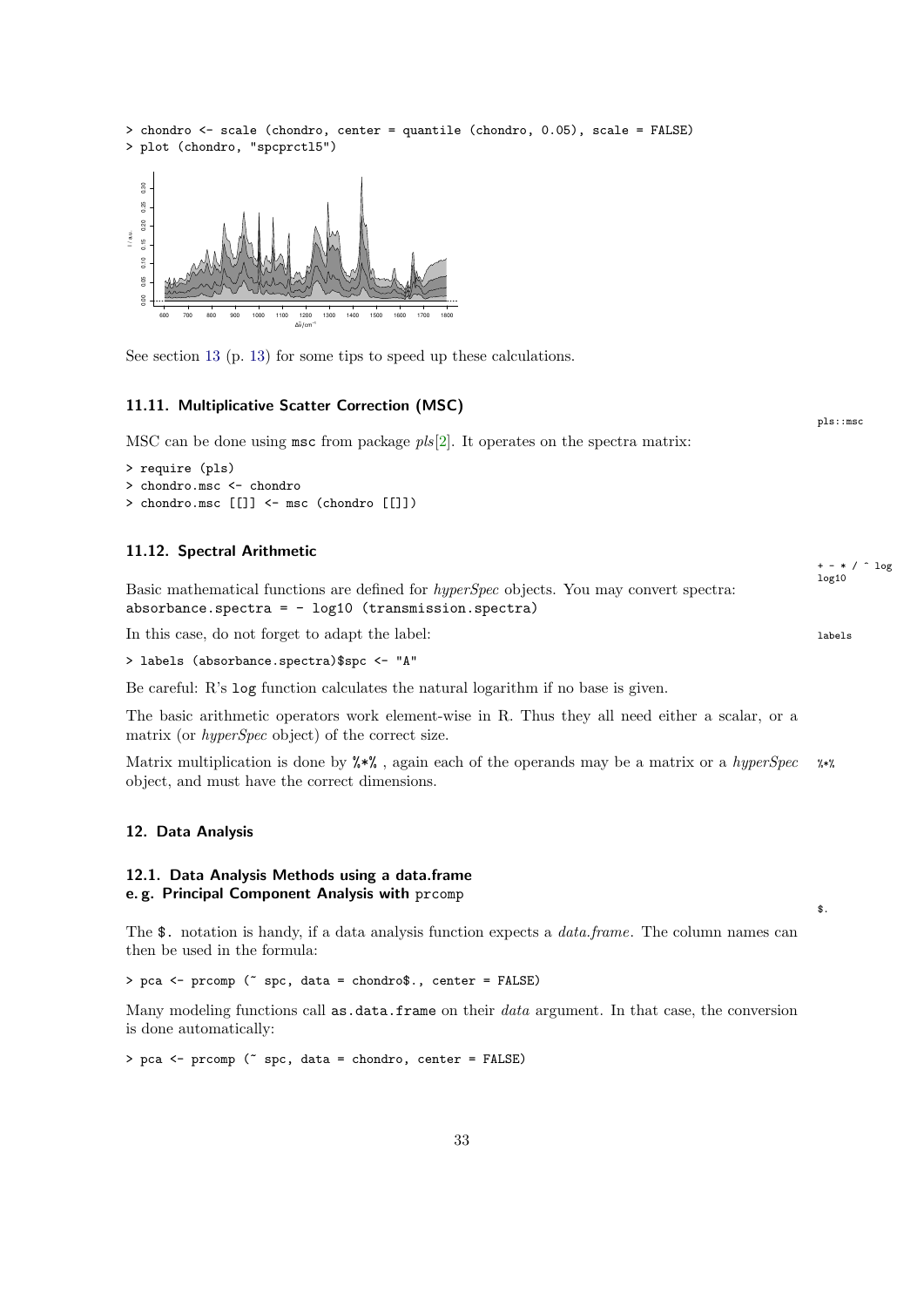Results of such a decomposition can be put again into *hyperSpec* objects. This allows to plot e. g. decomposition the loading like spectra, or score maps, see figure [9.](#page-34-1)

```
> scores <- decomposition (chondro, pca$x, label.wavelength = "PC",
                             label.spc = "score / a.u."> scores
hyperSpec object
   875 spectra
   5 data columns
   300 data points / spectrum
wavelength: PC [integer] 1 2 ... 300
data: (875 rows x 5 columns)
   1. y: y [numeric] -4.77 -4.77 ... 19.23
   2. x: x [numeric] -11.55 -10.55 ... 22.45
   3. filename: filename [character] rawdata/chondro.txt rawdata/chondro.txt ... rawdata/chondro.txt
   4. clusters: clusters [factor] matrix matrix ... lacuna + NA
   5. spc: score / a.u. [matrix, array300] -0.43543 -0.92192 ... -2.7756e-17
The loadings can be similarly re-imported:
> loadings <- decomposition (chondro, t(pca$rotation), scores = FALSE,
                               label.spc = "loading I / a.u.")
> loadings
```

```
hyperSpec object
   300 spectra
   2 data columns
   300 data points / spectrum
wavelength: Delta * tilde(nu)/cm^-1 [numeric] 602 606 ... 1798
data: (300 rows x 2 columns)
   1. filename: filename [character] rawdata/chondro.txt rawdata/chondro.txt ... rawdata/chondro.txt
   2. spc: loading I / a.u. [matrix, array300] -0.0258979 -0.0014762 ... 0.15463
```
There is, however, one important difference. The loadings are thought of as values computed from all spectra together. Thus no meaningful extra data can be assigned for the loadings object (at least not if the column consists of different values). Therefore, the loadings object lost all extra data (see above).

*retain.columns* triggers whether columns that contain different values should be dropped. If it is set to TRUE, the columns are retained, but contain NAs:

```
> loadings <- decomposition (chondro, t(pca$rotation), scores = FALSE,
                             retain.columns = TRUE, label.spc = "loading I / a.u."> loadings[1]$..
                   filename clusters
PC1 NA NA rawdata/chondro.txt <NA>
```
If an extra data column does contain only one unique value, it is retained anyways:

```
> chondro$measurement <- 1
> loadings <- decomposition (chondro, t(pca$rotation), scores = FALSE,
                             label.spc = "loading I / a.u.")
> loadings[1]$..
             filename measurement
PC1 rawdata/chondro.txt 1
```
#### <span id="page-33-0"></span>12.1.1. PCA as Noise Filter

Principal component analysis is sometimes used as a noise filtering technique. The idea is that the relevant differences are captured in the first components while the higher components contain noise only. Thus the spectra are reconstructed using only the first *p* components.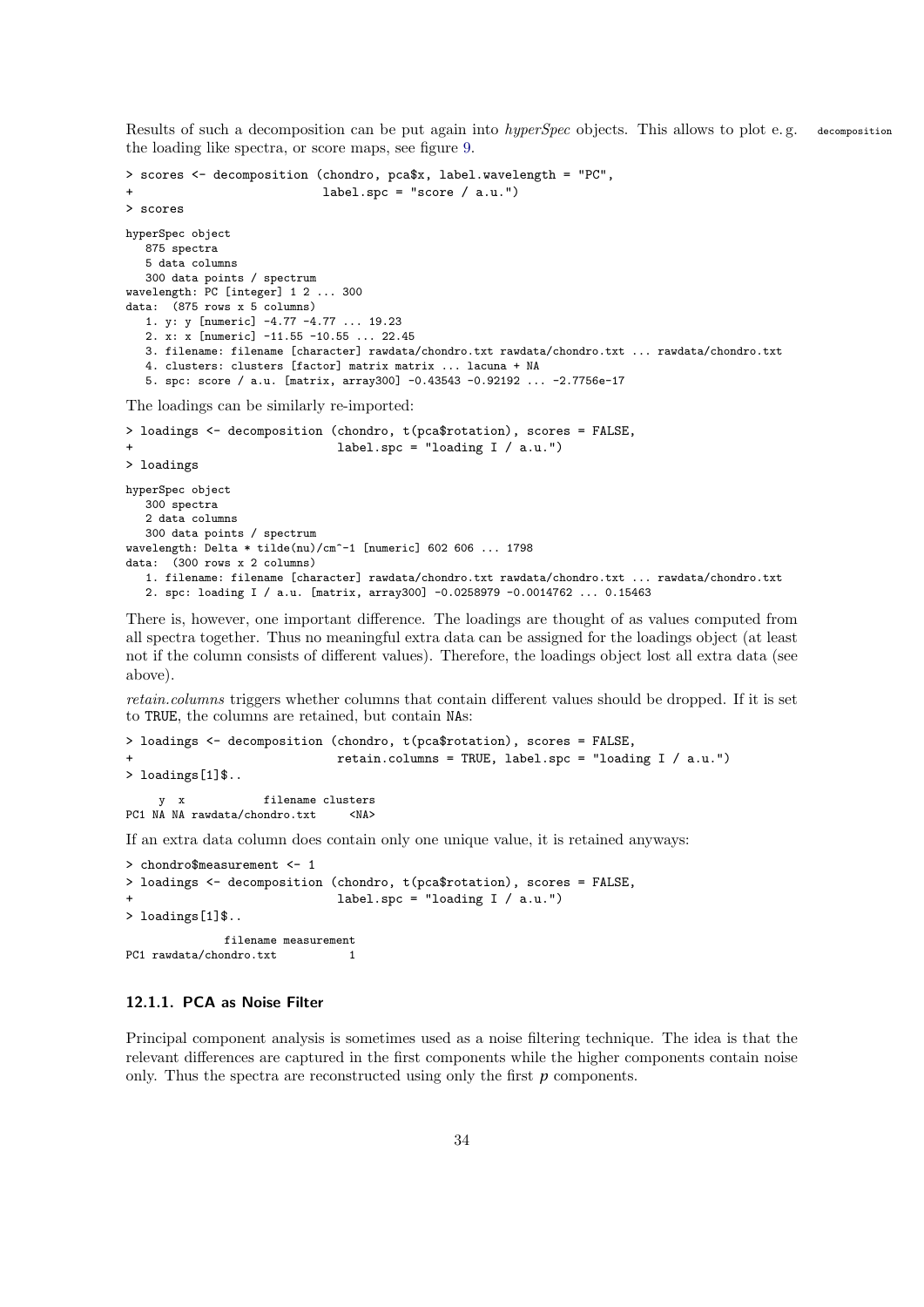<span id="page-34-2"></span><span id="page-34-1"></span>

Figure 9 [\(a\)](#page-34-2) The first three loadings: plot (loadings [1 : 3], stacked = TRUE). [\(b\)](#page-34-3) The third score map: plotmap (scores [, , 3]).

This reconstruction is in fact a matrix multiplication:

*spectr a*(*nr ow*×*nwl*) = *scor es*(*nr ow*×*p*) *loadi ng s*(*p*×*nwl*)

Note that this corresponds to a model based on the Beer-Lambert law:

<span id="page-34-3"></span> $A_n(\lambda) = c_{n,i} \epsilon(i,\lambda) + error$ 

The matrix formulation puts the *n* spectra into the rows of *A* and *c*, while the *i* pure components appear in the columns of  $c$  and rows of the absorbance coefficients  $\epsilon$ .

For an ideal data set (constituents varying independently, sufficient signal to noise ratio) one would expect the principal component analysis to extract something like the concentrations and pure component spectra.

If we decide that only the first 10 components actually carry spectroscopic information, we can reconstruct spectra with better signal to noise ratio:  $\frac{x \cdot x}{x}$ 

> smoothed <- scores  $[,$ , 1:10]  $\frac{1}{2}$  loadings  $[1:10]$ 

Keep in mind, though, that we cannot be sure how much *useful* information was discarded with the higher components. This kind of noise reduction may influence further modeling of the data. Mathematically speaking, the rank of the new  $875 \times 300$  spectra matrix is only 10.

# <span id="page-34-0"></span>12.2. Data Analysis using long-format data.frame e. g. plotting with ggplot2

Some functions need the data being an *unstacked* or *long-format data.frame*. as.long.df is the as.long.df appropriate conversion function.

```
> require (ggplot2)
> ggplot (as.long.df (chondro [1]), aes (x = .wavelength, y = spc)) + geom_line ()
```


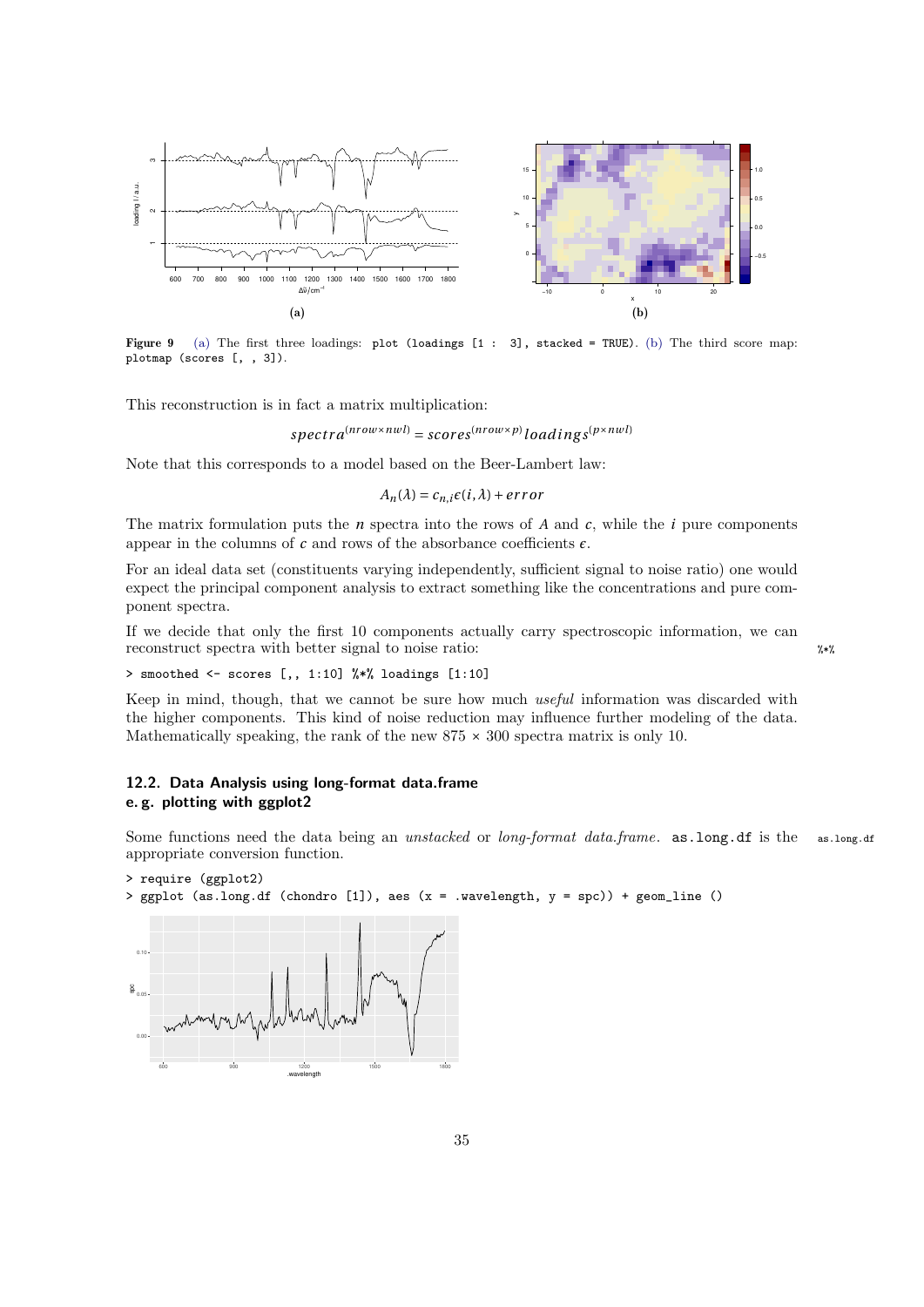<span id="page-35-2"></span>

<span id="page-35-3"></span>Figure 10 The results of the cluster analysis: [\(a\)](#page-35-2) the dendrogram [\(b\)](#page-35-3) the map of the 3 clusters [\(c\)](#page-35-4) the mean spectra.

# <span id="page-35-0"></span>12.3. Data Analysis Methods using a matrix e. g. Hierarchical Cluster Analysis

<span id="page-35-4"></span> $[[]]$ 

Some functions expect their input data in a matrix, so either as.matrix (object) or the abbreviation object [[]] can be used:

```
> dist <- pearson.dist (chondro [[]])
```
Again, many such functions coerce the data to a matrix automatically, so the *hyperSpec* object can be handed over:

```
> dist <- pearson.dist (chondro)
> dendrogram <- hclust (dist, method = "ward.D")
```

```
> plot (dendrogram)
```
In order to plot a cluster map, the cluster membership needs to be calculated from the dendrogram.

First, cut the dendrogram so that three clusters result:

> chondro\$clusters <- as.factor (cutree (dendrogram, k = 3))

As the cluster membership was stored as factor, the levels can be meaningful names, which are displayed in the color legend.

```
> levels (chondro$clusters) <- c ("matrix", "lacuna", "cell")
```
Then the result may be plotted (figure [10b\)](#page-35-3):

# <span id="page-35-1"></span>12.4. Calculating group-wise Sum Characteristics, e. g. Cluster Mean Spectra

aggregate applies the function given in *FUN* to each of the groups of spectra specified in *by*. aggregate

So we may plot the cluster mean spectra:

```
> means <- aggregate (chondro, by = chondro$clusters, mean_pm_sd)
> plot (means, col = cluster.cols, stacked = ".aggregate", fill = ".aggregate")
```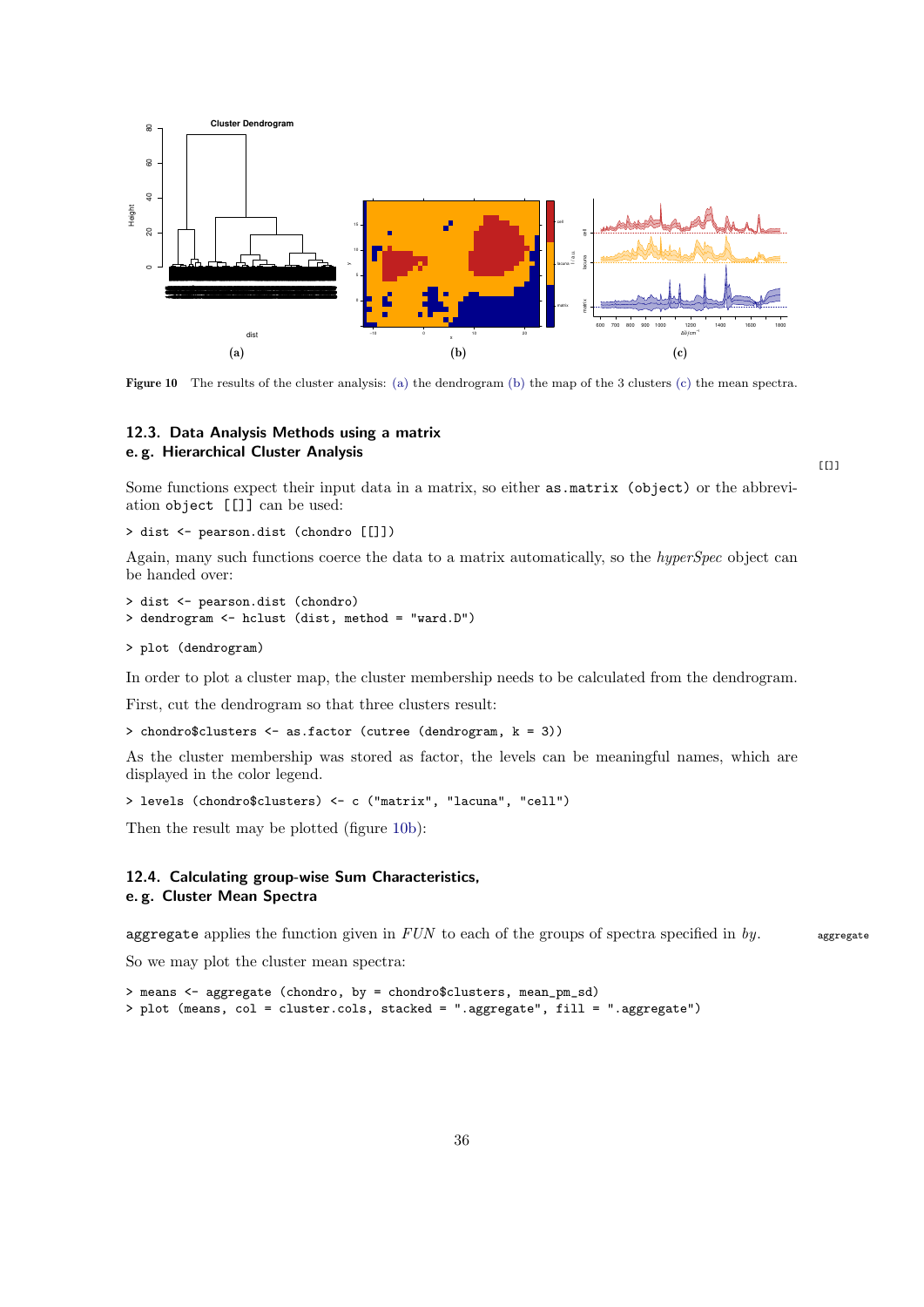# <span id="page-36-0"></span>12.5. Factor columns in hyperSpec Objects: dropping factor levels that are not needed

For subsections of *hyperSpec* objects that do not contain all levels of a factor column, droplevels droplevels drops the "unpopulated" levels:

```
> tmp <- chondro [1:50]> table (tmp$clusters)
matrix lacuna cell
   22 28 0
> tmp <- droplevels (tmp)
> table (tmp$clusters)
matrix lacuna
   ית הפ
```
# <span id="page-36-1"></span>12.6. Splitting an Object, and Binding a List of hyperSpec Objects

split

A *hyperSpec* object may also be split into a list of *hyperSpec* objects:

```
> clusters <- split (chondro, chondro$clusters)
> clusters
$matrix
hyperSpec object
   187 spectra
   6 data columns
   300 data points / spectrum
wavelength: Delta * tilde(nu)/cm^-1 [numeric] 602 606 ... 1798
data: (187 rows x 6 columns)
   1. y: y [numeric] -4.77 -4.77 ... 19.23
   2. x: x [numeric] -11.55 -10.55 ... -11.55
   3. filename: filename [character] rawdata/chondro.txt rawdata/chondro.txt ... rawdata/chondro.txt
   4. clusters: clusters [factor] matrix matrix ... matrix
   5. spc: I / a.u. [matrix, array300] 0.011964 0.022204 ... 0.13706
   6. measurement: measurement [numeric] 1 1 ... 1
$lacuna
hyperSpec object
   546 spectra
   6 data columns
   300 data points / spectrum
wavelength: Delta * tilde(nu)/cm<sup>\sim-1 [numeric] 602 606 ... 1798</sup>
data: (546 rows x 6 columns)
   1. y: y [numeric] -4.77 -4.77 ... 19.23
   2. x: x [numeric] -8.55 -7.55 ... 22.45
   3. filename: filename [character] rawdata/chondro.txt rawdata/chondro.txt ... rawdata/chondro.txt
   4. clusters: clusters [factor] lacuna lacuna ... lacuna
   5. spc: I / a.u. [matrix, array300] 0.038900 0.031386 ... 0.049803
   6. measurement: measurement [numeric] 1 1 ... 1
$cell
hyperSpec object
   142 spectra
   6 data columns
   300 data points / spectrum
wavelength: Delta * tilde(nu)/cm^-1 [numeric] 602 606 ... 1798
data: (142 rows x 6 columns)
   1. y: y [numeric] 4.23 4.23 ... 16.23
   2. x: x [numeric] -7.55 -6.55 ... 14.45
   3. filename: filename [character] rawdata/chondro.txt rawdata/chondro.txt ... rawdata/chondro.txt
   4. clusters: clusters [factor] cell cell ... cell
```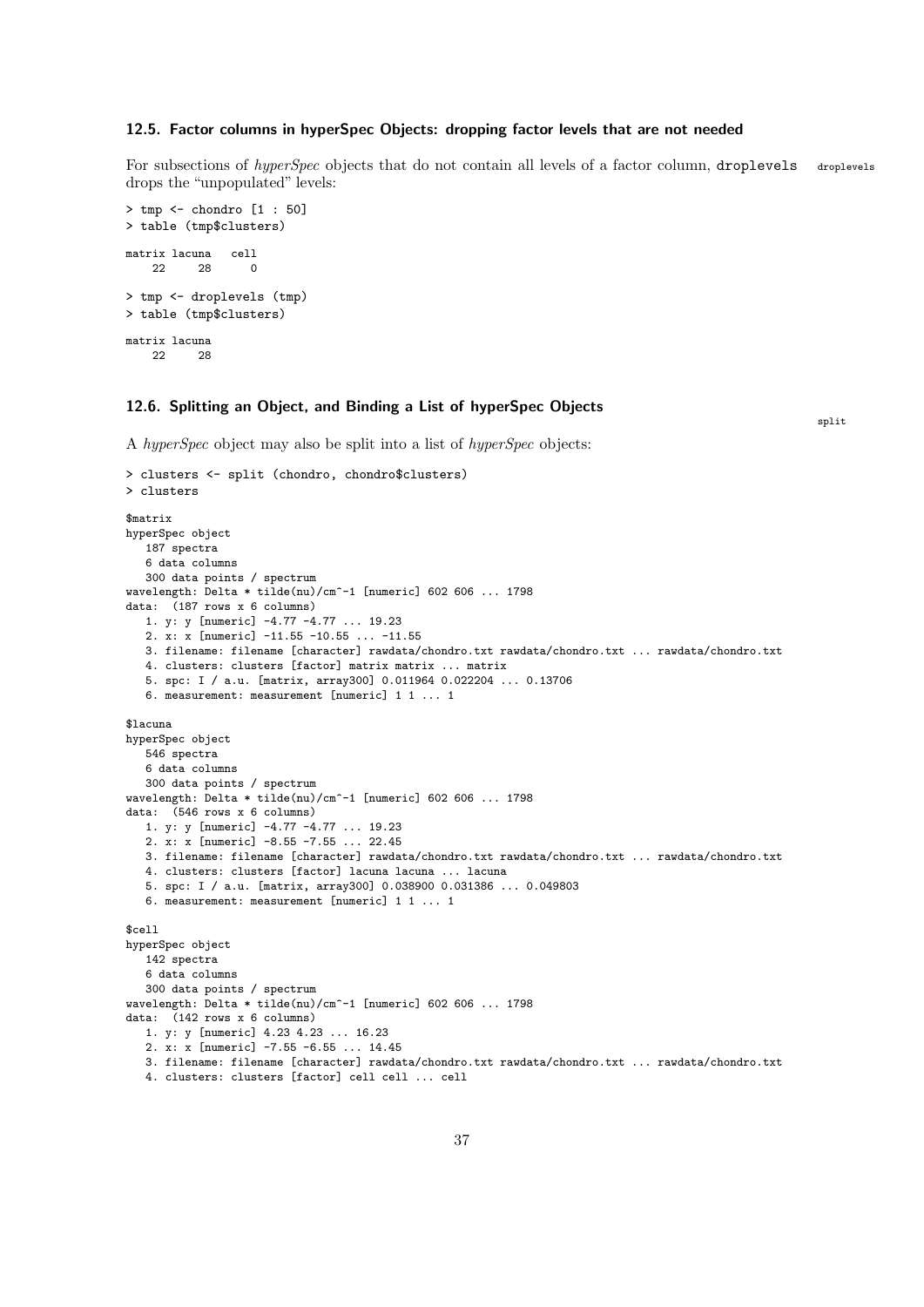5. spc: I / a.u. [matrix, array300] 0.024574 0.027541 ... 0.017377 6. measurement: measurement [numeric] 1 1 ... 1

Splitting can be reversed by rbind (see section [9.1,](#page-18-1) page [19\)](#page-18-1). Another, similar way to combine a rbind number of *hyperSpec* objects with different wavelength axes or extra data columns is collapse (see collapse section [9.2,](#page-18-2) page [19\)](#page-18-2).

Both rbind and collapse take care that factor levels are expanded as necessary:

```
> lacunae <- droplevels (chondro [chondro$clusters == "lacuna" & ! is.na (chondro$clusters)])
> summary (lacunae$clusters)
lacuna
   546
> cells <- droplevels (chondro [chondro$clusters == "cell" & ! is.na (chondro$clusters)])
> summary (cells$clusters)
cell
 142
> summary (rbind (cells, lacunae)$clusters)
  cell lacuna
   142 546
> summary (collapse (cells, lacunae)$clusters)
  cell lacuna<br>142 546
   142
```
# <span id="page-37-0"></span>13. Speed and Memory Considerations

While most of *hyperSpec*'s functions work at a decent speed for interactive sessions (of course depending on the size of the object), iterated (repeated) calculations as for bootstrapping or iterated cross validation may ask for special speed considerations.

As an example, let's again consider the code for shifting the spectra:

```
> tmp <- chondro [1 : 50]
> shifts <- rnorm (nrow (tmp))
> system.time ({
+ for (i in seq_len (nrow (tmp)))
      tmp [i]] \leftarrow interpolate (tmp [i]], shifts [i], w1 = w1 (tmp))+ })
  user system elapsed
 0.028 0.000 0.029
```
Calculations that involve a lot of subsetting (i.e. extracting or changing the spectra matrix or extra data) can be sped up considerably if the required parts of the *hyperSpec* object are extracted beforehand. This is somewhat similar to model fitting in R in general: many model fitting functions in R are much faster if the formula interface is avoided and the appropriate *data.frame*s or matrices are handed over directly.

```
> tmp <- chondro [1 : 50]
> system.time ({
    tmp.matrix \leftarrow tmp [[]]wl \leftarrow w1 (tmp)
    for (i in seq_len (nrow (tmp)))
      tmp.matrix [i, ] <- interpolate (tmp.matrix [i, ], shifts [i], wl = wl)
   tmp [[]] < -tmp_matrix+ })
```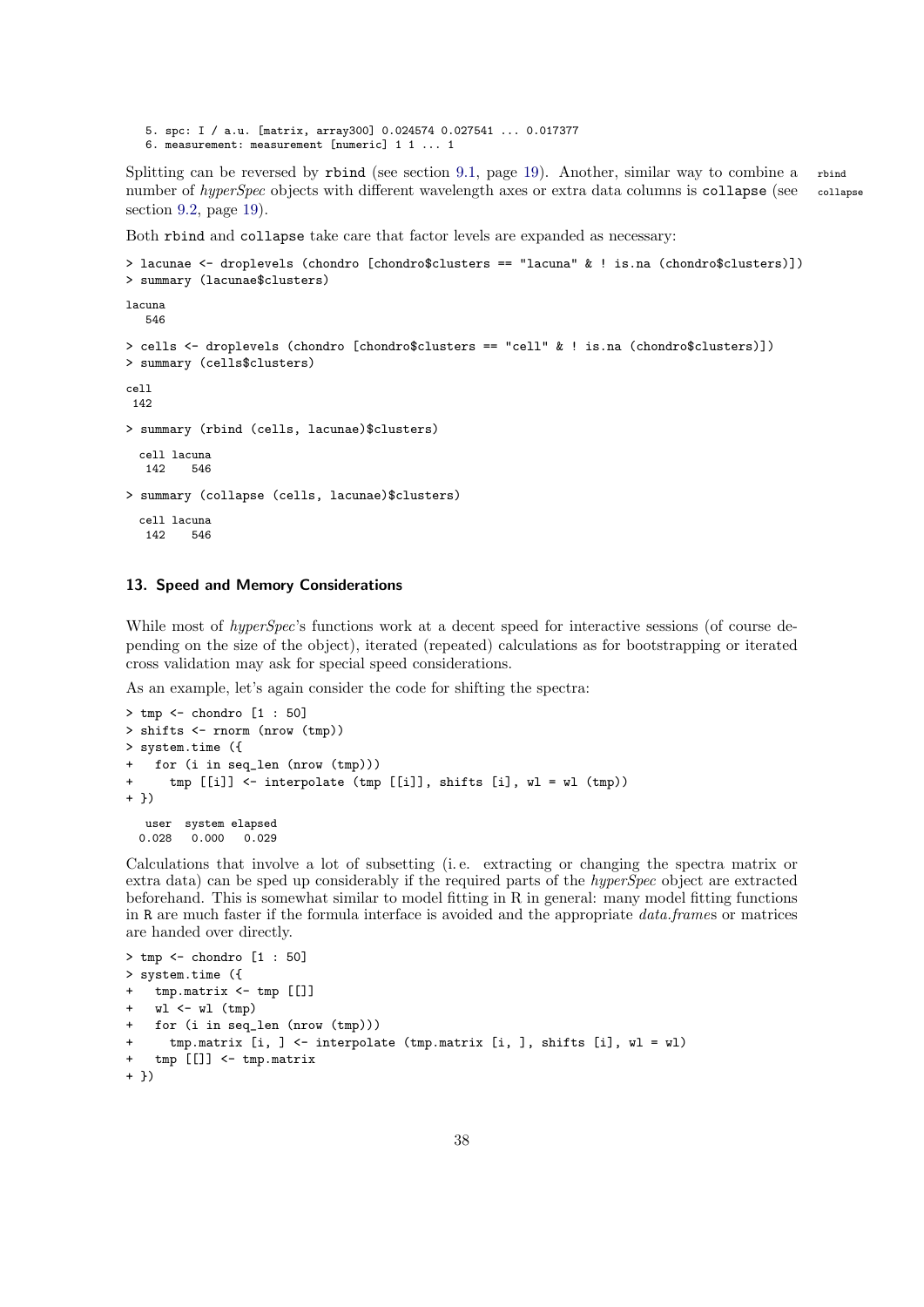<span id="page-38-0"></span>user system elapsed<br> $0.006$   $0.000$   $0.006$  $0.000 \quad 0.006$ 

# Additional packages.

matrixStats implements fast functions to calculate summary statistics for each row or each column of a matrix. This functionality can be enabled for *hyperSpec* by installing package *hyperSpec.matrixStats* which is available in *hyperSpec*'s development repository at [http://](http://hyperSpec.r-forge.r-project.org/) [hyperSpec.r-forge.r-project.org/](http://hyperSpec.r-forge.r-project.org/)

Compiled code. R provides interfaces to Fortran and C code, see the manual "Writing R Extensions". *Rcpp*[\[3,](#page-40-3) [4,](#page-40-4) [5\]](#page-40-5) allows to conveniently integrate C++ code. *inline*[\[6\]](#page-40-6) adds another layer of convenience: inline definition of functions in C, C++, or Fortran.

An intermediate level is byte compilation of R code, which is done by *compiler* [\[7\]](#page-40-7).

Memory use. In general, it is recommended not to work with variables that are more than approximately a third of the available RAM in size. Particularly the import of raw spectroscopic data can consume large amounts of memory. At certain points, *hyperSpec* provides switches that allow working with data sets that are actually close to this memory limit.  $_{new}$ 

("hyperSpec"), read.ENVI\*, read.txt.Renishaw

The initialization method new ("hyperSpec", ...) takes particular care to avoid unneccessary copies of the spectra matrix. In addition, frequent calls to gc () can be requested by hy.setOption (gc = TRUE). The same behaviour is triggered in read.ENVI and its derivatives (read.ENVI, read.ENVI.HySpex, and read.ENVI.Nicolet). The memory consumption of read.txt.Renishaw can be lowered by importing the data in chunks (argument *nlines*).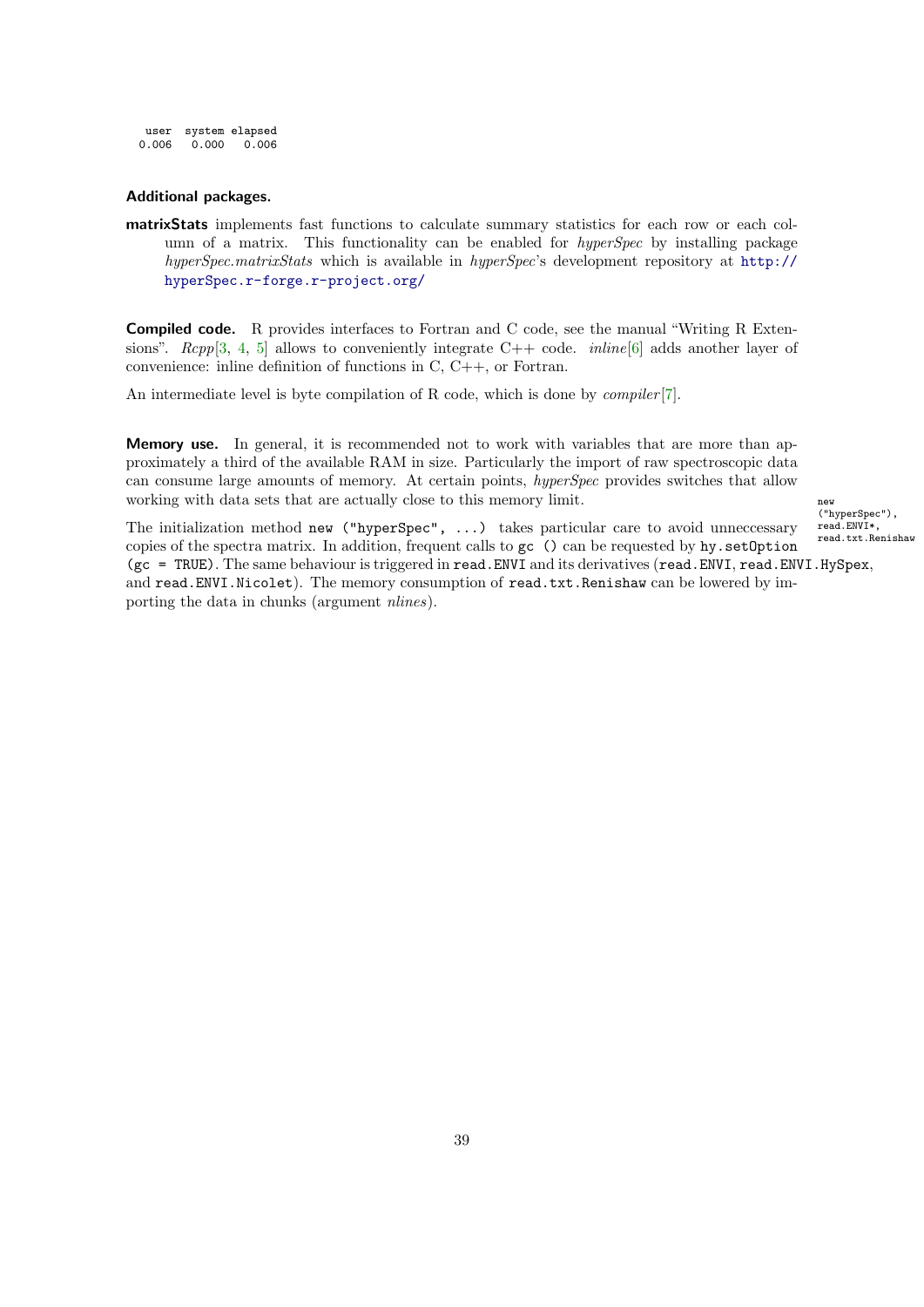```
Index
see assignment functions, 6
@ operator, 4
$ operator, 4
assignment functions, 6
chk.hy, 5
data sets
    barbiturates, 3
    chondro, 3
    flu, 3
    laser, 3
    paracetamol, 3
extra data, 4
Generic Functions, 5
hyperspectral data sets, 3
intensity, 4
loading, 6
operators, 5
options, 6
    debuglevel, 6
    gc, 6, 39
validity checking, 5
validObject, 5
wavelength, 4
    conversion, 15
    conversion to index, 13
    formula notation, 13
wavelength indices
```
conversion to wavelength, [13](#page-12-3)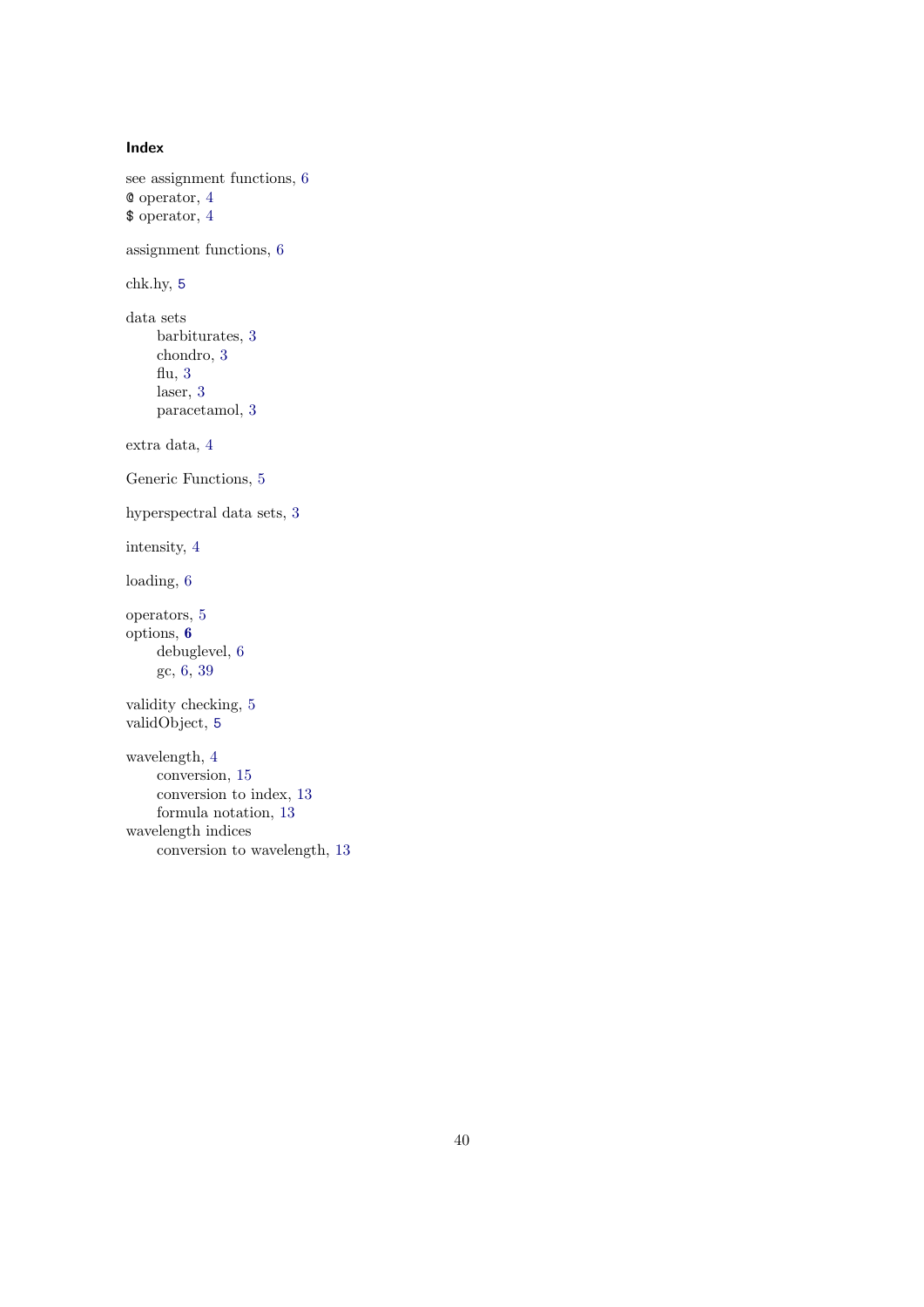#### **References**

- <span id="page-40-1"></span>[1] Kristian Hovde Liland, Trygve Almøy, and Bjørn-Helge Mevik. Optimal choice of baseline correction for multivariate calibration of spectra. *Applied Spectroscopy*, 64:1007–1016, 2010.
- <span id="page-40-2"></span>[2] Ron Wehrens and Bjørn-Helge Mevik. *pls: Partial Least Squares Regression (PLSR) and Principal Component Regression (PCR)*, 2007. URL <http://mevik.net/work/software/pls.html>. R package version 2.1-0.
- <span id="page-40-3"></span>[3] Dirk Eddelbuettel and Romain François. Rcpp: Seamless R and C++ integration. *Journal of Statistical Software*, 40(8):1–18, 2011. doi: 10.18637/jss.v040.i08. URL [https://www.jstatsoft.](https://www.jstatsoft.org/v40/i08/) [org/v40/i08/](https://www.jstatsoft.org/v40/i08/).
- <span id="page-40-4"></span>[4] Dirk Eddelbuettel. *Seamless R and C++ Integration with Rcpp*. Springer, New York, 2013. doi: 10.1007/978-1-4614-6868-4. ISBN 978-1-4614-6867-7.
- <span id="page-40-5"></span>[5] Dirk Eddelbuettel and James Joseph Balamuta. Extending extitR with extitC++: A Brief Introduction to extitRcpp. *The American Statistician*, 72(1):28–36, 2018. doi: 10.1080/00031305. 2017.1375990. URL <https://doi.org/10.1080/00031305.2017.1375990>.
- <span id="page-40-6"></span>[6] Oleg Sklyar, Duncan Murdoch, Mike Smith, Dirk Eddelbuettel, Romain Francois, Karline Soetaert, and Johannes Ranke. *inline: Functions to Inline C, C++, Fortran Function Calls from R*, 2021. URL <https://CRAN.R-project.org/package=inline>. R package version 0.3.19.
- <span id="page-40-7"></span>[7] R Core Team. *R: A Language and Environment for Statistical Computing*. R Foundation for Statistical Computing, Vienna, Austria, 2021. URL <https://www.R-project.org/>.

| <b>Function</b>            | <b>Explanation</b>                                                                                            |  |  |  |
|----------------------------|---------------------------------------------------------------------------------------------------------------|--|--|--|
| Access parts of the object |                                                                                                               |  |  |  |
| E                          | Select / extract / delete spectra, wavelength ranges or extra data                                            |  |  |  |
| [<-                        | Set parts of spectra or extra data                                                                            |  |  |  |
| EE.                        | Select / extract / delete spectra, wavelength ranges or extra data, get<br>the result as matrix or data.frame |  |  |  |
| $E<$ -                     | Set parts of spectra matrix                                                                                   |  |  |  |
| \$                         | extract a data column (including \$spc)                                                                       |  |  |  |
| $$<-$                      | replace a data column (including \$spc)                                                                       |  |  |  |
| i2wl                       | convert spectra matrix column indices to wavelengths                                                          |  |  |  |
| isample                    | get a random sample of the spectra as index vector                                                            |  |  |  |
| labels                     | get column labels                                                                                             |  |  |  |
| labels<-                   | set column labels                                                                                             |  |  |  |
| logbook                    | logging the data treatment                                                                                    |  |  |  |
| logentry                   | make a logbook entry                                                                                          |  |  |  |
| rownames<-                 |                                                                                                               |  |  |  |
| sample                     | generate random sample of the spectra                                                                         |  |  |  |
| seq.hyperSpec              | sequence along the spectra, either as <i>hyperSpec</i> object or index vector                                 |  |  |  |

# <span id="page-40-0"></span>A. Overview of the functions provided by hyperSpec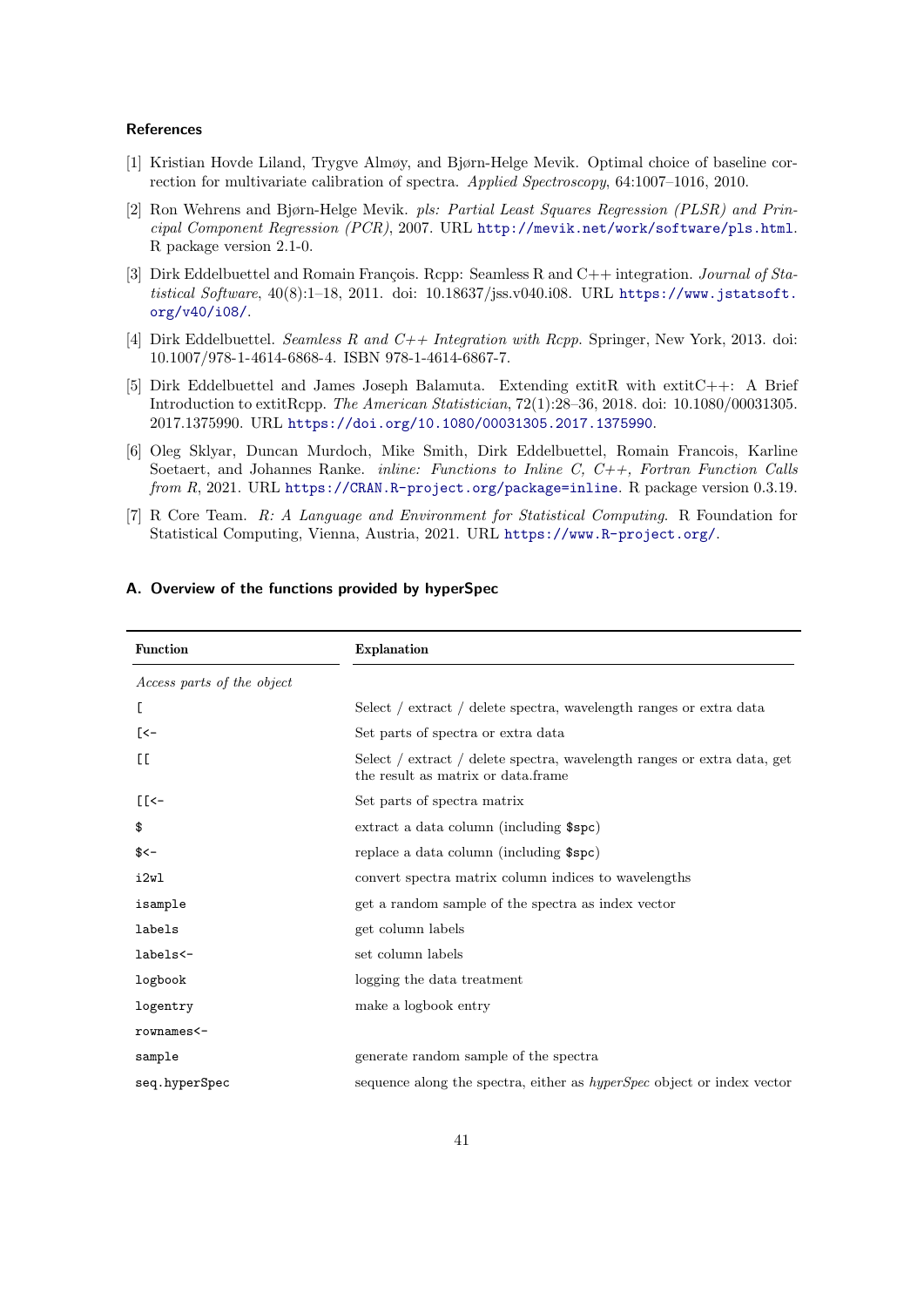| <b>Function</b>     | Explanation                                                                                                |  |  |  |  |
|---------------------|------------------------------------------------------------------------------------------------------------|--|--|--|--|
| wl                  | extract the wavelengths                                                                                    |  |  |  |  |
| wl<-                | replace the wavelengths                                                                                    |  |  |  |  |
| wl2i                | convert wavelengths to spectra matrix column indices                                                       |  |  |  |  |
| Maths               |                                                                                                            |  |  |  |  |
| $\frac{9}{6}*$ %    | matrix multiplication                                                                                      |  |  |  |  |
| Vectorization       |                                                                                                            |  |  |  |  |
| aggregate           |                                                                                                            |  |  |  |  |
| apply               |                                                                                                            |  |  |  |  |
| sweep               |                                                                                                            |  |  |  |  |
| Comparison          |                                                                                                            |  |  |  |  |
| all.equal           |                                                                                                            |  |  |  |  |
| Plotting            |                                                                                                            |  |  |  |  |
| alois.palette       | another palette                                                                                            |  |  |  |  |
| levelplot           |                                                                                                            |  |  |  |  |
| map.identify        | identify spectra in map plot                                                                               |  |  |  |  |
| map.sel.poly        | identify spectra in map plot: select polygon                                                               |  |  |  |  |
| mark.dendrogram     | mark samples in holust dendrogram                                                                          |  |  |  |  |
| matlab.dark.palette | darker version of matlab.palette                                                                           |  |  |  |  |
| matlab.palette      | palette resembling Matlab's jet colors                                                                     |  |  |  |  |
| plot                | main switchyard for plotting                                                                               |  |  |  |  |
| plotc               | intensity over one other dimension: calibration plots, time series, depth<br>series, etc.                  |  |  |  |  |
| plotmap             | false-colour intensity over two other dimensions: spectral images,<br>maps, etc. (rectangular tesselation) |  |  |  |  |
| plotspc             | spectra plots: intensity over wavelength                                                                   |  |  |  |  |
| plotvoronoi         | false-colour intensity over two other dimensions: spectral images,<br>maps, etc. (Voronoi tesselation)     |  |  |  |  |
| sel.poly            | polygon selection in lattice plot                                                                          |  |  |  |  |
| spc.identify        | identify spectra and wavelengths in spectra plot                                                           |  |  |  |  |
| spc.label.default   | helper for spc.identify                                                                                    |  |  |  |  |
| spc.label.wlonly    | helper for spc.identify                                                                                    |  |  |  |  |
| spc.point.default   | helper for spc.identify                                                                                    |  |  |  |  |
| spc.point.max       | helper for spc.identify                                                                                    |  |  |  |  |
| spc.point.min       | helper for spc.identify                                                                                    |  |  |  |  |
| spc.point.sqr       | helper for spc.identify                                                                                    |  |  |  |  |
| stacked.offsets     | calculate intensity axis offsets for stacked spectral plots                                                |  |  |  |  |
| trellis.factor.key  | modify list of levelplot arguments according to factor levels                                              |  |  |  |  |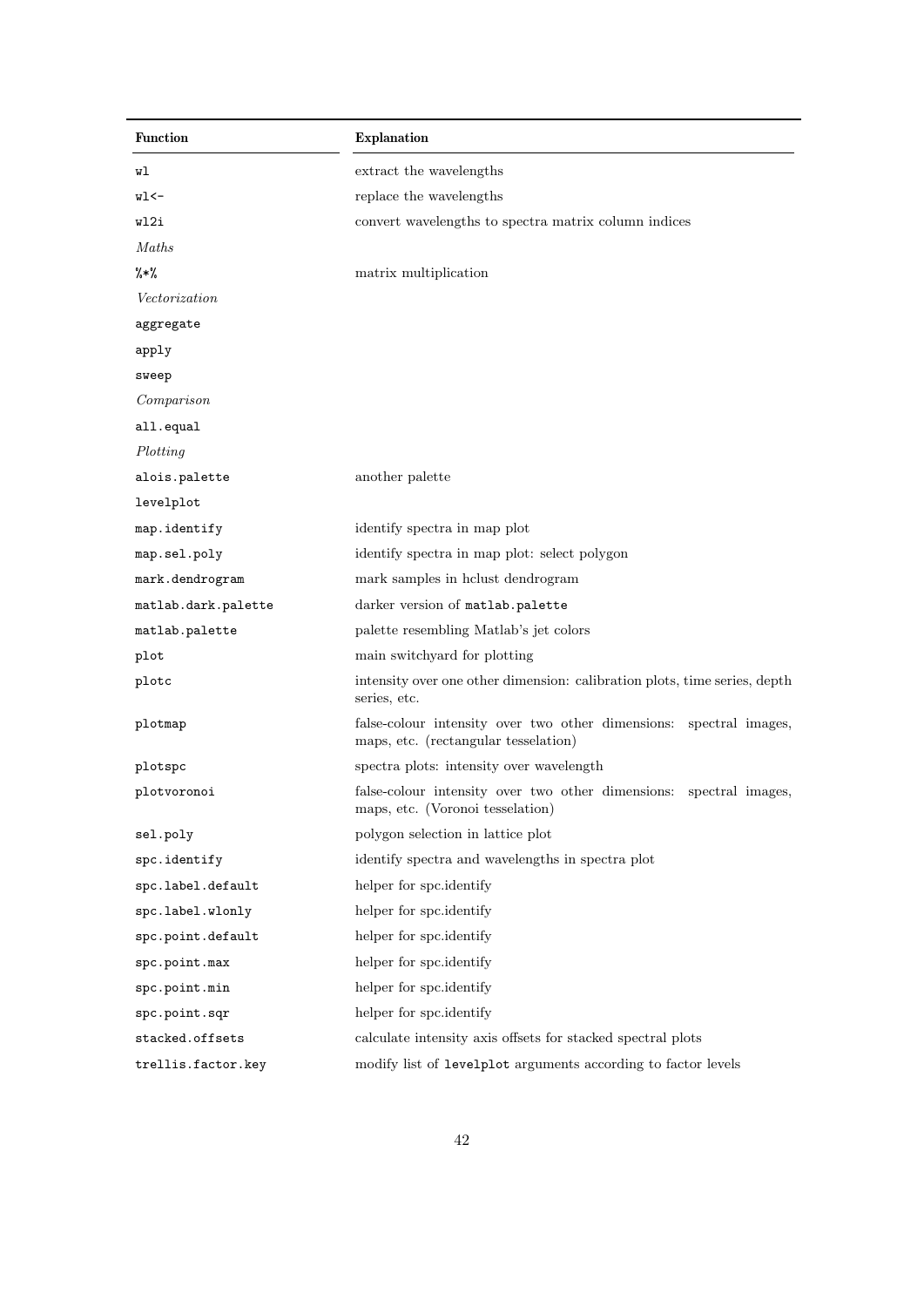| <b>Function</b>                 | Explanation                                                                                |  |  |  |  |
|---------------------------------|--------------------------------------------------------------------------------------------|--|--|--|--|
| Type conversion                 |                                                                                            |  |  |  |  |
| as.data.frame                   |                                                                                            |  |  |  |  |
| as.long.df                      | convert to a long-format data.frame.                                                       |  |  |  |  |
| as.matrix                       |                                                                                            |  |  |  |  |
| as.t.df                         | convert to a transposed data.frame (spectra in columns)                                    |  |  |  |  |
| as.wide.df                      | convert to a wide-format data.frame with each wavelength one column                        |  |  |  |  |
| decomposition                   | re-import results of spectral matrix decomposition (or the like) into<br>hyperSpec object  |  |  |  |  |
| Combine/split                   |                                                                                            |  |  |  |  |
| bind                            | commom interface for rbind and cbind                                                       |  |  |  |  |
| cbind.hyperSpec                 |                                                                                            |  |  |  |  |
| collapse                        | adding<br>columns if<br>combine<br>objects<br>by<br>See<br>necessary.<br>plyr::rbind.fill. |  |  |  |  |
| merge                           | combines spectral ranges. works if spectra are in only one of the data<br>sets             |  |  |  |  |
| rbind.hyperSpec                 | bind objects by row, i.e. add wavelength ranges or extra data                              |  |  |  |  |
| split                           |                                                                                            |  |  |  |  |
| Basic information               |                                                                                            |  |  |  |  |
| chk.hy                          | checks whether the object is a hyperSpec object                                            |  |  |  |  |
| colnames                        |                                                                                            |  |  |  |  |
| colnames<-                      |                                                                                            |  |  |  |  |
| ncol                            | number of data columns (extra data plus spectra matrix)                                    |  |  |  |  |
| nrow                            | number of spectra                                                                          |  |  |  |  |
| nwl                             | number of data points per spectrum                                                         |  |  |  |  |
| print                           | summary information                                                                        |  |  |  |  |
| rownames                        |                                                                                            |  |  |  |  |
| summary                         | summary information including the log                                                      |  |  |  |  |
| Create and initialize an object |                                                                                            |  |  |  |  |
| empty                           | creates an hyperSpec object with 0 rows, but the same wavelengths as<br>another object     |  |  |  |  |
| <i>Options</i>                  |                                                                                            |  |  |  |  |
| hy.getOption                    | get an option                                                                              |  |  |  |  |
| hy.getOptions                   | get more options                                                                           |  |  |  |  |
| hy.setOptions                   | set options                                                                                |  |  |  |  |
| <i>Tests</i>                    |                                                                                            |  |  |  |  |
| hy.unittest                     | run all unit tests                                                                         |  |  |  |  |
| Utility functions               |                                                                                            |  |  |  |  |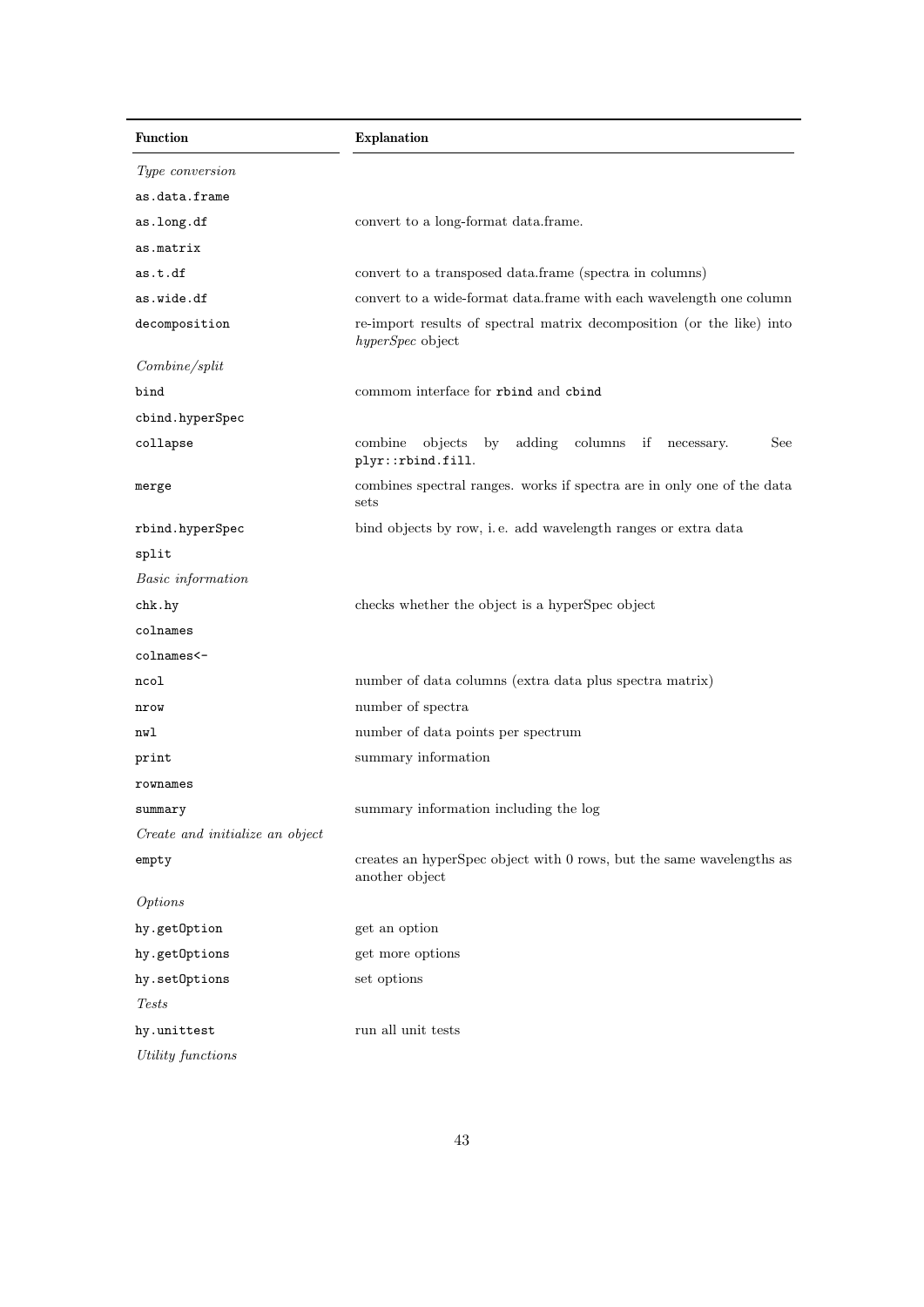| <b>Function</b>                  | <b>Explanation</b>                                                                                |  |  |  |
|----------------------------------|---------------------------------------------------------------------------------------------------|--|--|--|
| mean                             | mean spectrum                                                                                     |  |  |  |
| mean_pm_sd                       | mean $\pm$ one standard deviation of a vector                                                     |  |  |  |
| mean_sd                          | mean and standard deviation of a vector                                                           |  |  |  |
| pearson.dist                     | distance measure based on Pearson's $R^2$                                                         |  |  |  |
| quantile                         | quantile spectra                                                                                  |  |  |  |
| rbind.fill.matrix                | transitional until plyr::rbind.fill.matrix is out                                                 |  |  |  |
| WС                               | word count using we if available on the system                                                    |  |  |  |
| Spectra-specific transformations |                                                                                                   |  |  |  |
| orderwl                          | sort columns of spectra matrix according to the wavelengths                                       |  |  |  |
| spc.bin                          | spectral binning                                                                                  |  |  |  |
| spc.fit.poly                     | least squares fit of a polynomial                                                                 |  |  |  |
| spc.fit.poly.below               | least squares fit of a polynomial with automatic support point determi-<br>nation                 |  |  |  |
| spc.loess                        | loess smoothing interpolation                                                                     |  |  |  |
| File import/export               |                                                                                                   |  |  |  |
| read.ENVI                        | import ENVI file                                                                                  |  |  |  |
| read.ENVI.Nicolet                | import ENVI files writen by Nicolet spectrometers                                                 |  |  |  |
| read.spc                         | import .spc file                                                                                  |  |  |  |
| read.spc.KaiserMap               | import a Raman map saved by Kaiser Optical Systems' Hologram soft-<br>ware as multiple .spc files |  |  |  |
| read.txt.long                    | import long-type ASCII file                                                                       |  |  |  |
| read.txt.wide                    | imort wide-type ASCII file                                                                        |  |  |  |
| scan.txt.Renishaw                | import ASCII files produced by Renishaw (InVia) spectrometers                                     |  |  |  |
| scan.txt.Witec                   | import ASCII files produced by Witec Raman spectrometers                                          |  |  |  |
| scan.zip.Renishaw                | directly read zip packed ASCII files produced by Renishaw spectrom-<br>eters                      |  |  |  |
| write.txt.long                   | export as long-type ASCII file                                                                    |  |  |  |
| write.txt.wide                   | export as wide-type ASCII file                                                                    |  |  |  |

# Session Info

|                              | [0,1]                                                 |
|------------------------------|-------------------------------------------------------|
| sysname                      | "Linux"                                               |
| release                      | "5.11.0-27-generic"                                   |
| version                      | "#29~20.04.1-Ubuntu SMP Wed Aug 11 15:58:17 UTC 2021" |
| nodename                     | "cx17007"                                             |
| machine                      | "x86 64"                                              |
| login                        | "unknown"                                             |
| user                         | "ch"                                                  |
| effective_user "cb"          |                                                       |
| R version 4.1.1 (2021-08-10) | Platform: x86_64-pc-linux-gnu (64-bit)                |